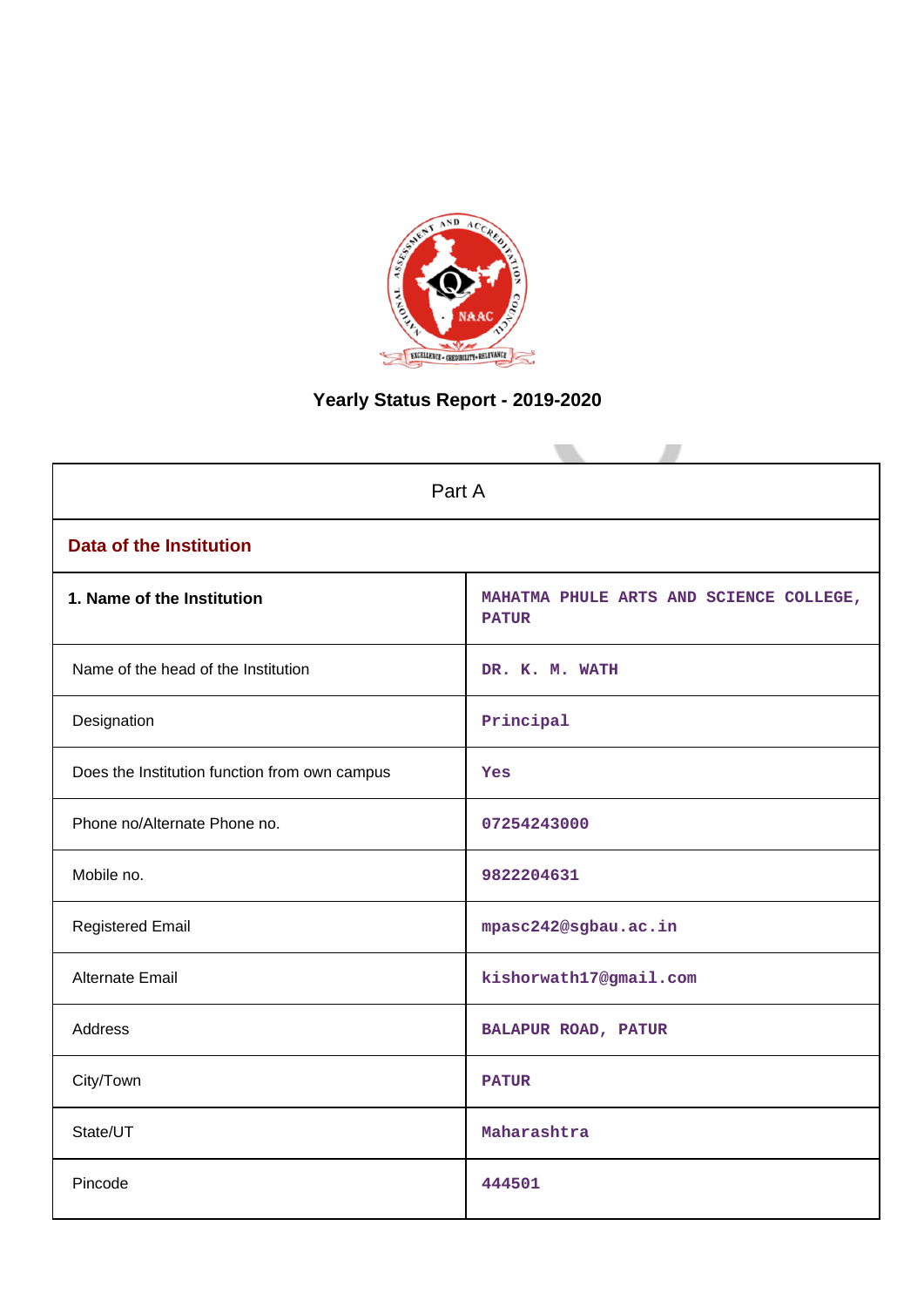| 2. Institutional Status                                  |                                                         |             |                                                                           |                                |             |  |
|----------------------------------------------------------|---------------------------------------------------------|-------------|---------------------------------------------------------------------------|--------------------------------|-------------|--|
| Affiliated / Constituent                                 |                                                         |             | Affiliated                                                                |                                |             |  |
| Type of Institution                                      |                                                         |             | Co-education                                                              |                                |             |  |
| Location                                                 |                                                         |             | Rural                                                                     |                                |             |  |
| <b>Financial Status</b>                                  |                                                         |             |                                                                           | Self financed and grant-in-aid |             |  |
| Name of the IQAC co-ordinator/Director                   |                                                         |             | DR. S. P. DAKHORE                                                         |                                |             |  |
| Phone no/Alternate Phone no.                             |                                                         |             | 07254243000                                                               |                                |             |  |
| Mobile no.                                               |                                                         |             | 9921858404                                                                |                                |             |  |
| <b>Registered Email</b>                                  |                                                         |             | mpasc242@sgbau.ac.in                                                      |                                |             |  |
| Alternate Email                                          |                                                         |             | spdakhore26@gmail.com                                                     |                                |             |  |
| 3. Website Address                                       |                                                         |             |                                                                           |                                |             |  |
| Web-link of the AQAR: (Previous Academic Year)           |                                                         |             | https://mpascpatur.org/pdf/AQAR%2020<br>18-19.pdf                         |                                |             |  |
| 4. Whether Academic Calendar prepared during<br>the year |                                                         |             | <b>No</b>                                                                 |                                |             |  |
| <b>5. Accrediation Details</b>                           |                                                         |             |                                                                           |                                |             |  |
| Cycle                                                    | Grade                                                   | <b>CGPA</b> | Year of                                                                   | Validity                       |             |  |
|                                                          |                                                         |             | Accrediation                                                              | Period From                    | Period To   |  |
| $\mathbf{1}$                                             | $\mathbf C$                                             | 1.76        | 2019                                                                      | $28 - Jan - 2019$              | 28-Feb-2024 |  |
| 6. Date of Establishment of IQAC                         |                                                         |             | 02-Apr-2016                                                               |                                |             |  |
| 7. Internal Quality Assurance System                     |                                                         |             |                                                                           |                                |             |  |
|                                                          |                                                         |             | Quality initiatives by IQAC during the year for promoting quality culture |                                |             |  |
|                                                          | Item /Title of the quality initiative by<br><b>IQAC</b> |             | Date & Duration<br>Number of participants/ beneficiaries                  |                                |             |  |
|                                                          |                                                         |             | No Data Entered/Not Applicable!!!                                         |                                |             |  |
|                                                          |                                                         |             | No Files Uploaded !!!                                                     |                                |             |  |
|                                                          |                                                         |             |                                                                           |                                |             |  |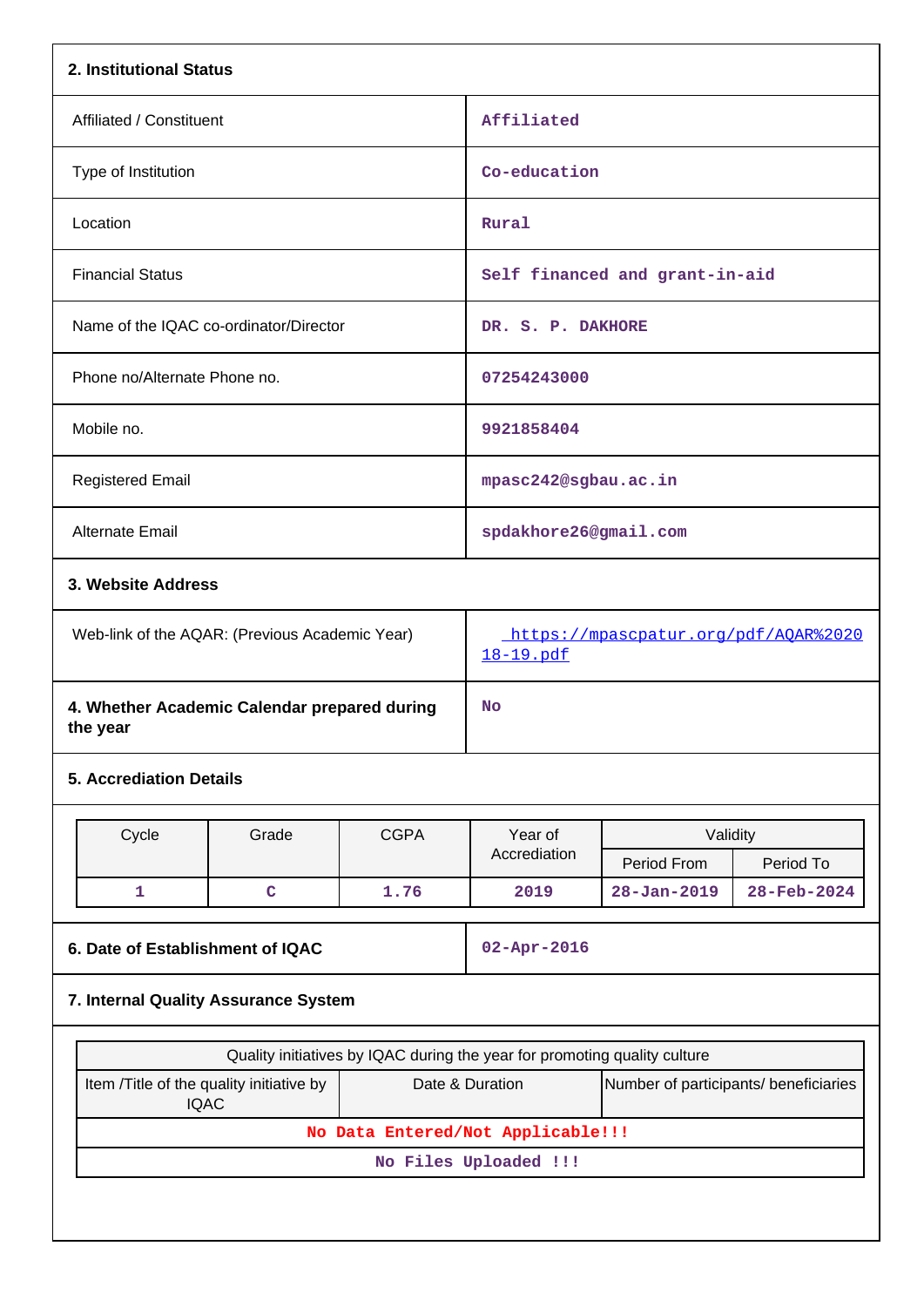| 8. Provide the list of funds by Central/ State Government- UGC/CSIR/DST/DBT/ICMR/TEQIP/World |  |
|----------------------------------------------------------------------------------------------|--|
| <b>Bank/CPE of UGC etc.</b>                                                                  |  |

|                                                                                                                    | Institution/Departmen<br>t/Faculty | Scheme                            |              | <b>Funding Agency</b> | Year of award with<br>duration | Amount |
|--------------------------------------------------------------------------------------------------------------------|------------------------------------|-----------------------------------|--------------|-----------------------|--------------------------------|--------|
|                                                                                                                    |                                    | No Data Entered/Not Applicable!!! |              |                       |                                |        |
|                                                                                                                    |                                    |                                   |              | No Files Uploaded !!! |                                |        |
| 9. Whether composition of IQAC as per latest<br><b>NAAC</b> guidelines:                                            |                                    |                                   |              | Yes                   |                                |        |
| Upload latest notification of formation of IQAC                                                                    |                                    |                                   |              | View File             |                                |        |
| 10. Number of IQAC meetings held during the<br>year :                                                              |                                    |                                   | $\mathbf{2}$ |                       |                                |        |
| The minutes of IQAC meeting and compliances to the<br>decisions have been uploaded on the institutional<br>website |                                    |                                   |              | Yes                   |                                |        |
| Upload the minutes of meeting and action taken report                                                              |                                    |                                   | View File    |                       |                                |        |
| 11. Whether IQAC received funding from any of<br>the funding agency to support its activities<br>during the year?  |                                    |                                   | <b>No</b>    |                       |                                |        |

### **12. Significant contributions made by IQAC during the current year(maximum five bullets)**

**Contribution of IQAC during 201920 • Lecture was arranged under IQAC on "How to face Competitive Examinations like NET, SET, GATE and Other related Exams of Govt. sectors". • Students with Good Academic performance were felicitated. • The programme regarding election awareness campaigning amongst common man was organized through Rangoli and Assay Competition. • Free Blood Group detection Camp was organized by Zoology department with IQAC.**

#### [View File](https://assessmentonline.naac.gov.in/public/Postacc/Contribution/19272_Contribution.xlsx)

**13. Plan of action chalked out by the IQAC in the beginning of the academic year towards Quality Enhancement and outcome achieved by the end of the academic year**

| Plan of Action                                                                                                                                                                                                                                                                                                                                              | Achivements/Outcomes                                                                                                                                                                             |
|-------------------------------------------------------------------------------------------------------------------------------------------------------------------------------------------------------------------------------------------------------------------------------------------------------------------------------------------------------------|--------------------------------------------------------------------------------------------------------------------------------------------------------------------------------------------------|
| Plan of Action(201920) Tree Plantation   To cover barren land, to increase the<br>Drive by Department of Botany on 1st of greenery of college premises, to<br>July as per declared by State<br>Government. Allotment of Assignments /<br>Projects / Seminar topics to B.Sc. I<br>Students To Organize quest Lecture<br>Series in both odd and even semester | maintain the ecological balance, To<br>increase the biological diversity by<br>adding new species every year to the<br>previous one. To make the students<br>aware about the syllabus topics, To |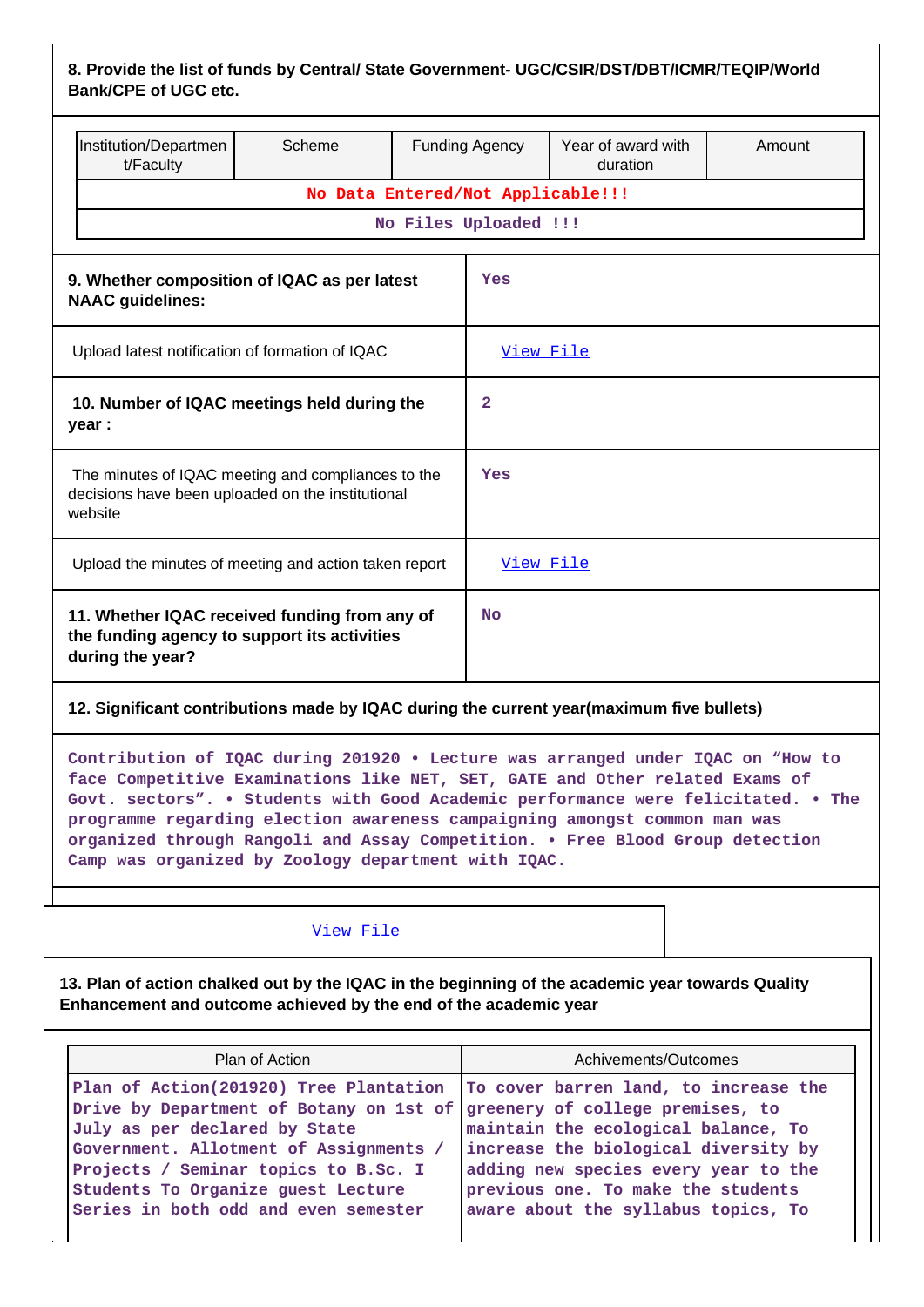| Celebration of Wild life week(Zoology)<br>Celebration of Wild life week(Botany) | increase the capacity of students to<br>search for new writing material, to |
|---------------------------------------------------------------------------------|-----------------------------------------------------------------------------|
| Study Tour/ Botanical excursion/                                                | come up with the new ideas in their                                         |
| Institutional Visit: At least one in                                            | mind, To increase the self confidence,                                      |
| odd semester and one in the even                                                | students can with stand in future and                                       |
| Semester Industrial Visits (Chemistry)                                          | could be able to compete. By organizing                                     |
| Botanical Excursion out of Maharashtra                                          | guest lectures on syllabus based                                            |
| at any hills station. To Conduct Alumni                                         | topics, students can understand the                                         |
| Meet To conduct parents teachers meet                                           | concepts more easily and in a                                               |
| To conduct remedial teaching                                                    | elaborative way. The Programmes like                                        |
|                                                                                 | bird watching, spotting of Tigers,<br>Diversity of Spiders in the local     |
|                                                                                 | region, Poisonous and non poisonous                                         |
|                                                                                 | snakes awareness amongst people was                                         |
|                                                                                 | organized as such programs increase the                                     |
|                                                                                 | knowledge of the students and help to                                       |
|                                                                                 | face the various competitive exams, he                                      |
|                                                                                 | or she would be able to achieve the                                         |
|                                                                                 | expertise in Snake catching and become                                      |
|                                                                                 | a snake friend. Study of Plant                                              |
|                                                                                 | Biodiversity, observation of Wild flora                                     |
|                                                                                 | and collection of Speciman to create                                        |
|                                                                                 | interest amongst new generation about                                       |
|                                                                                 | plant taxonomy. It provides additional                                      |
|                                                                                 | subject knowledge to the students,                                          |
|                                                                                 | Botanical Excursions are very essential                                     |
|                                                                                 | for the new findings in the plant                                           |
|                                                                                 | community, study of Habits, Habitats of                                     |
|                                                                                 | widely grown Medicinal plants To Know                                       |
|                                                                                 | About Small Scale Industries and the<br>Products marketing when visited to  |
|                                                                                 | MIDC, Akola in the Factory of Edible                                        |
|                                                                                 | oil, knowledge gained when visited to                                       |
|                                                                                 | Hydroelectric power station at Paras.                                       |
|                                                                                 | To study the Flora of higher altitude.                                      |
|                                                                                 | To aware the students about the local                                       |
|                                                                                 | vegetation, economic values of the                                          |
|                                                                                 | forest flora, products got from plant                                       |
|                                                                                 | parts and so on. Due to Covid 19                                            |
|                                                                                 | pandemic during the entire session                                          |
|                                                                                 | students were not gathered for any                                          |
|                                                                                 | programme. It has been conducted online                                     |
|                                                                                 | through mentor mentee meet by all the                                       |
|                                                                                 | mentors. Extra classes conducted.                                           |
|                                                                                 | <u>View File</u>                                                            |
|                                                                                 |                                                                             |
| 14. Whether AQAR was placed before statutory                                    | <b>No</b>                                                                   |
| body?                                                                           |                                                                             |
|                                                                                 |                                                                             |
| 15. Whether NAAC/or any other accredited                                        | No                                                                          |
| body(s) visited IQAC or interacted with it to                                   |                                                                             |
| assess the functioning?                                                         |                                                                             |
|                                                                                 |                                                                             |
| 16. Whether institutional data submitted to                                     | Yes                                                                         |

**AISHE:**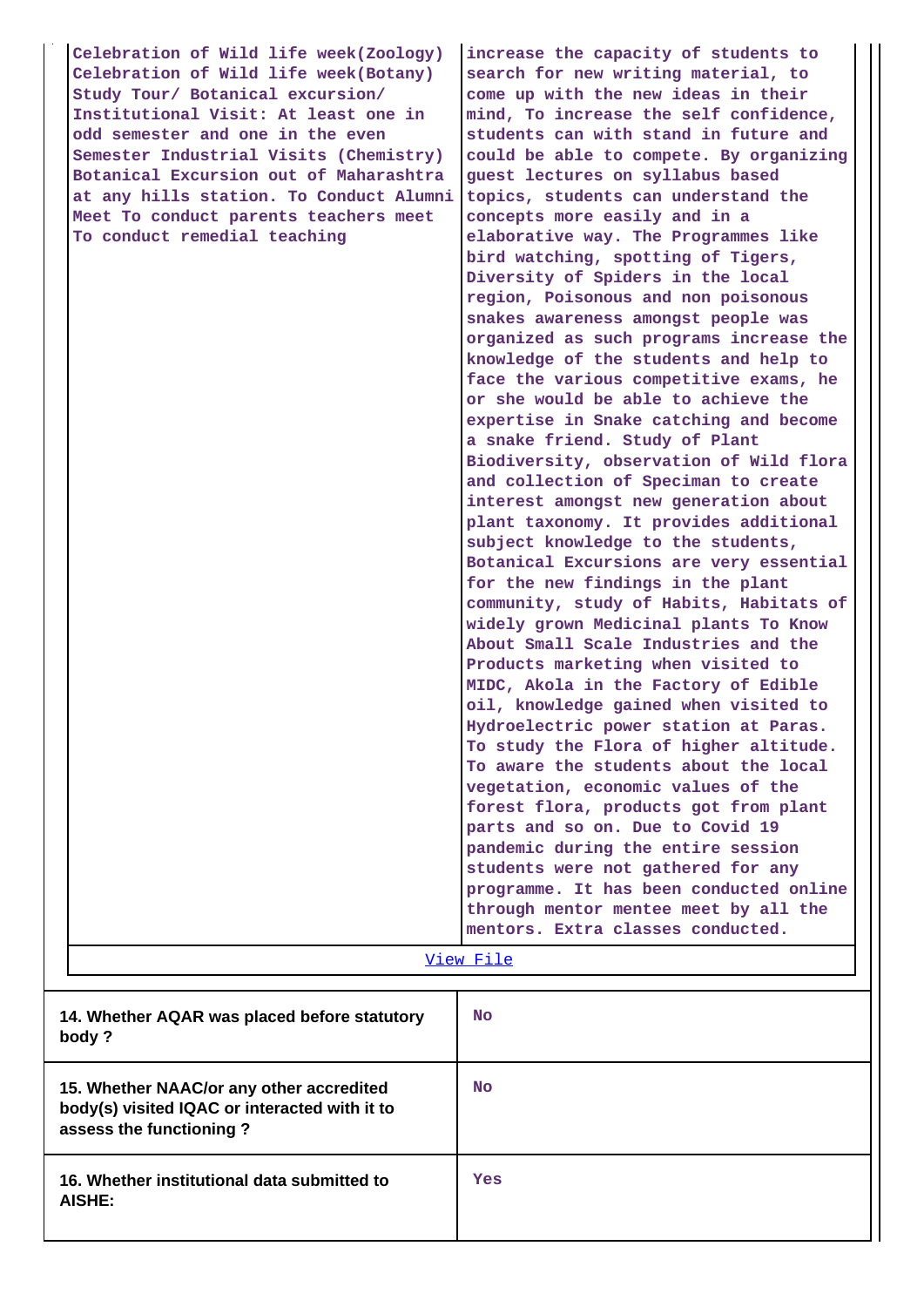| Year of Submission                                                                                  | 2020                                                                                                                                                                                                                                                                                                                                                                                                                                                                                                                                                                                                                                                                                                                                                                                                                                                                                                                                                                                                                                                                                                                                                                                                                                                                                                                                                                                                                                                                                                                                                                                                                                                                                                                                                                                                                                                           |
|-----------------------------------------------------------------------------------------------------|----------------------------------------------------------------------------------------------------------------------------------------------------------------------------------------------------------------------------------------------------------------------------------------------------------------------------------------------------------------------------------------------------------------------------------------------------------------------------------------------------------------------------------------------------------------------------------------------------------------------------------------------------------------------------------------------------------------------------------------------------------------------------------------------------------------------------------------------------------------------------------------------------------------------------------------------------------------------------------------------------------------------------------------------------------------------------------------------------------------------------------------------------------------------------------------------------------------------------------------------------------------------------------------------------------------------------------------------------------------------------------------------------------------------------------------------------------------------------------------------------------------------------------------------------------------------------------------------------------------------------------------------------------------------------------------------------------------------------------------------------------------------------------------------------------------------------------------------------------------|
| Date of Submission                                                                                  | $04 - \text{Feb} - 2020$                                                                                                                                                                                                                                                                                                                                                                                                                                                                                                                                                                                                                                                                                                                                                                                                                                                                                                                                                                                                                                                                                                                                                                                                                                                                                                                                                                                                                                                                                                                                                                                                                                                                                                                                                                                                                                       |
| 17. Does the Institution have Management<br><b>Information System?</b>                              | Yes                                                                                                                                                                                                                                                                                                                                                                                                                                                                                                                                                                                                                                                                                                                                                                                                                                                                                                                                                                                                                                                                                                                                                                                                                                                                                                                                                                                                                                                                                                                                                                                                                                                                                                                                                                                                                                                            |
| If yes, give a brief descripiton and a list of modules<br>currently operational (maximum 500 words) | We are running two courses B.Sc. and<br>B.A. for undergraduate students.<br>Students enrolled for B.Sc. on the<br>basis of ADHAR CARD. There are 41 Girls<br>and 79 Boys for B.Sc. Ist year with<br>total of 120, 33 Girls and 84 Boys for<br>B.Sc. II with total strength of 117. 34<br>Girls and 82 Boys for B.Sc. III with<br>total strength of 116. The strength of<br>B.Sc. Ist is 141, B.Sc. II is 105 and<br>B.Sc. III is 61. Total strength of<br>B.Sc. course is 301. B.A. is running on<br>no grand basis. In B.A. I 22 Girls and<br>94 Boys in all 116, B.A. II 13 Girls<br>and 28 Boys in all 41, and B.A. III 04<br>Girls and 22 Boys with strength 26<br>students. Total strength of B.A. is 108<br>no minority students, enrolled in the<br>academic session for B.Sc. and B.A.<br>courses. Total number of students<br>availing govt. scholarship is 158.<br>Under physical education and sports,<br>the college is having the play ground,<br>volley ball ground and pushup bar. The<br>study material available for students<br>at higher education library under the<br>book and periodicals are 960, 03 maps<br>and 26 specimen copies are available.<br>Total 183 sudents of B.A. and 353 of<br>B.Sc. registered for examination.<br>During session total approved post of<br>teaching and non teaching are 24 and<br>filled post are 16. Apart from regular<br>teachers, 18 visiting teachers are<br>appointed and working for 5 nonapproved<br>teachers. Appointed staff has been<br>screened caste wise are 07 as in<br>Botany, Zoology, Chemistry, Physical<br>Education and Library Science where as<br>Computer Science, Electronics, Physics,<br>Mathematics running by appointing<br>teachers on Clock hour basis. No as<br>such plan scheme for expenditure. MIS<br>shows details statements of salary of<br>the existing staff. |
|                                                                                                     | Part B                                                                                                                                                                                                                                                                                                                                                                                                                                                                                                                                                                                                                                                                                                                                                                                                                                                                                                                                                                                                                                                                                                                                                                                                                                                                                                                                                                                                                                                                                                                                                                                                                                                                                                                                                                                                                                                         |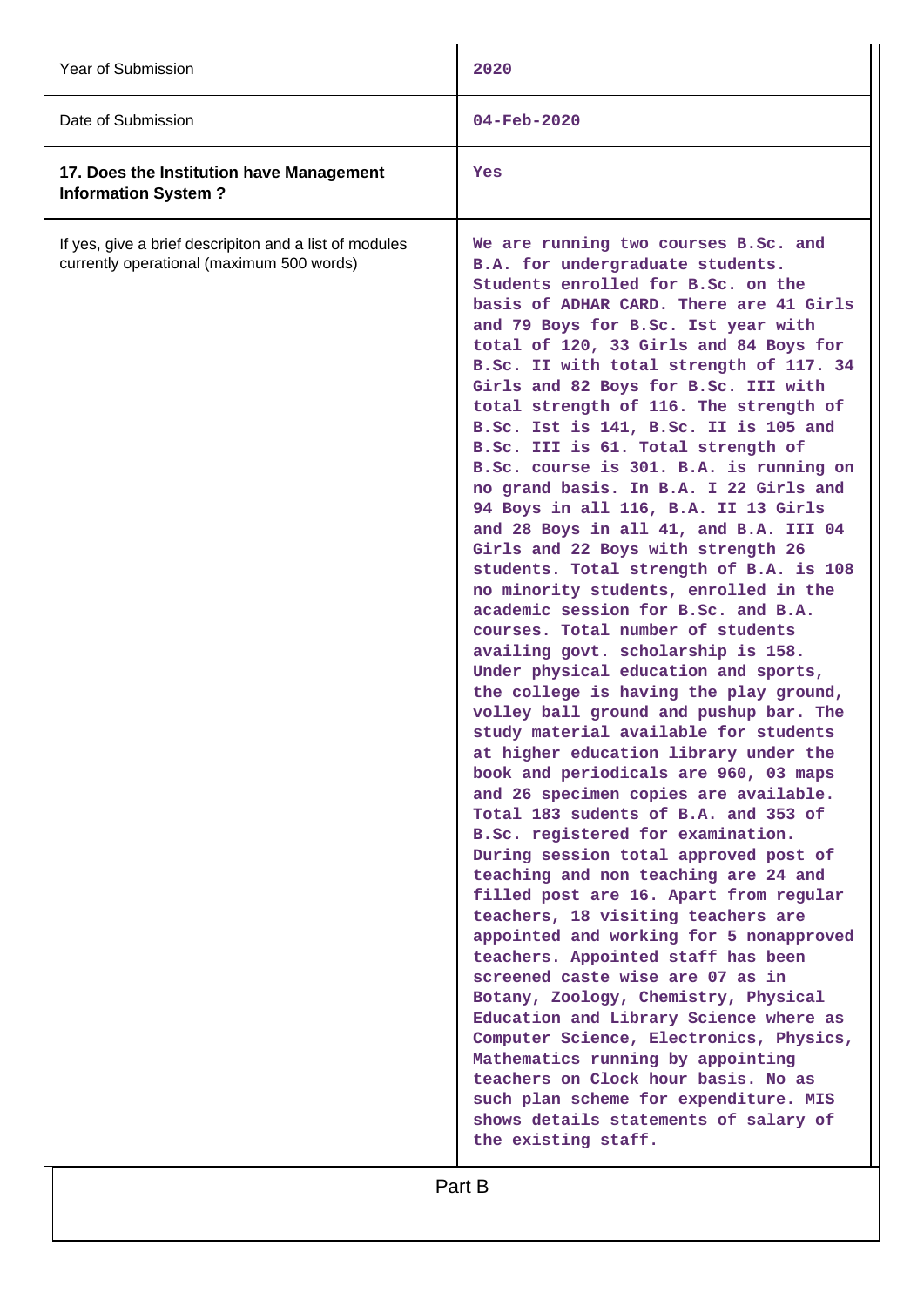# **CRITERION I – CURRICULAR ASPECTS**

### **1.1 – Curriculum Planning and Implementation**

 1.1.1 – Institution has the mechanism for well planned curriculum delivery and documentation. Explain in 500 words

 **The college is affiliated to Sant Gadge Baba Amravati University, Amravati, who has framed the Curriculum and designed the development action plan for effective implementation amongst the student. The University invited the senior teachers of its affiliated colleges Subject-wise by arranging the meetings, workshop to develop the curriculum. For the effective curriculum delivery, Faculty members of the college have took extra ordinary efforts. In the beginning of the academic session, the action plan has been prepared in the form of Institutional Calendar and Institutional Time table accordingly the departmental time table has been framed by various departments. Activities have been organized and planned department wise, assignment writing, project and seminars, study tours, field visits, Institutional visits have been arranged. Apart from this, Identification of slow and advance learner, Remedial coaching classes for failure students, also conduct extra classes to complete the assigned syllabus, group discussion, surprise Quiz, Unit test carried out to assess the students. Teachers develop academic teaching plan, syllabus completion record and conducted departmental meetings to assess and coordinate the departmental activities. For effective curriculum delivery following facilities has been established in the college. The second session was conducted completely online due to Covid – 19 pandemic. • Various teaching apps were used by the Faculty members for effective teaching learning process viz., Duo Recorder, Zoom, Google class Room, What's App groups were created for both the programmes B.Sc. as well as B.A. • Videos on different syllabus based topics were uploaded on 'you tube' channels by faculty members. • The internet facility has been providing at different segments. • The college has made one class room ICT enabled with LCD projectors and internet facilities. • Encourage students and teachers to participate in the Lectures organized by the college/ other colleges/ affiliating universities. • Various department's commenced educational tours, Botanical excursions, field visits etc. • Feedback on syllabus is obtained through interaction with the students in the classrooms. • The given feedback is analyzed by the faculty members of the concerned subject teacher for the curriculum modification. • The subject teacher communicates with the students through mentor-mentee meet and solves their problems on the basis of types of their queries.**

| 1.1.2 – Certificate/ Diploma Courses introduced during the academic year                                                                                                 |                                                                       |                                    |                 |                                                 |                      |  |
|--------------------------------------------------------------------------------------------------------------------------------------------------------------------------|-----------------------------------------------------------------------|------------------------------------|-----------------|-------------------------------------------------|----------------------|--|
| Certificate                                                                                                                                                              | Diploma Courses                                                       | Dates of<br>Introduction           | <b>Duration</b> | Focus on employ<br>ability/entreprene<br>urship | Skill<br>Development |  |
|                                                                                                                                                                          |                                                                       | No Data Entered/Not Applicable !!! |                 |                                                 |                      |  |
| 1.2 - Academic Flexibility                                                                                                                                               |                                                                       |                                    |                 |                                                 |                      |  |
| 1.2.1 - New programmes/courses introduced during the academic year                                                                                                       |                                                                       |                                    |                 |                                                 |                      |  |
|                                                                                                                                                                          | Dates of Introduction<br>Programme/Course<br>Programme Specialization |                                    |                 |                                                 |                      |  |
| No Data Entered/Not Applicable !!!                                                                                                                                       |                                                                       |                                    |                 |                                                 |                      |  |
| No file uploaded.                                                                                                                                                        |                                                                       |                                    |                 |                                                 |                      |  |
| 1.2.2 – Programmes in which Choice Based Credit System (CBCS)/Elective course system implemented at the<br>affiliated Colleges (if applicable) during the academic year. |                                                                       |                                    |                 |                                                 |                      |  |
| Programme Specialization<br>Date of implementation of<br>Name of programmes adopting<br><b>CBCS</b><br><b>CBCS/Elective Course System</b>                                |                                                                       |                                    |                 |                                                 |                      |  |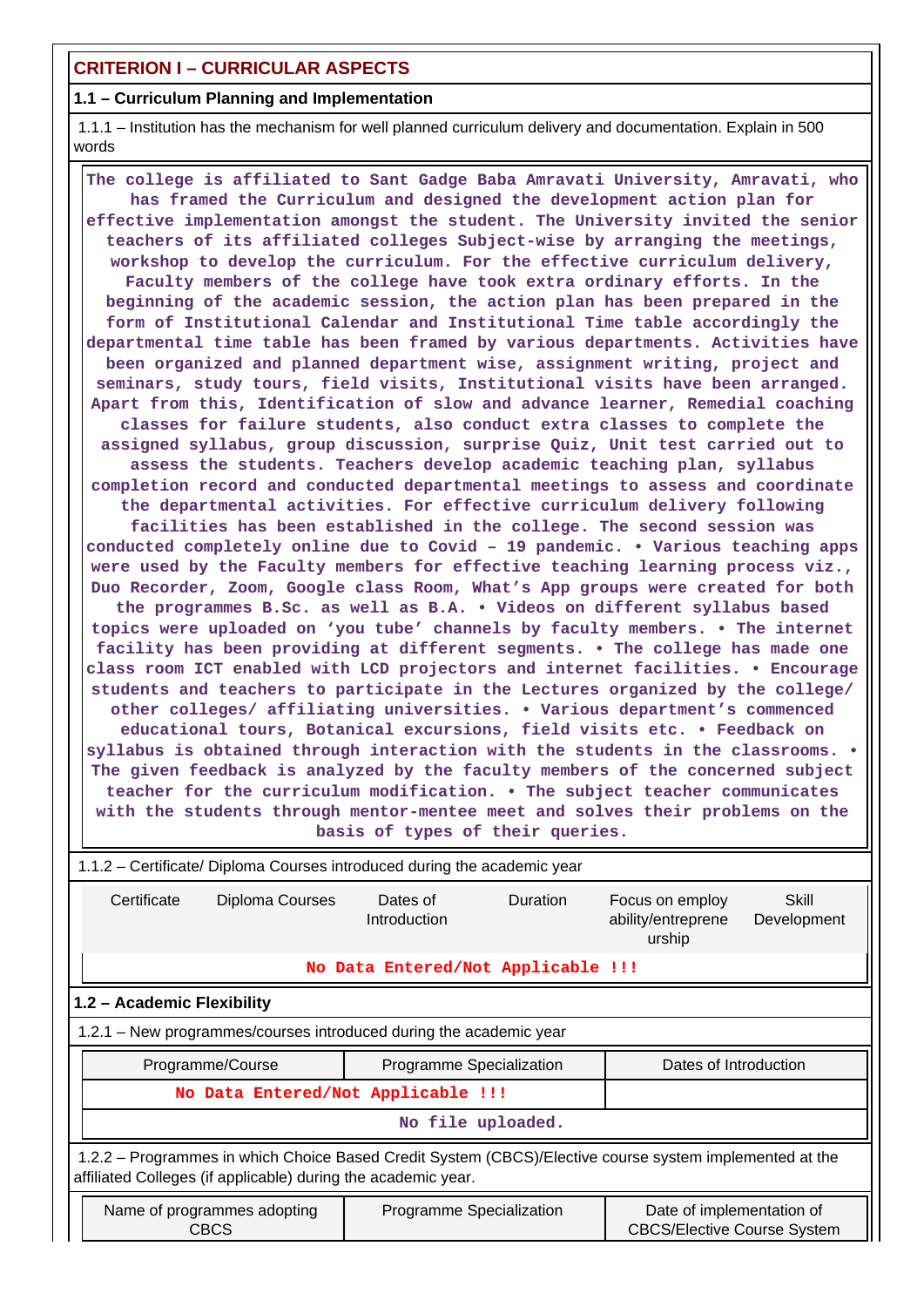| No Data Entered/Not Applicable !!!                                                                                                                                                                                                                                                                                                                                                                                                                                                                                                                                                                                                                                                                                                                                                                                                                                                                                                                                                                                                                                                                                                                                                                                                                                                                                                                                                                                                                                                                                                                                                                                                                                                                                                                                                                                                   |                                    |                   |                                                              |  |
|--------------------------------------------------------------------------------------------------------------------------------------------------------------------------------------------------------------------------------------------------------------------------------------------------------------------------------------------------------------------------------------------------------------------------------------------------------------------------------------------------------------------------------------------------------------------------------------------------------------------------------------------------------------------------------------------------------------------------------------------------------------------------------------------------------------------------------------------------------------------------------------------------------------------------------------------------------------------------------------------------------------------------------------------------------------------------------------------------------------------------------------------------------------------------------------------------------------------------------------------------------------------------------------------------------------------------------------------------------------------------------------------------------------------------------------------------------------------------------------------------------------------------------------------------------------------------------------------------------------------------------------------------------------------------------------------------------------------------------------------------------------------------------------------------------------------------------------|------------------------------------|-------------------|--------------------------------------------------------------|--|
| 1.2.3 - Students enrolled in Certificate/ Diploma Courses introduced during the year                                                                                                                                                                                                                                                                                                                                                                                                                                                                                                                                                                                                                                                                                                                                                                                                                                                                                                                                                                                                                                                                                                                                                                                                                                                                                                                                                                                                                                                                                                                                                                                                                                                                                                                                                 |                                    |                   |                                                              |  |
|                                                                                                                                                                                                                                                                                                                                                                                                                                                                                                                                                                                                                                                                                                                                                                                                                                                                                                                                                                                                                                                                                                                                                                                                                                                                                                                                                                                                                                                                                                                                                                                                                                                                                                                                                                                                                                      | Diploma Course                     |                   |                                                              |  |
|                                                                                                                                                                                                                                                                                                                                                                                                                                                                                                                                                                                                                                                                                                                                                                                                                                                                                                                                                                                                                                                                                                                                                                                                                                                                                                                                                                                                                                                                                                                                                                                                                                                                                                                                                                                                                                      | No Data Entered/Not Applicable !!! |                   |                                                              |  |
| 1.3 - Curriculum Enrichment                                                                                                                                                                                                                                                                                                                                                                                                                                                                                                                                                                                                                                                                                                                                                                                                                                                                                                                                                                                                                                                                                                                                                                                                                                                                                                                                                                                                                                                                                                                                                                                                                                                                                                                                                                                                          |                                    |                   |                                                              |  |
| 1.3.1 – Value-added courses imparting transferable and life skills offered during the year                                                                                                                                                                                                                                                                                                                                                                                                                                                                                                                                                                                                                                                                                                                                                                                                                                                                                                                                                                                                                                                                                                                                                                                                                                                                                                                                                                                                                                                                                                                                                                                                                                                                                                                                           |                                    |                   |                                                              |  |
| <b>Value Added Courses</b>                                                                                                                                                                                                                                                                                                                                                                                                                                                                                                                                                                                                                                                                                                                                                                                                                                                                                                                                                                                                                                                                                                                                                                                                                                                                                                                                                                                                                                                                                                                                                                                                                                                                                                                                                                                                           | Date of Introduction               |                   | Number of Students Enrolled                                  |  |
|                                                                                                                                                                                                                                                                                                                                                                                                                                                                                                                                                                                                                                                                                                                                                                                                                                                                                                                                                                                                                                                                                                                                                                                                                                                                                                                                                                                                                                                                                                                                                                                                                                                                                                                                                                                                                                      | No Data Entered/Not Applicable !!! |                   |                                                              |  |
|                                                                                                                                                                                                                                                                                                                                                                                                                                                                                                                                                                                                                                                                                                                                                                                                                                                                                                                                                                                                                                                                                                                                                                                                                                                                                                                                                                                                                                                                                                                                                                                                                                                                                                                                                                                                                                      |                                    | No file uploaded. |                                                              |  |
| 1.3.2 - Field Projects / Internships under taken during the year                                                                                                                                                                                                                                                                                                                                                                                                                                                                                                                                                                                                                                                                                                                                                                                                                                                                                                                                                                                                                                                                                                                                                                                                                                                                                                                                                                                                                                                                                                                                                                                                                                                                                                                                                                     |                                    |                   |                                                              |  |
| Project/Programme Title                                                                                                                                                                                                                                                                                                                                                                                                                                                                                                                                                                                                                                                                                                                                                                                                                                                                                                                                                                                                                                                                                                                                                                                                                                                                                                                                                                                                                                                                                                                                                                                                                                                                                                                                                                                                              | Programme Specialization           |                   | No. of students enrolled for Field<br>Projects / Internships |  |
| No Data Entered/Not Applicable !!!                                                                                                                                                                                                                                                                                                                                                                                                                                                                                                                                                                                                                                                                                                                                                                                                                                                                                                                                                                                                                                                                                                                                                                                                                                                                                                                                                                                                                                                                                                                                                                                                                                                                                                                                                                                                   |                                    |                   |                                                              |  |
|                                                                                                                                                                                                                                                                                                                                                                                                                                                                                                                                                                                                                                                                                                                                                                                                                                                                                                                                                                                                                                                                                                                                                                                                                                                                                                                                                                                                                                                                                                                                                                                                                                                                                                                                                                                                                                      |                                    | No file uploaded. |                                                              |  |
| 1.4 - Feedback System                                                                                                                                                                                                                                                                                                                                                                                                                                                                                                                                                                                                                                                                                                                                                                                                                                                                                                                                                                                                                                                                                                                                                                                                                                                                                                                                                                                                                                                                                                                                                                                                                                                                                                                                                                                                                |                                    |                   |                                                              |  |
| 1.4.1 – Whether structured feedback received from all the stakeholders.                                                                                                                                                                                                                                                                                                                                                                                                                                                                                                                                                                                                                                                                                                                                                                                                                                                                                                                                                                                                                                                                                                                                                                                                                                                                                                                                                                                                                                                                                                                                                                                                                                                                                                                                                              |                                    |                   |                                                              |  |
| <b>Students</b>                                                                                                                                                                                                                                                                                                                                                                                                                                                                                                                                                                                                                                                                                                                                                                                                                                                                                                                                                                                                                                                                                                                                                                                                                                                                                                                                                                                                                                                                                                                                                                                                                                                                                                                                                                                                                      |                                    |                   | Yes                                                          |  |
| <b>Teachers</b>                                                                                                                                                                                                                                                                                                                                                                                                                                                                                                                                                                                                                                                                                                                                                                                                                                                                                                                                                                                                                                                                                                                                                                                                                                                                                                                                                                                                                                                                                                                                                                                                                                                                                                                                                                                                                      |                                    |                   | Yes                                                          |  |
| Employers                                                                                                                                                                                                                                                                                                                                                                                                                                                                                                                                                                                                                                                                                                                                                                                                                                                                                                                                                                                                                                                                                                                                                                                                                                                                                                                                                                                                                                                                                                                                                                                                                                                                                                                                                                                                                            |                                    |                   | Yes                                                          |  |
| Alumni                                                                                                                                                                                                                                                                                                                                                                                                                                                                                                                                                                                                                                                                                                                                                                                                                                                                                                                                                                                                                                                                                                                                                                                                                                                                                                                                                                                                                                                                                                                                                                                                                                                                                                                                                                                                                               |                                    |                   | Yes                                                          |  |
| Parents                                                                                                                                                                                                                                                                                                                                                                                                                                                                                                                                                                                                                                                                                                                                                                                                                                                                                                                                                                                                                                                                                                                                                                                                                                                                                                                                                                                                                                                                                                                                                                                                                                                                                                                                                                                                                              |                                    |                   | Yes                                                          |  |
| 1.4.2 – How the feedback obtained is being analyzed and utilized for overall development of the institution?<br>(maximum 500 words)                                                                                                                                                                                                                                                                                                                                                                                                                                                                                                                                                                                                                                                                                                                                                                                                                                                                                                                                                                                                                                                                                                                                                                                                                                                                                                                                                                                                                                                                                                                                                                                                                                                                                                  |                                    |                   |                                                              |  |
| <b>Feedback Obtained</b>                                                                                                                                                                                                                                                                                                                                                                                                                                                                                                                                                                                                                                                                                                                                                                                                                                                                                                                                                                                                                                                                                                                                                                                                                                                                                                                                                                                                                                                                                                                                                                                                                                                                                                                                                                                                             |                                    |                   |                                                              |  |
| Institution obtains feedback on the syllabus and its transaction at the<br>institution from the students, teachers, employers, alumni and parents. Number<br>of questions has been put to know how effective the curriculum syllabi is, in<br>different semesters, availability of the text books and reference books in the<br>library, relevancy of the course as per the time need, whether students<br>satisfied with teaching, teachers, available infrastructure, whether the course<br>is relevant in getting jobs and placement, teachers approach towards overall<br>development of the students, transparency in evaluation system and follow up<br>regarding the assigned work. The Students are Satisfied with the degree course<br>of B.Sc. programme. There is a grading for the Teachers and Institution<br>approximately 47.08 students rated excellent, 21.7 very good, 21.7 good and 8.7<br>rated fair. Alumni also given their feedback for how teachers encourage them in<br>come up with knowledge and weaknesses, clarity in teaching and classrooms,<br>whether the curriculum helps them in getting employment rating 20 excellent, 40<br>very good 40 good. On the text book availability 21.7 rated excellent, 43.5<br>-very good, 30.04- good and 4.03 Fair. Students rated Institutional activities<br>that help in getting jobs and placements are 13 excellent, 43.5 very good, 43.5<br>good which gives us an idea to conduct the job oriented activities. Institution<br>also took the feedback from employer with similar types of question ere where<br>students are satisfied with the curriculum they learned during their degree<br>programme in each course. As the admitted students are mostly from rural areas,<br>we have collected the feedback from parents in the local language/mother |                                    |                   |                                                              |  |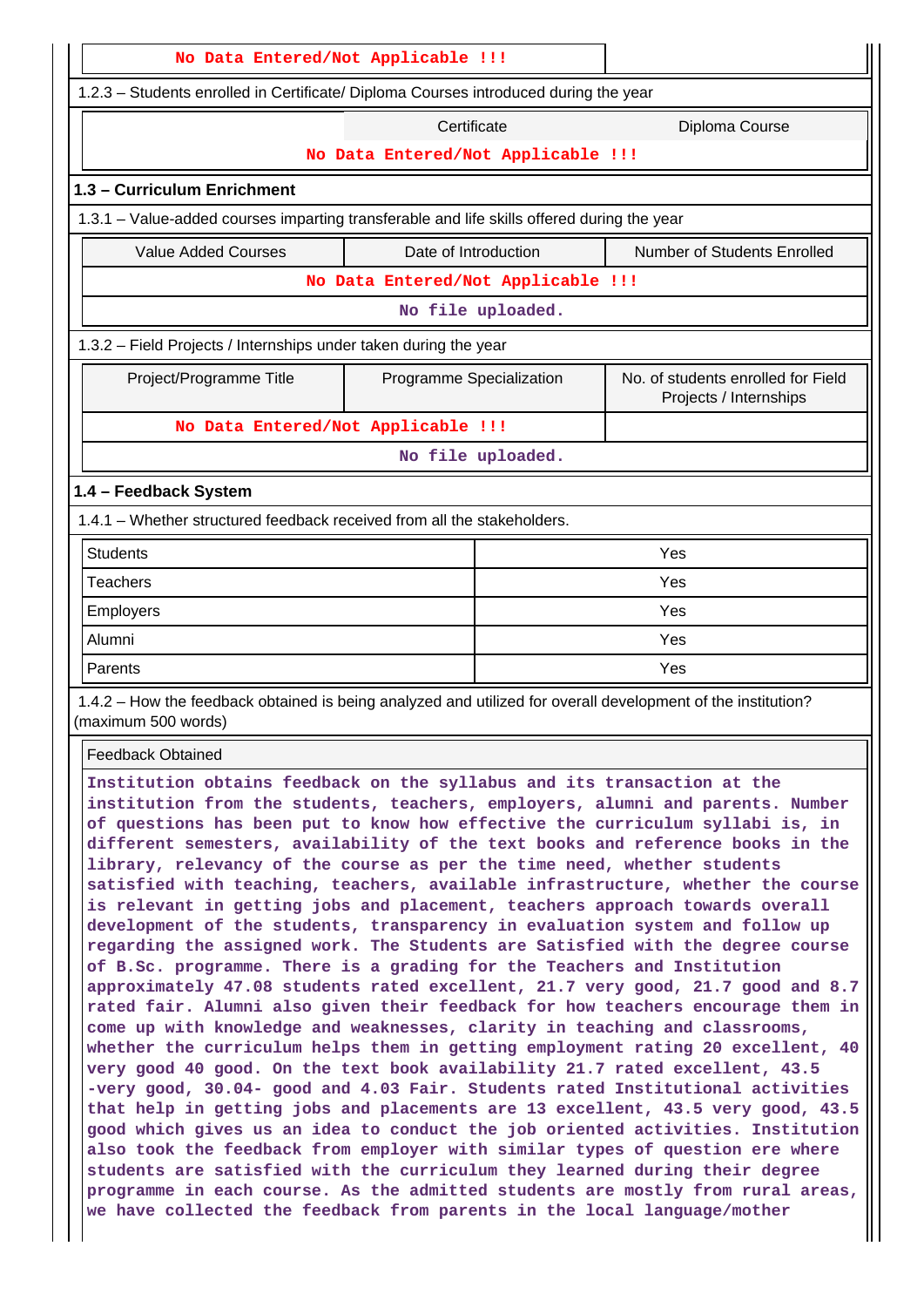**tongue. Approximately 90 parents are strongly agreed with the questions that, the knowledge of their ward has been increased by discussion with the subject teacher, the subject chosen by their ward is helpful for getting jobs, the subjects helps the ward to develop his/her personality, declaration of result in time and timely help of non teachings and clerical staff of the college. Teachers have verified the feedback from parents and work hard for those 10 who are not satisfied with the teaching -learning process. Teachers have verified the feedback and planned accordingly to improve the teaching learning process of various courses in the institution. It has been decided to work in collaboration with other Institution, NGOs and Govt. bodies to boost up the knowledge of the students.**

# **CRITERION II – TEACHING- LEARNING AND EVALUATION**

## **2.1 – Student Enrolment and Profile**

2.1.1 – Demand Ratio during the year

| Name of the<br>Programme | Programme<br>Specialization | Number of seats<br>available | Number of<br>Application received | <b>Students Enrolled</b> |  |  |
|--------------------------|-----------------------------|------------------------------|-----------------------------------|--------------------------|--|--|
| <b>BA</b>                | <b>BA</b>                   | 120                          | 116                               | 116                      |  |  |
| <b>BSC</b>               | <b>BSC</b>                  | 120                          | 120                               | 120                      |  |  |
| ata 441a uwalio Angi     |                             |                              |                                   |                          |  |  |

**No file uploaded.**

# **2.2 – Catering to Student Diversity**

2.2.1 – Student - Full time teacher ratio (current year data)

| Year | Number of<br>students enrolled<br>in the institution<br>(UG) | Number of<br>students enrolled<br>in the institution<br>(PG) | Number of<br>fulltime teachers<br>available in the<br>institution<br>teaching only UG | Number of<br>fulltime teachers<br>available in the<br>institution<br>teaching only PG | Number of<br>teachers<br>teaching both UG<br>and PG courses |
|------|--------------------------------------------------------------|--------------------------------------------------------------|---------------------------------------------------------------------------------------|---------------------------------------------------------------------------------------|-------------------------------------------------------------|
|      |                                                              |                                                              | courses                                                                               | courses                                                                               |                                                             |
| 2019 | 536                                                          | Nill                                                         |                                                                                       | Nill                                                                                  |                                                             |

### **2.3 – Teaching - Learning Process**

 2.3.1 – Percentage of teachers using ICT for effective teaching with Learning Management Systems (LMS), Elearning resources etc. (current year data)

| Number of<br>Teachers on Roll        | Number of<br>teachers using<br>ICT (LMS, e-<br>Resources) | <b>ICT Tools and</b><br>resources<br>available | Number of ICT<br>enabled<br><b>Classrooms</b> | Numberof smart<br>classrooms | E-resources and<br>techniques used |
|--------------------------------------|-----------------------------------------------------------|------------------------------------------------|-----------------------------------------------|------------------------------|------------------------------------|
|                                      |                                                           | Nill                                           |                                               | Nill                         | Nill                               |
| View File of ICT Tools and resources |                                                           |                                                |                                               |                              |                                    |

[View File of E-resources and techniques used](https://assessmentonline.naac.gov.in/public/Postacc/e_resource/19272_e_resource_1647932555.xlsx)

2.3.2 – Students mentoring system available in the institution? Give details. (maximum 500 words)

 Academic Year Number of Students Enrolled In The Institution Number of Full Time Teachers Mentor:Mentee Ratio 2019-2020 536 5 1:107 Explanation :- Yes there is availability of mentor-mentee system in our institute.There are total 5 full time teachers in our institute during 2019-2020 session. Total admitted students in our institute is 536 of B.A. B.Sc.as per teacher student ratio each teacher have 107 students. For 1 mentor there are 107 mentee ratio. Each mentor take meeting of there mentee in a year. Each mentor solve their mentees problem. If required mentor arranged meeting with parents too.In this way each mentor maintain record of each meeting.

| Number of students enrolled in the | Number of fulltime teachers | Mentor: Mentee Ratio |
|------------------------------------|-----------------------------|----------------------|
| institution                        |                             |                      |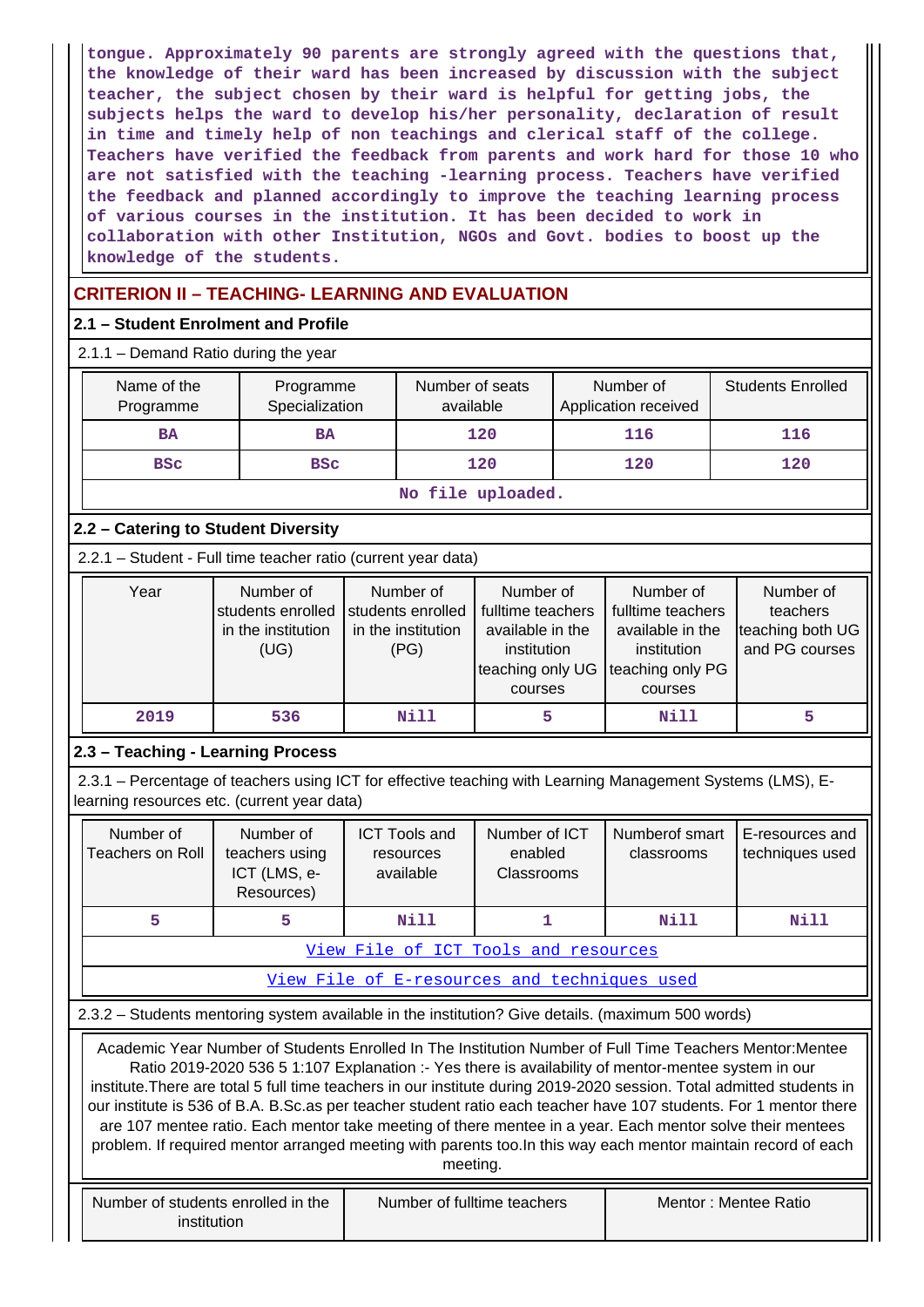| 536                                                                                                                                                                                                                                                                                                                                                                                                                                                                                                                                                                                                                                                                                                                                                                                                                                                                                                                                                                                                                                                                                                                                                                                                                                                                                                                                                                                                                                                                                                                                                                                                                                                                                                                                                                                                          |                                                                                                                                                                                      |                                                                                                                           |                  | 5           |  |                                             |                                                                                       | 1:107                                                                         |
|--------------------------------------------------------------------------------------------------------------------------------------------------------------------------------------------------------------------------------------------------------------------------------------------------------------------------------------------------------------------------------------------------------------------------------------------------------------------------------------------------------------------------------------------------------------------------------------------------------------------------------------------------------------------------------------------------------------------------------------------------------------------------------------------------------------------------------------------------------------------------------------------------------------------------------------------------------------------------------------------------------------------------------------------------------------------------------------------------------------------------------------------------------------------------------------------------------------------------------------------------------------------------------------------------------------------------------------------------------------------------------------------------------------------------------------------------------------------------------------------------------------------------------------------------------------------------------------------------------------------------------------------------------------------------------------------------------------------------------------------------------------------------------------------------------------|--------------------------------------------------------------------------------------------------------------------------------------------------------------------------------------|---------------------------------------------------------------------------------------------------------------------------|------------------|-------------|--|---------------------------------------------|---------------------------------------------------------------------------------------|-------------------------------------------------------------------------------|
| 2.4 - Teacher Profile and Quality                                                                                                                                                                                                                                                                                                                                                                                                                                                                                                                                                                                                                                                                                                                                                                                                                                                                                                                                                                                                                                                                                                                                                                                                                                                                                                                                                                                                                                                                                                                                                                                                                                                                                                                                                                            |                                                                                                                                                                                      |                                                                                                                           |                  |             |  |                                             |                                                                                       |                                                                               |
| 2.4.1 - Number of full time teachers appointed during the year                                                                                                                                                                                                                                                                                                                                                                                                                                                                                                                                                                                                                                                                                                                                                                                                                                                                                                                                                                                                                                                                                                                                                                                                                                                                                                                                                                                                                                                                                                                                                                                                                                                                                                                                               |                                                                                                                                                                                      |                                                                                                                           |                  |             |  |                                             |                                                                                       |                                                                               |
| No. of sanctioned<br>positions                                                                                                                                                                                                                                                                                                                                                                                                                                                                                                                                                                                                                                                                                                                                                                                                                                                                                                                                                                                                                                                                                                                                                                                                                                                                                                                                                                                                                                                                                                                                                                                                                                                                                                                                                                               | No. of filled positions                                                                                                                                                              |                                                                                                                           | Vacant positions |             |  | Positions filled during<br>the current year |                                                                                       | No. of faculty with<br>Ph.D                                                   |
| 12                                                                                                                                                                                                                                                                                                                                                                                                                                                                                                                                                                                                                                                                                                                                                                                                                                                                                                                                                                                                                                                                                                                                                                                                                                                                                                                                                                                                                                                                                                                                                                                                                                                                                                                                                                                                           | 8                                                                                                                                                                                    |                                                                                                                           |                  | 4           |  | <b>Nill</b>                                 |                                                                                       | 6                                                                             |
| 2.4.2 - Honours and recognition received by teachers (received awards, recognition, fellowships at State, National,<br>International level from Government, recognised bodies during the year)                                                                                                                                                                                                                                                                                                                                                                                                                                                                                                                                                                                                                                                                                                                                                                                                                                                                                                                                                                                                                                                                                                                                                                                                                                                                                                                                                                                                                                                                                                                                                                                                               |                                                                                                                                                                                      |                                                                                                                           |                  |             |  |                                             |                                                                                       |                                                                               |
| Year of Award                                                                                                                                                                                                                                                                                                                                                                                                                                                                                                                                                                                                                                                                                                                                                                                                                                                                                                                                                                                                                                                                                                                                                                                                                                                                                                                                                                                                                                                                                                                                                                                                                                                                                                                                                                                                |                                                                                                                                                                                      | Name of full time teachers<br>Designation<br>receiving awards from<br>state level, national level,<br>international level |                  |             |  |                                             | Name of the award,<br>fellowship, received from<br>Government or recognized<br>bodies |                                                                               |
| 2020                                                                                                                                                                                                                                                                                                                                                                                                                                                                                                                                                                                                                                                                                                                                                                                                                                                                                                                                                                                                                                                                                                                                                                                                                                                                                                                                                                                                                                                                                                                                                                                                                                                                                                                                                                                                         |                                                                                                                                                                                      | Nill<br>Assistant<br><b>Nill</b><br>Professor                                                                             |                  |             |  |                                             |                                                                                       |                                                                               |
|                                                                                                                                                                                                                                                                                                                                                                                                                                                                                                                                                                                                                                                                                                                                                                                                                                                                                                                                                                                                                                                                                                                                                                                                                                                                                                                                                                                                                                                                                                                                                                                                                                                                                                                                                                                                              | No file uploaded.                                                                                                                                                                    |                                                                                                                           |                  |             |  |                                             |                                                                                       |                                                                               |
| 2.5 - Evaluation Process and Reforms                                                                                                                                                                                                                                                                                                                                                                                                                                                                                                                                                                                                                                                                                                                                                                                                                                                                                                                                                                                                                                                                                                                                                                                                                                                                                                                                                                                                                                                                                                                                                                                                                                                                                                                                                                         |                                                                                                                                                                                      |                                                                                                                           |                  |             |  |                                             |                                                                                       |                                                                               |
| 2.5.1 – Number of days from the date of semester-end/ year- end examination till the declaration of results during<br>the year                                                                                                                                                                                                                                                                                                                                                                                                                                                                                                                                                                                                                                                                                                                                                                                                                                                                                                                                                                                                                                                                                                                                                                                                                                                                                                                                                                                                                                                                                                                                                                                                                                                                               |                                                                                                                                                                                      |                                                                                                                           |                  |             |  |                                             |                                                                                       |                                                                               |
| Programme Name                                                                                                                                                                                                                                                                                                                                                                                                                                                                                                                                                                                                                                                                                                                                                                                                                                                                                                                                                                                                                                                                                                                                                                                                                                                                                                                                                                                                                                                                                                                                                                                                                                                                                                                                                                                               | Programme Code<br>Semester/year<br>Last date of the last<br>Date of declaration of<br>semester-end/year-<br>results of semester-<br>end examination<br>end/ year- end<br>examination |                                                                                                                           |                  |             |  |                                             |                                                                                       |                                                                               |
| <b>BSC</b>                                                                                                                                                                                                                                                                                                                                                                                                                                                                                                                                                                                                                                                                                                                                                                                                                                                                                                                                                                                                                                                                                                                                                                                                                                                                                                                                                                                                                                                                                                                                                                                                                                                                                                                                                                                                   | <b>BSC</b>                                                                                                                                                                           |                                                                                                                           |                  | $2019 - 20$ |  | 25/04/2020                                  |                                                                                       | 21/11/2020                                                                    |
| <b>BA</b>                                                                                                                                                                                                                                                                                                                                                                                                                                                                                                                                                                                                                                                                                                                                                                                                                                                                                                                                                                                                                                                                                                                                                                                                                                                                                                                                                                                                                                                                                                                                                                                                                                                                                                                                                                                                    | BA                                                                                                                                                                                   |                                                                                                                           |                  | $2019 - 20$ |  | 25/04/2020                                  |                                                                                       | 25/11/2020                                                                    |
|                                                                                                                                                                                                                                                                                                                                                                                                                                                                                                                                                                                                                                                                                                                                                                                                                                                                                                                                                                                                                                                                                                                                                                                                                                                                                                                                                                                                                                                                                                                                                                                                                                                                                                                                                                                                              |                                                                                                                                                                                      |                                                                                                                           |                  | View File   |  |                                             |                                                                                       |                                                                               |
| 2.5.2 - Reforms initiated on Continuous Internal Evaluation(CIE) system at the institutional level (250 words)                                                                                                                                                                                                                                                                                                                                                                                                                                                                                                                                                                                                                                                                                                                                                                                                                                                                                                                                                                                                                                                                                                                                                                                                                                                                                                                                                                                                                                                                                                                                                                                                                                                                                               |                                                                                                                                                                                      |                                                                                                                           |                  |             |  |                                             |                                                                                       |                                                                               |
| This is a two tier system. 1. University defined and 2. College defined We<br>conduct various examinations to evaluate the students. The college has also<br>taken an initiative for the students to appear in different competative exams<br>conducting by different organization. For example: The evaluation examinations<br>organized by Amravati University Chemistry Teachers Association (AUCTA) in<br>which students shown there keen interest and also score well. This Aptitude<br>Test is for final year students to evaluate their basic knowledge in Chemistry.<br>In 2019-20, 51 students under the guidance of Dr. A. D. Khambre, HOD Activity<br>Incharge of Dept. of Chemistry. Our two students Ms. Priyanka Raut Mr. Shaikh<br>Rizwan got 1st Rank with cash prize momento Evaluation and assessment<br>semester.75 Attendance is compulsory to face the main written examination<br>conducted by University. Home examination for First and Second semester of<br>First year. Second and final year is conducted by the University at the<br>affiliated examination center. The college has to ensure the students that they<br>are ready for these examinations. Thus, all types. (objective and subjective) of<br>tests are planned before commencement of each semester. Also, to promote<br>students learning and involvement in extra-curricular activities, term work<br>norms are prepared well in advance. The college has defined set of internal<br>assessment as per the academic calendar prepared by the related committee.<br>There are two Unit tests for each semester at college level. Examination<br>Committee schedules and executes the evaluation process with strict monitoring<br>on regular basis. The Principal also takes stock of the progress in weekly HOD | process: The main written examination is conducted at the end of the                                                                                                                 |                                                                                                                           |                  |             |  |                                             |                                                                                       | meetings. The HODs also call upon the departmental meetings to take review of |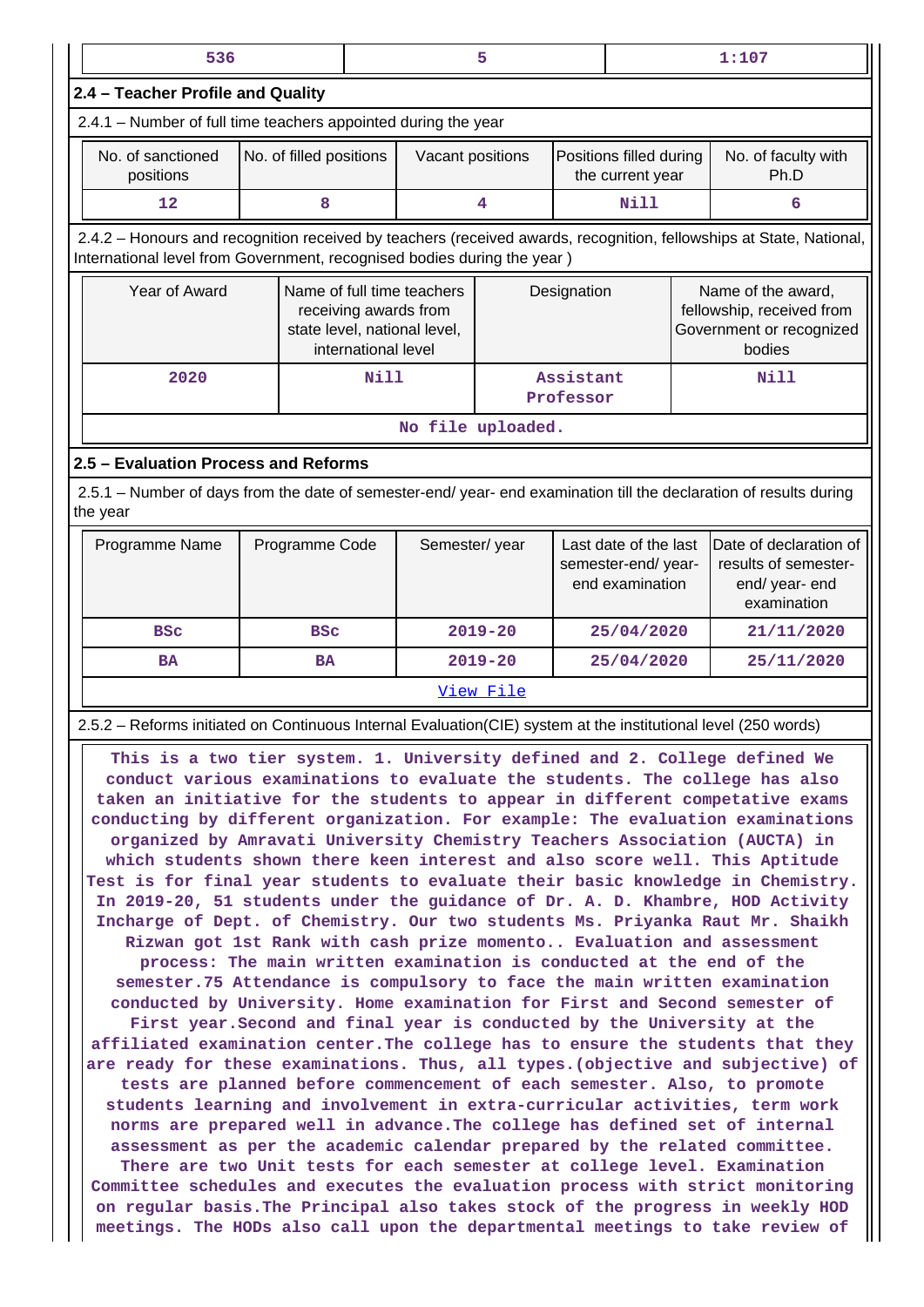**the departmental work regarding examinations.Examination Coordinator looks after the smooth conduction of Internal Tests.The results of each test are strictly declared and displayed on the notice board. The students can see their respective answer sheets and discuss their queries with concerned staff.The evaluation has also been done by conducting surprise test by respective course teachers in the mid and at the end of every months of the academic session.The students re-notified about their performance after evaluation of students is displayed on notice board through Continuous Assessment Report (CAR).Student can discuss any queries about CAR with the concerned teachers. Continuous Internal Assessment: 1.The institute believes firmly in continuous evaluation of the students for their sustained performance. Hence a structured evaluation process has been designed and implemented. 2.The question papers are prepared for test and conducted as per the University examination pattern. 3.To prepare students for practical and oral examinations, college conducts moc Oral/Practical exams. 4.The institute conducts two unit tests in each semester,**

**MCQ Tests and Exams appropriately as per the requirement of the concerned syllabi of different classes. 5.The assessment is also based on the student's regularity and activity, overall performance and behavior.**

 2.5.3 – Academic calendar prepared and adhered for conduct of Examination and other related matters (250 words)

 **Institutions have gained its unique position among peer institutions through scrupulously planning and executing the Teaching-Learning processes. Following points are considered in the execution process. Preparation of Academic Calendar: The college has prepare academic calendar in two academic sessions for running the academic programme smoothly. 1st session started in the month of June and ended with October. 2nd session started in the month of November and ended in April. Contents of Academic Calendar include commencement of teaching, Conclusion of Teaching,Practical / Oral / Theory / Unit test Examination dates.Result declaration dates / Project, Seminar Assignment Submission dates / Holidays.The base of University Calendar is used as a reference point to prepare academic calendar of the institute. Academic calendar is prepared and circulated at least one month in advance to all concerned teaching staff.Such a calendar of Semester pattern for the session 2018-19 is uploaded.It mainly consists of start and end dates of the teaching, examination, result declaration and submission dates, Holidays, etc.**

### **2.6 – Student Performance and Learning Outcomes**

 2.6.1 – Program outcomes, program specific outcomes and course outcomes for all programs offered by the institution are stated and displayed in website of the institution (to provide the weblink)

| $2.6.2$ – Pass percentage of students               |                   |                             |                                                                       |                                                              |                 |  |  |  |
|-----------------------------------------------------|-------------------|-----------------------------|-----------------------------------------------------------------------|--------------------------------------------------------------|-----------------|--|--|--|
| Programme<br>Code                                   | Programme<br>Name | Programme<br>Specialization | Number of<br>students<br>appeared in the<br>final year<br>examination | Number of<br>students passed<br>in final year<br>examination | Pass Percentage |  |  |  |
| Nill<br>22<br>95.45<br>22<br><b>BA</b><br><b>BA</b> |                   |                             |                                                                       |                                                              |                 |  |  |  |
| <b>BSC</b>                                          | <b>BSC</b>        | Nill                        | 116                                                                   | 113                                                          | 97.41           |  |  |  |
|                                                     |                   |                             | View File                                                             |                                                              |                 |  |  |  |

#### **2.7 – Student Satisfaction Survey**

 2.7.1 – Student Satisfaction Survey (SSS) on overall institutional performance (Institution may design the questionnaire) (results and details be provided as weblink)

#### [http://mpascpatur.org/pages/iqac\\_naac.php](http://mpascpatur.org/pages/iqac_naac.php)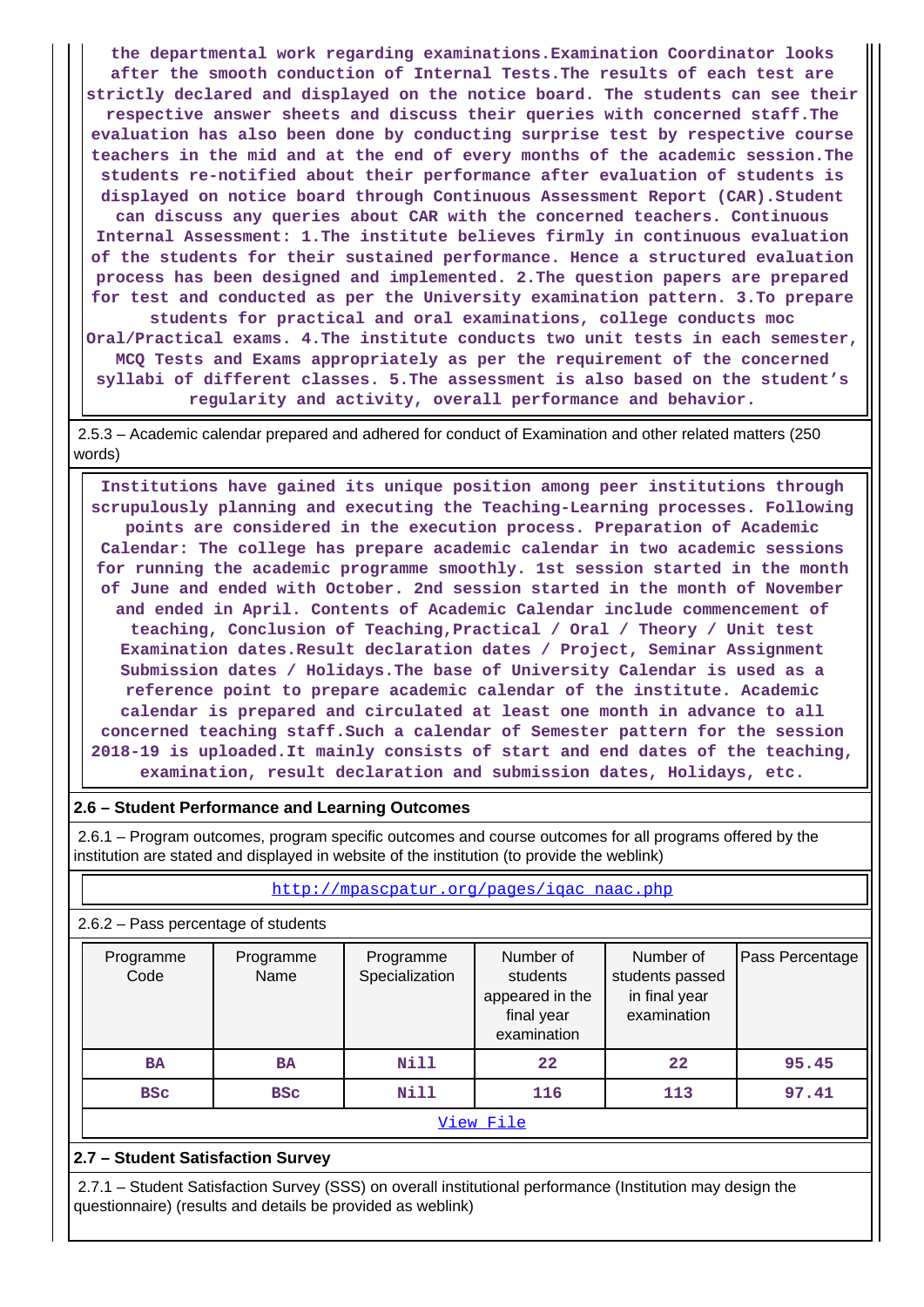|                                                                                                                                                            |                                                                                         |            | No Data Entered/Not Applicable !!! |                         |   |                           |      |                                    |
|------------------------------------------------------------------------------------------------------------------------------------------------------------|-----------------------------------------------------------------------------------------|------------|------------------------------------|-------------------------|---|---------------------------|------|------------------------------------|
| <b>CRITERION III - RESEARCH, INNOVATIONS AND EXTENSION</b>                                                                                                 |                                                                                         |            |                                    |                         |   |                           |      |                                    |
| 3.1 - Resource Mobilization for Research                                                                                                                   |                                                                                         |            |                                    |                         |   |                           |      |                                    |
| 3.1.1 - Research funds sanctioned and received from various agencies, industry and other organisations                                                     |                                                                                         |            |                                    |                         |   |                           |      |                                    |
| Nature of the Project                                                                                                                                      | Duration                                                                                |            | Name of the funding<br>agency      |                         |   | Total grant<br>sanctioned |      | Amount received<br>during the year |
| Nill<br>0<br>Nill<br>Nill<br>$\mathbf 0$                                                                                                                   |                                                                                         |            |                                    |                         |   |                           |      |                                    |
|                                                                                                                                                            |                                                                                         |            |                                    | No file uploaded.       |   |                           |      |                                    |
| 3.2 - Innovation Ecosystem                                                                                                                                 |                                                                                         |            |                                    |                         |   |                           |      |                                    |
| 3.2.1 - Workshops/Seminars Conducted on Intellectual Property Rights (IPR) and Industry-Academia Innovative<br>practices during the year                   |                                                                                         |            |                                    |                         |   |                           |      |                                    |
| Title of workshop/seminar                                                                                                                                  |                                                                                         |            | Name of the Dept.                  |                         |   |                           |      | Date                               |
| One day Intercollegiate<br>Workshop on Bonsai -<br>Technique and Skills                                                                                    |                                                                                         |            | <b>Botany</b>                      |                         |   |                           |      | 10/10/2019                         |
| 3.2.2 - Awards for Innovation won by Institution/Teachers/Research scholars/Students during the year                                                       |                                                                                         |            |                                    |                         |   |                           |      |                                    |
| Title of the innovation                                                                                                                                    | Name of Awardee                                                                         |            | Awarding Agency                    |                         |   | Date of award             |      | Category                           |
| 0                                                                                                                                                          | 0                                                                                       |            |                                    | $\Omega$                |   | Nill                      |      | $\mathbf 0$                        |
| No file uploaded.                                                                                                                                          |                                                                                         |            |                                    |                         |   |                           |      |                                    |
|                                                                                                                                                            | 3.2.3 - No. of Incubation centre created, start-ups incubated on campus during the year |            |                                    |                         |   |                           |      |                                    |
| Incubation<br>Center                                                                                                                                       | Name                                                                                    |            | Sponsered By                       | Name of the<br>Start-up |   | Nature of Start-<br>up    |      | Date of<br>Commencement            |
| 0                                                                                                                                                          | 0                                                                                       |            | 0                                  | $\mathbf{0}$            |   |                           | 0    | Nill                               |
|                                                                                                                                                            |                                                                                         |            |                                    | No file uploaded.       |   |                           |      |                                    |
| 3.3 - Research Publications and Awards                                                                                                                     |                                                                                         |            |                                    |                         |   |                           |      |                                    |
| 3.3.1 - Incentive to the teachers who receive recognition/awards                                                                                           |                                                                                         |            |                                    |                         |   |                           |      |                                    |
| <b>State</b>                                                                                                                                               |                                                                                         |            | National                           |                         |   |                           |      | International                      |
| $\mathbf 0$                                                                                                                                                |                                                                                         |            | 0                                  |                         |   |                           |      | $\mathbf 0$                        |
| 3.3.2 - Ph. Ds awarded during the year (applicable for PG College, Research Center)                                                                        |                                                                                         |            |                                    |                         |   |                           |      |                                    |
|                                                                                                                                                            | Name of the Department                                                                  |            |                                    |                         |   | Number of PhD's Awarded   |      |                                    |
|                                                                                                                                                            | 0                                                                                       |            |                                    |                         |   |                           | Nill |                                    |
| 3.3.3 - Research Publications in the Journals notified on UGC website during the year                                                                      |                                                                                         |            |                                    |                         |   |                           |      |                                    |
| <b>Type</b>                                                                                                                                                |                                                                                         | Department |                                    | Number of Publication   |   |                           |      | Average Impact Factor (if<br>any)  |
| National                                                                                                                                                   |                                                                                         | Chemistry  |                                    |                         | 3 |                           |      | <b>Nill</b>                        |
| International                                                                                                                                              |                                                                                         | Zoology    |                                    |                         | 3 |                           |      | Nill                               |
| International                                                                                                                                              |                                                                                         | Botany     |                                    |                         | 1 |                           |      | <b>Nill</b>                        |
|                                                                                                                                                            |                                                                                         |            |                                    | <u>View File</u>        |   |                           |      |                                    |
| 3.3.4 - Books and Chapters in edited Volumes / Books published, and papers in National/International Conference<br>Proceedings per Teacher during the year |                                                                                         |            |                                    |                         |   |                           |      |                                    |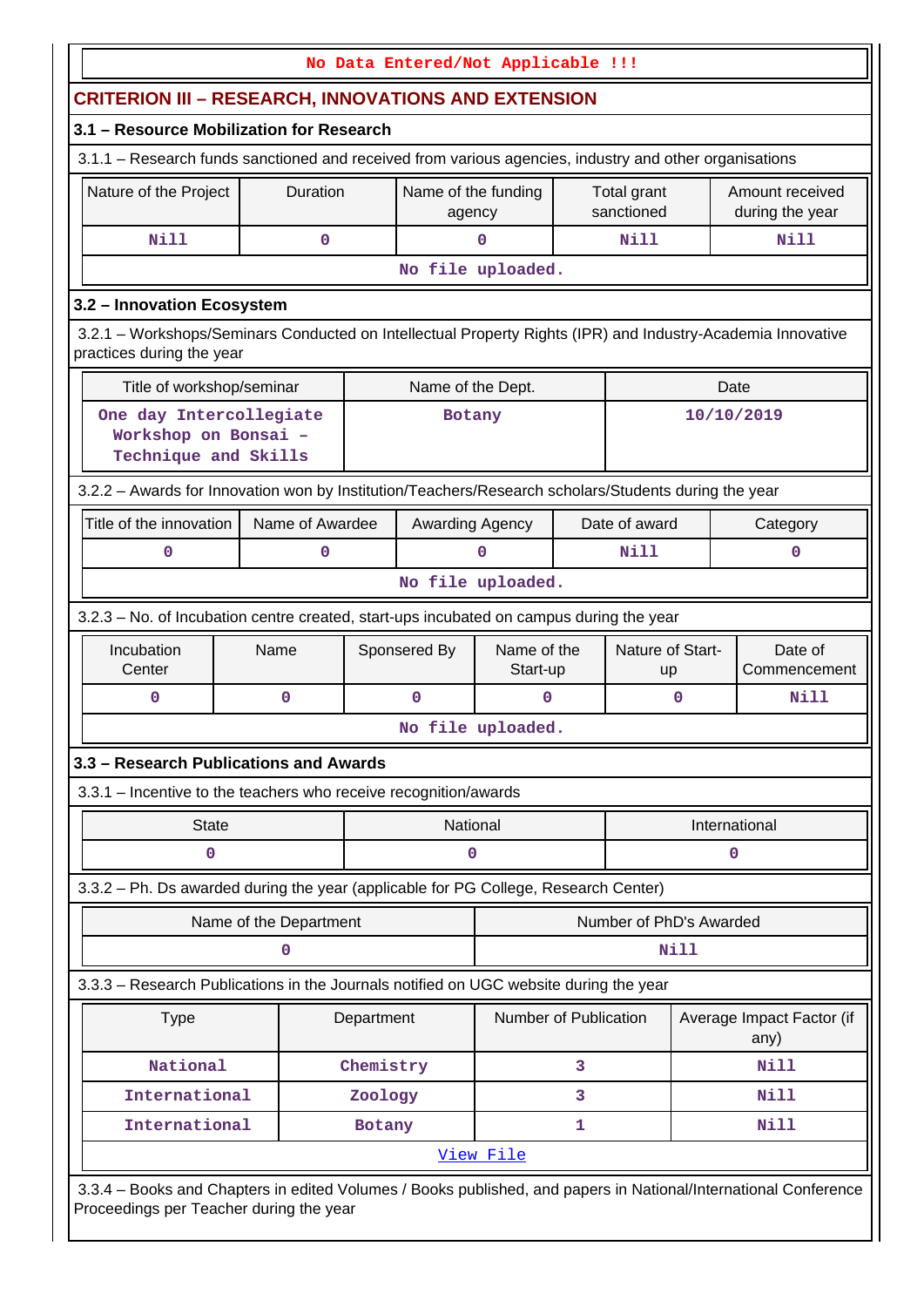|                                                                                                                                                         | Department                   |                                                                                                                                                                                                                                             |                        | Number of Publication |                       |                                                                                                                       |                                                      |  |  |
|---------------------------------------------------------------------------------------------------------------------------------------------------------|------------------------------|---------------------------------------------------------------------------------------------------------------------------------------------------------------------------------------------------------------------------------------------|------------------------|-----------------------|-----------------------|-----------------------------------------------------------------------------------------------------------------------|------------------------------------------------------|--|--|
|                                                                                                                                                         | Botany                       |                                                                                                                                                                                                                                             |                        | 1                     |                       |                                                                                                                       |                                                      |  |  |
|                                                                                                                                                         | Zoology                      |                                                                                                                                                                                                                                             |                        | $\mathbf{1}$          |                       |                                                                                                                       |                                                      |  |  |
|                                                                                                                                                         | Chemistry                    |                                                                                                                                                                                                                                             |                        |                       |                       | 3                                                                                                                     |                                                      |  |  |
|                                                                                                                                                         |                              |                                                                                                                                                                                                                                             |                        | View File             |                       |                                                                                                                       |                                                      |  |  |
|                                                                                                                                                         |                              | 3.3.5 - Bibliometrics of the publications during the last Academic year based on average citation index in Scopus/                                                                                                                          |                        |                       |                       |                                                                                                                       |                                                      |  |  |
| Web of Science or PubMed/ Indian Citation Index                                                                                                         |                              |                                                                                                                                                                                                                                             |                        |                       |                       |                                                                                                                       |                                                      |  |  |
| Title of the<br>Paper                                                                                                                                   | Name of<br>Author            | Title of journal                                                                                                                                                                                                                            | Year of<br>publication |                       | <b>Citation Index</b> | Institutional<br>affiliation as<br>mentioned in<br>the publication                                                    | Number of<br>citations<br>excluding self<br>citation |  |  |
| <b>Studies</b><br>On Spider<br>Fauna Of<br>Family<br>Oxyopidae<br>Thorell,<br>1870 Near<br>Malrajura<br>Forest Of<br>Patur,<br>India                    | DR A. M.<br><b>SHIRBHATE</b> | Aayushi<br>Internatio<br>nal Interd<br>isciplinar<br>y Research<br>Journal<br>(ISSN<br>2349-638x)<br>www.aiirjo<br>urnal.com                                                                                                                |                        | 2020                  | <b>Nill</b>           | <b>MAHATMA</b><br>PHULE ARTS<br><b>AND</b><br><b>SCIENCE</b><br>COLLEGE,<br><b>PATUR</b><br><b>DISTRICT</b><br>AKOLA. | Nill                                                 |  |  |
| The<br>prevalence<br>of gastroi<br>ntestinal<br>parasites<br>in<br>Panthera<br>pardus of<br>Katepurna<br>wildlife<br>sanctuary,<br>Akola<br>India       | DR A. M.<br><b>SHIRBHATE</b> | Environm<br>ent Conser<br>vation<br>Journal,<br>20(3):131<br>$-134, 2019$<br><b>ISSN</b><br>0972-3099<br>(Print)<br>2278-5124<br>(Online)<br>DOI: https<br>://doi.org<br>/10.36953/<br>ECJ.2019.2<br>0317 https<br>://www.env<br>ironcj.in/ |                        | 2020                  | <b>Nill</b>           | <b>MAHATMA</b><br>PHULE ARTS<br><b>AND</b><br><b>SCIENCE</b><br>COLLEGE,<br><b>PATUR</b><br><b>DISTRICT</b><br>AKOLA. | Nill                                                 |  |  |
| Diversity<br>and<br>checklist<br>of Beetles<br>(Arthropod<br>a: Coleopt<br>era) from<br>Forest<br>areas and<br>Agricultur<br>al areas<br>of<br>District | DR A. M.<br><b>SHIRBHATE</b> | Environm<br>ent Conser<br>vation<br>Journal,<br>21(12):<br>$89 - 94,$<br>2020 DOI:<br>https://do<br>i.org/10.3<br>6953/ECJ.2<br>020.211210<br>https://ww<br>w.environc<br>j.in/                                                             |                        | 2020                  | Nill                  | <b>MAHATMA</b><br>PHULE ARTS<br><b>AND</b><br><b>SCIENCE</b><br>COLLEGE,<br><b>PATUR</b><br><b>DISTRICT</b><br>AKOLA. | <b>Nill</b>                                          |  |  |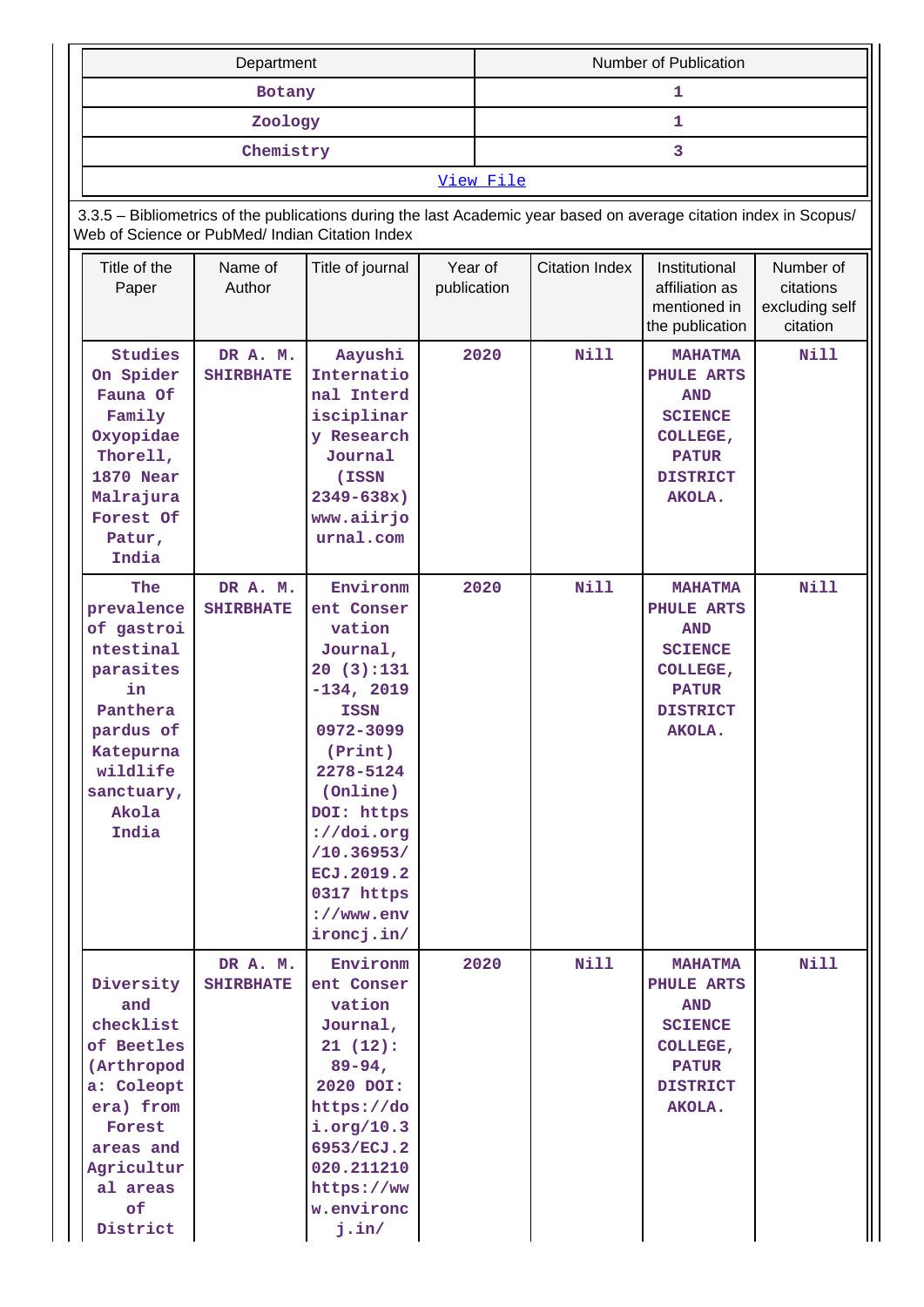| Akola, (Ma<br>harashtra)<br>, India                                                                                                                                                                               |                                 |                                                                                                                                      |      |             |                                                                                                                       |             |
|-------------------------------------------------------------------------------------------------------------------------------------------------------------------------------------------------------------------|---------------------------------|--------------------------------------------------------------------------------------------------------------------------------------|------|-------------|-----------------------------------------------------------------------------------------------------------------------|-------------|
| Embryolo<br>stigations<br>in Utricul<br>aria aurea<br>LOUR (Lenti<br>bulariacea<br>e)                                                                                                                             | DR. S.<br>gical Inve P. Dakhore | Vidyabha<br>rati Inter<br>national I<br>nterdicipl<br>inary<br>Research<br>Journal                                                   | 2020 | <b>Nill</b> | <b>MAHATMA</b><br>PHULE ARTS<br><b>AND</b><br><b>SCIENCE</b><br>COLLEGE,<br><b>PATUR</b><br><b>DISTRICT</b><br>AKOLA. | <b>Nill</b> |
| Acoustical D. KHAMBRE<br>Properties<br>of Schiff<br><b>Bases</b><br>Their<br>Complex By<br>Ultrasonic<br>Velocity M<br>easurement<br>s In 70 Di<br>oxane-<br>Water<br>Mixture At<br>Different<br>Temperatur<br>es | DR. A.                          | Journal<br>of<br>Emerging T<br>echnologie<br>s And<br>Innovative<br>Research<br>ISSN No.<br>2349-5162                                | 2020 | <b>Nill</b> | <b>MAHATMA</b><br>PHULE ARTS<br><b>AND</b><br><b>SCIENCE</b><br>COLLEGE,<br><b>PATUR</b><br><b>DISTRICT</b><br>AKOLA. | <b>Nill</b> |
| Properties<br>of<br>Different<br>Concentrat<br>ions of<br>Schiff<br>Bases By<br>Ultrasonic<br>Velocity M<br>easurement<br>s In 70 Di<br>oxane-<br>Water<br>Mixture                                                | DR. A.<br>Acoustical D. KHAMBRE | G.P.<br>Gobalize<br>Research<br>Journal of<br>Chemistry<br>ISSN No.<br>2581<br>5911, Web s<br>ite:http:/<br>/WWW.gpglo<br>balize.com | 2020 | Nill        | <b>MAHATMA</b><br>PHULE ARTS<br><b>AND</b><br><b>SCIENCE</b><br>COLLEGE,<br><b>PATUR</b><br><b>DISTRICT</b><br>AKOLA. | <b>Nill</b> |
| Studies<br>of<br>Acoustic<br>Properties<br>of Substit<br>uted<br>Schiff's<br><b>Bases In</b><br>Different<br>Percentage<br>Of Dioxane-<br>Water                                                                   | DR. A.<br><b>D. KHAMBRE</b>     | Alochana<br>Chakra<br>Journal<br>ISSN:<br>2231-3990                                                                                  | 2020 | Nill        | <b>MAHATMA</b><br>PHULE ARTS<br><b>AND</b><br><b>SCIENCE</b><br>COLLEGE,<br><b>PATUR</b><br><b>DISTRICT</b><br>AKOLA. | <b>Nill</b> |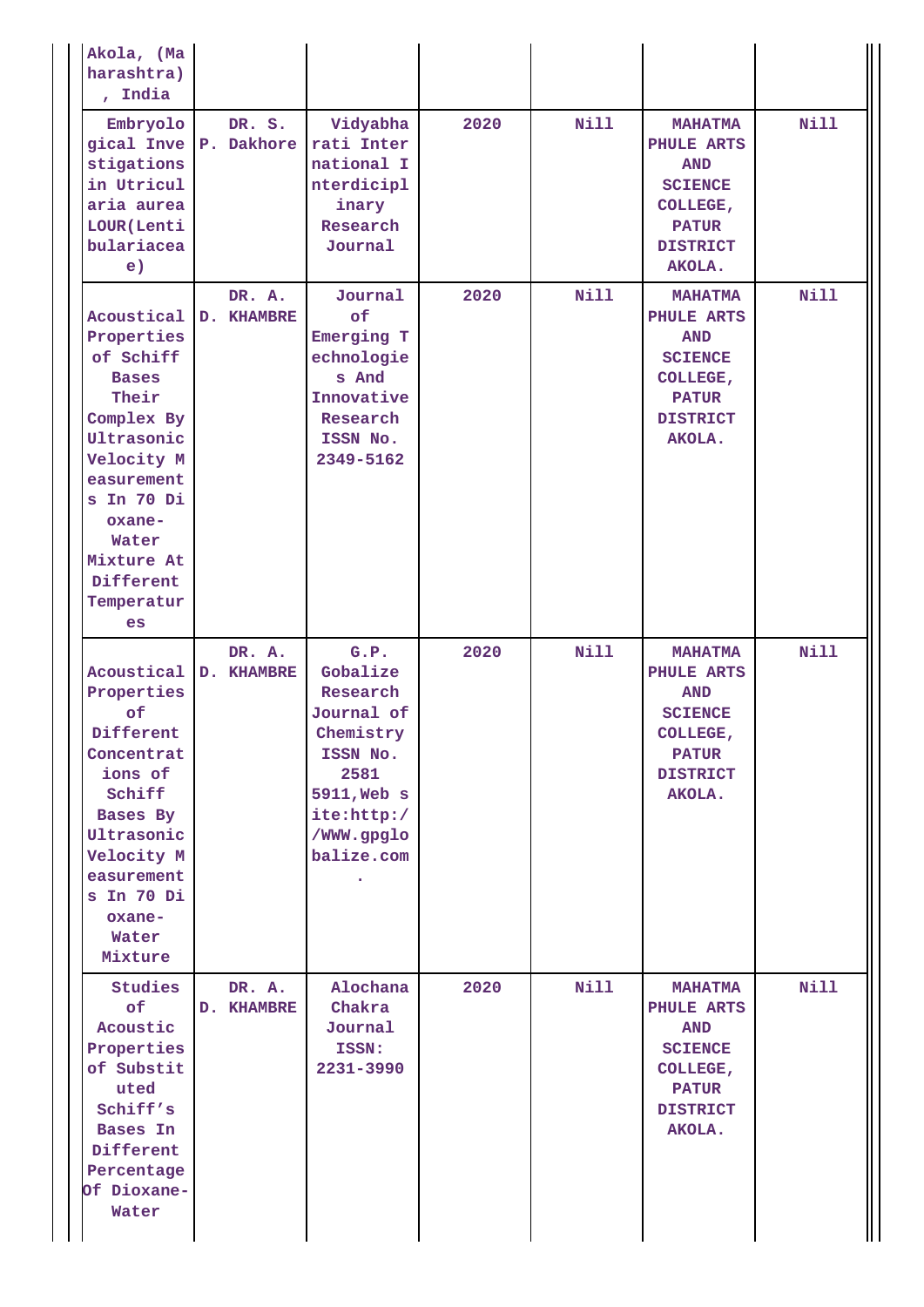| View File<br>3.3.6 - h-Index of the Institutional Publications during the year. (based on Scopus/ Web of science)<br>Year of<br>Title of the<br>Name of<br>Title of journal<br>h-index<br>Number of<br>Institutional<br>publication<br>Paper<br>Author<br>citations<br>affiliation as<br>excluding self<br>mentioned in<br>citation<br>the publication<br>Nill<br><b>Nill</b><br><b>Nill</b><br><b>Nill</b><br>Nill<br>0<br>Nill<br>No file uploaded.<br>3.3.7 - Faculty participation in Seminars/Conferences and Symposia during the year:<br>Number of Faculty<br>International<br>National<br><b>State</b><br>Local<br>Attended/Semi<br>7<br>$\overline{a}$<br>6<br>1<br>nars/Workshops<br>3<br>$\overline{\mathbf{2}}$<br><b>Nill</b><br><b>Nill</b><br>Presented<br>papers<br>View File<br>3.4 - Extension Activities<br>3.4.1 – Number of extension and outreach programmes conducted in collaboration with industry, community and<br>Non- Government Organisations through NSS/NCC/Red cross/Youth Red Cross (YRC) etc., during the year<br>Title of the activities<br>Organising unit/agency/<br>Number of teachers<br>Number of students<br>participated in such<br>participated in such<br>collaborating agency<br>activities<br>activities<br>Seed Ball<br>1<br>8<br>Katepurna<br>Wildlife Sanctuary<br>Preparation<br>View File<br>3.4.2 - Awards and recognition received for extension activities from Government and other recognized bodies<br>during the year<br>Number of students<br>Name of the activity<br>Award/Recognition<br><b>Awarding Bodies</b><br><b>Benefited</b><br>0<br>0<br>0<br>Nill<br>No file uploaded.<br>3.4.3 - Students participating in extension activities with Government Organisations, Non-Government<br>Organisations and programmes such as Swachh Bharat, Aids Awareness, Gender Issue, etc. during the year<br>Name of the scheme<br>Number of teachers<br>Organising unit/Agen<br>Name of the activity<br>Number of students<br>cy/collaborating<br>participated in such<br>participated in such<br>activites<br>activites<br>agency<br>Wild Plant<br>Seed Ball<br>1<br>8<br>Katepurna<br>Wildlife<br>Conservation<br>Preparation<br>Sanctuary<br>View File<br>3.5 - Collaborations<br>3.5.1 – Number of Collaborative activities for research, faculty exchange, student exchange during the year<br>Duration<br>Nature of activity<br>Participant<br>Source of financial support<br>0<br>0<br>0<br>0 | Mixture |  |  |  |  |  |  |  |  |
|-------------------------------------------------------------------------------------------------------------------------------------------------------------------------------------------------------------------------------------------------------------------------------------------------------------------------------------------------------------------------------------------------------------------------------------------------------------------------------------------------------------------------------------------------------------------------------------------------------------------------------------------------------------------------------------------------------------------------------------------------------------------------------------------------------------------------------------------------------------------------------------------------------------------------------------------------------------------------------------------------------------------------------------------------------------------------------------------------------------------------------------------------------------------------------------------------------------------------------------------------------------------------------------------------------------------------------------------------------------------------------------------------------------------------------------------------------------------------------------------------------------------------------------------------------------------------------------------------------------------------------------------------------------------------------------------------------------------------------------------------------------------------------------------------------------------------------------------------------------------------------------------------------------------------------------------------------------------------------------------------------------------------------------------------------------------------------------------------------------------------------------------------------------------------------------------------------------------------------------------------------------------------------------------------------------------------------------------------------------------------------------------------------------------------------------------------------------|---------|--|--|--|--|--|--|--|--|
|                                                                                                                                                                                                                                                                                                                                                                                                                                                                                                                                                                                                                                                                                                                                                                                                                                                                                                                                                                                                                                                                                                                                                                                                                                                                                                                                                                                                                                                                                                                                                                                                                                                                                                                                                                                                                                                                                                                                                                                                                                                                                                                                                                                                                                                                                                                                                                                                                                                             |         |  |  |  |  |  |  |  |  |
|                                                                                                                                                                                                                                                                                                                                                                                                                                                                                                                                                                                                                                                                                                                                                                                                                                                                                                                                                                                                                                                                                                                                                                                                                                                                                                                                                                                                                                                                                                                                                                                                                                                                                                                                                                                                                                                                                                                                                                                                                                                                                                                                                                                                                                                                                                                                                                                                                                                             |         |  |  |  |  |  |  |  |  |
|                                                                                                                                                                                                                                                                                                                                                                                                                                                                                                                                                                                                                                                                                                                                                                                                                                                                                                                                                                                                                                                                                                                                                                                                                                                                                                                                                                                                                                                                                                                                                                                                                                                                                                                                                                                                                                                                                                                                                                                                                                                                                                                                                                                                                                                                                                                                                                                                                                                             |         |  |  |  |  |  |  |  |  |
|                                                                                                                                                                                                                                                                                                                                                                                                                                                                                                                                                                                                                                                                                                                                                                                                                                                                                                                                                                                                                                                                                                                                                                                                                                                                                                                                                                                                                                                                                                                                                                                                                                                                                                                                                                                                                                                                                                                                                                                                                                                                                                                                                                                                                                                                                                                                                                                                                                                             |         |  |  |  |  |  |  |  |  |
|                                                                                                                                                                                                                                                                                                                                                                                                                                                                                                                                                                                                                                                                                                                                                                                                                                                                                                                                                                                                                                                                                                                                                                                                                                                                                                                                                                                                                                                                                                                                                                                                                                                                                                                                                                                                                                                                                                                                                                                                                                                                                                                                                                                                                                                                                                                                                                                                                                                             |         |  |  |  |  |  |  |  |  |
|                                                                                                                                                                                                                                                                                                                                                                                                                                                                                                                                                                                                                                                                                                                                                                                                                                                                                                                                                                                                                                                                                                                                                                                                                                                                                                                                                                                                                                                                                                                                                                                                                                                                                                                                                                                                                                                                                                                                                                                                                                                                                                                                                                                                                                                                                                                                                                                                                                                             |         |  |  |  |  |  |  |  |  |
|                                                                                                                                                                                                                                                                                                                                                                                                                                                                                                                                                                                                                                                                                                                                                                                                                                                                                                                                                                                                                                                                                                                                                                                                                                                                                                                                                                                                                                                                                                                                                                                                                                                                                                                                                                                                                                                                                                                                                                                                                                                                                                                                                                                                                                                                                                                                                                                                                                                             |         |  |  |  |  |  |  |  |  |
|                                                                                                                                                                                                                                                                                                                                                                                                                                                                                                                                                                                                                                                                                                                                                                                                                                                                                                                                                                                                                                                                                                                                                                                                                                                                                                                                                                                                                                                                                                                                                                                                                                                                                                                                                                                                                                                                                                                                                                                                                                                                                                                                                                                                                                                                                                                                                                                                                                                             |         |  |  |  |  |  |  |  |  |
|                                                                                                                                                                                                                                                                                                                                                                                                                                                                                                                                                                                                                                                                                                                                                                                                                                                                                                                                                                                                                                                                                                                                                                                                                                                                                                                                                                                                                                                                                                                                                                                                                                                                                                                                                                                                                                                                                                                                                                                                                                                                                                                                                                                                                                                                                                                                                                                                                                                             |         |  |  |  |  |  |  |  |  |
|                                                                                                                                                                                                                                                                                                                                                                                                                                                                                                                                                                                                                                                                                                                                                                                                                                                                                                                                                                                                                                                                                                                                                                                                                                                                                                                                                                                                                                                                                                                                                                                                                                                                                                                                                                                                                                                                                                                                                                                                                                                                                                                                                                                                                                                                                                                                                                                                                                                             |         |  |  |  |  |  |  |  |  |
|                                                                                                                                                                                                                                                                                                                                                                                                                                                                                                                                                                                                                                                                                                                                                                                                                                                                                                                                                                                                                                                                                                                                                                                                                                                                                                                                                                                                                                                                                                                                                                                                                                                                                                                                                                                                                                                                                                                                                                                                                                                                                                                                                                                                                                                                                                                                                                                                                                                             |         |  |  |  |  |  |  |  |  |
|                                                                                                                                                                                                                                                                                                                                                                                                                                                                                                                                                                                                                                                                                                                                                                                                                                                                                                                                                                                                                                                                                                                                                                                                                                                                                                                                                                                                                                                                                                                                                                                                                                                                                                                                                                                                                                                                                                                                                                                                                                                                                                                                                                                                                                                                                                                                                                                                                                                             |         |  |  |  |  |  |  |  |  |
|                                                                                                                                                                                                                                                                                                                                                                                                                                                                                                                                                                                                                                                                                                                                                                                                                                                                                                                                                                                                                                                                                                                                                                                                                                                                                                                                                                                                                                                                                                                                                                                                                                                                                                                                                                                                                                                                                                                                                                                                                                                                                                                                                                                                                                                                                                                                                                                                                                                             |         |  |  |  |  |  |  |  |  |
|                                                                                                                                                                                                                                                                                                                                                                                                                                                                                                                                                                                                                                                                                                                                                                                                                                                                                                                                                                                                                                                                                                                                                                                                                                                                                                                                                                                                                                                                                                                                                                                                                                                                                                                                                                                                                                                                                                                                                                                                                                                                                                                                                                                                                                                                                                                                                                                                                                                             |         |  |  |  |  |  |  |  |  |
|                                                                                                                                                                                                                                                                                                                                                                                                                                                                                                                                                                                                                                                                                                                                                                                                                                                                                                                                                                                                                                                                                                                                                                                                                                                                                                                                                                                                                                                                                                                                                                                                                                                                                                                                                                                                                                                                                                                                                                                                                                                                                                                                                                                                                                                                                                                                                                                                                                                             |         |  |  |  |  |  |  |  |  |
|                                                                                                                                                                                                                                                                                                                                                                                                                                                                                                                                                                                                                                                                                                                                                                                                                                                                                                                                                                                                                                                                                                                                                                                                                                                                                                                                                                                                                                                                                                                                                                                                                                                                                                                                                                                                                                                                                                                                                                                                                                                                                                                                                                                                                                                                                                                                                                                                                                                             |         |  |  |  |  |  |  |  |  |
|                                                                                                                                                                                                                                                                                                                                                                                                                                                                                                                                                                                                                                                                                                                                                                                                                                                                                                                                                                                                                                                                                                                                                                                                                                                                                                                                                                                                                                                                                                                                                                                                                                                                                                                                                                                                                                                                                                                                                                                                                                                                                                                                                                                                                                                                                                                                                                                                                                                             |         |  |  |  |  |  |  |  |  |
|                                                                                                                                                                                                                                                                                                                                                                                                                                                                                                                                                                                                                                                                                                                                                                                                                                                                                                                                                                                                                                                                                                                                                                                                                                                                                                                                                                                                                                                                                                                                                                                                                                                                                                                                                                                                                                                                                                                                                                                                                                                                                                                                                                                                                                                                                                                                                                                                                                                             |         |  |  |  |  |  |  |  |  |
|                                                                                                                                                                                                                                                                                                                                                                                                                                                                                                                                                                                                                                                                                                                                                                                                                                                                                                                                                                                                                                                                                                                                                                                                                                                                                                                                                                                                                                                                                                                                                                                                                                                                                                                                                                                                                                                                                                                                                                                                                                                                                                                                                                                                                                                                                                                                                                                                                                                             |         |  |  |  |  |  |  |  |  |
|                                                                                                                                                                                                                                                                                                                                                                                                                                                                                                                                                                                                                                                                                                                                                                                                                                                                                                                                                                                                                                                                                                                                                                                                                                                                                                                                                                                                                                                                                                                                                                                                                                                                                                                                                                                                                                                                                                                                                                                                                                                                                                                                                                                                                                                                                                                                                                                                                                                             |         |  |  |  |  |  |  |  |  |
|                                                                                                                                                                                                                                                                                                                                                                                                                                                                                                                                                                                                                                                                                                                                                                                                                                                                                                                                                                                                                                                                                                                                                                                                                                                                                                                                                                                                                                                                                                                                                                                                                                                                                                                                                                                                                                                                                                                                                                                                                                                                                                                                                                                                                                                                                                                                                                                                                                                             |         |  |  |  |  |  |  |  |  |
|                                                                                                                                                                                                                                                                                                                                                                                                                                                                                                                                                                                                                                                                                                                                                                                                                                                                                                                                                                                                                                                                                                                                                                                                                                                                                                                                                                                                                                                                                                                                                                                                                                                                                                                                                                                                                                                                                                                                                                                                                                                                                                                                                                                                                                                                                                                                                                                                                                                             |         |  |  |  |  |  |  |  |  |
|                                                                                                                                                                                                                                                                                                                                                                                                                                                                                                                                                                                                                                                                                                                                                                                                                                                                                                                                                                                                                                                                                                                                                                                                                                                                                                                                                                                                                                                                                                                                                                                                                                                                                                                                                                                                                                                                                                                                                                                                                                                                                                                                                                                                                                                                                                                                                                                                                                                             |         |  |  |  |  |  |  |  |  |
|                                                                                                                                                                                                                                                                                                                                                                                                                                                                                                                                                                                                                                                                                                                                                                                                                                                                                                                                                                                                                                                                                                                                                                                                                                                                                                                                                                                                                                                                                                                                                                                                                                                                                                                                                                                                                                                                                                                                                                                                                                                                                                                                                                                                                                                                                                                                                                                                                                                             |         |  |  |  |  |  |  |  |  |
|                                                                                                                                                                                                                                                                                                                                                                                                                                                                                                                                                                                                                                                                                                                                                                                                                                                                                                                                                                                                                                                                                                                                                                                                                                                                                                                                                                                                                                                                                                                                                                                                                                                                                                                                                                                                                                                                                                                                                                                                                                                                                                                                                                                                                                                                                                                                                                                                                                                             |         |  |  |  |  |  |  |  |  |
|                                                                                                                                                                                                                                                                                                                                                                                                                                                                                                                                                                                                                                                                                                                                                                                                                                                                                                                                                                                                                                                                                                                                                                                                                                                                                                                                                                                                                                                                                                                                                                                                                                                                                                                                                                                                                                                                                                                                                                                                                                                                                                                                                                                                                                                                                                                                                                                                                                                             |         |  |  |  |  |  |  |  |  |
|                                                                                                                                                                                                                                                                                                                                                                                                                                                                                                                                                                                                                                                                                                                                                                                                                                                                                                                                                                                                                                                                                                                                                                                                                                                                                                                                                                                                                                                                                                                                                                                                                                                                                                                                                                                                                                                                                                                                                                                                                                                                                                                                                                                                                                                                                                                                                                                                                                                             |         |  |  |  |  |  |  |  |  |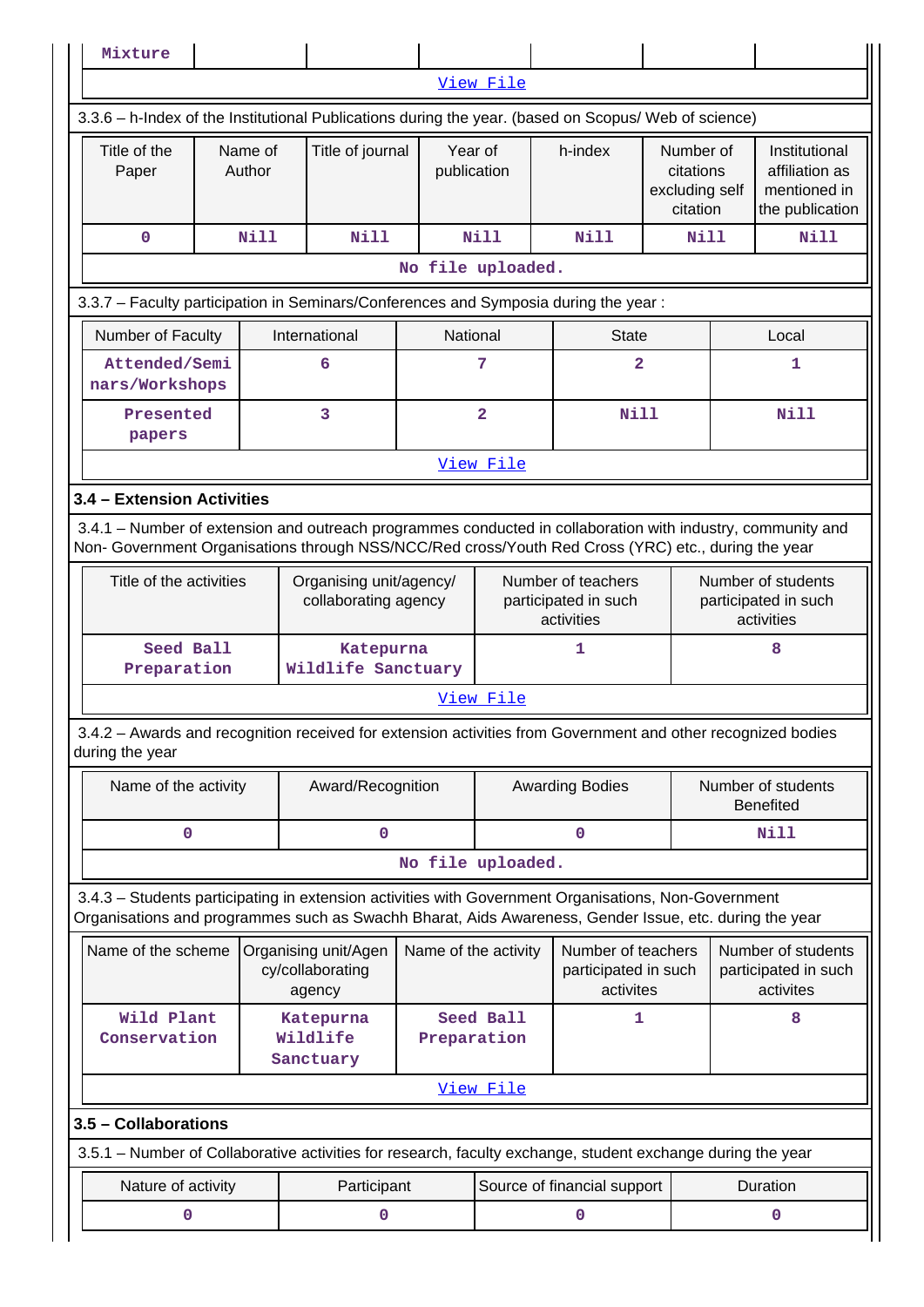|                                                                                                                                                                                                                | No file uploaded.                                           |                                                                                                                              |                                             |                   |           |                                                |                    |                                |                                |             |
|----------------------------------------------------------------------------------------------------------------------------------------------------------------------------------------------------------------|-------------------------------------------------------------|------------------------------------------------------------------------------------------------------------------------------|---------------------------------------------|-------------------|-----------|------------------------------------------------|--------------------|--------------------------------|--------------------------------|-------------|
| 3.5.2 - Linkages with institutions/industries for internship, on-the- job training, project work, sharing of research<br>facilities etc. during the year                                                       |                                                             |                                                                                                                              |                                             |                   |           |                                                |                    |                                |                                |             |
| Nature of linkage                                                                                                                                                                                              |                                                             | Title of the<br>Name of the<br>linkage<br>partnering<br>institution/<br>industry<br>/research lab<br>with contact<br>details |                                             |                   |           | <b>Duration From</b>                           | <b>Duration To</b> |                                |                                | Participant |
| $\mathbf 0$                                                                                                                                                                                                    |                                                             | 0                                                                                                                            | $\mathbf 0$                                 |                   |           | <b>Nill</b>                                    |                    | <b>Nill</b>                    |                                | $\mathbf 0$ |
|                                                                                                                                                                                                                |                                                             |                                                                                                                              |                                             | No file uploaded. |           |                                                |                    |                                |                                |             |
| 3.5.3 - MoUs signed with institutions of national, international importance, other universities, industries, corporate<br>houses etc. during the year                                                          |                                                             |                                                                                                                              |                                             |                   |           |                                                |                    |                                |                                |             |
|                                                                                                                                                                                                                | Organisation<br>Date of MoU signed                          |                                                                                                                              |                                             |                   |           | Purpose/Activities                             |                    | participated under MoUs        | Number of<br>students/teachers |             |
| Nisargakatta,<br>Akola                                                                                                                                                                                         |                                                             |                                                                                                                              | 04/07/2019                                  |                   |           | Environment<br>awareness                       |                    |                                | 9                              |             |
|                                                                                                                                                                                                                | View File                                                   |                                                                                                                              |                                             |                   |           |                                                |                    |                                |                                |             |
|                                                                                                                                                                                                                | <b>CRITERION IV - INFRASTRUCTURE AND LEARNING RESOURCES</b> |                                                                                                                              |                                             |                   |           |                                                |                    |                                |                                |             |
|                                                                                                                                                                                                                | 4.1 - Physical Facilities                                   |                                                                                                                              |                                             |                   |           |                                                |                    |                                |                                |             |
| 4.1.1 - Budget allocation, excluding salary for infrastructure augmentation during the year                                                                                                                    |                                                             |                                                                                                                              |                                             |                   |           |                                                |                    |                                |                                |             |
| Budget allocated for infrastructure augmentation                                                                                                                                                               |                                                             |                                                                                                                              |                                             |                   |           | Budget utilized for infrastructure development |                    |                                |                                |             |
|                                                                                                                                                                                                                |                                                             | 1749284.28                                                                                                                   |                                             |                   |           |                                                |                    | 1749284.28                     |                                |             |
| 4.1.2 – Details of augmentation in infrastructure facilities during the year                                                                                                                                   |                                                             |                                                                                                                              |                                             |                   |           |                                                |                    |                                |                                |             |
|                                                                                                                                                                                                                | <b>Facilities</b>                                           |                                                                                                                              |                                             |                   |           |                                                |                    | <b>Existing or Newly Added</b> |                                |             |
|                                                                                                                                                                                                                |                                                             | Campus Area                                                                                                                  |                                             |                   |           |                                                |                    | Existing                       |                                |             |
|                                                                                                                                                                                                                |                                                             |                                                                                                                              |                                             |                   | View File |                                                |                    |                                |                                |             |
|                                                                                                                                                                                                                | 4.2 - Library as a Learning Resource                        |                                                                                                                              |                                             |                   |           |                                                |                    |                                |                                |             |
| 4.2.1 - Library is automated {Integrated Library Management System (ILMS)}                                                                                                                                     |                                                             |                                                                                                                              |                                             |                   |           |                                                |                    |                                |                                |             |
| Name of the ILMS<br>software                                                                                                                                                                                   |                                                             |                                                                                                                              | Nature of automation (fully<br>or patially) |                   |           | Version                                        |                    |                                | Year of automation             |             |
| e-Granthalay                                                                                                                                                                                                   |                                                             |                                                                                                                              | Fully                                       |                   |           | 3.0 Network<br>edition                         |                    |                                | 2015                           |             |
| 4.2.2 - Library Services                                                                                                                                                                                       |                                                             |                                                                                                                              |                                             |                   |           |                                                |                    |                                |                                |             |
| Library<br>Service Type                                                                                                                                                                                        |                                                             | Existing                                                                                                                     |                                             |                   |           | Newly Added                                    |                    |                                | Total                          |             |
| Text<br><b>Books</b>                                                                                                                                                                                           | 826                                                         |                                                                                                                              | 165000                                      |                   | 134       | 20755                                          |                    | 960                            |                                | 185755      |
|                                                                                                                                                                                                                |                                                             |                                                                                                                              |                                             |                   | View File |                                                |                    |                                |                                |             |
| 4.2.3 - E-content developed by teachers such as: e-PG- Pathshala, CEC (under e-PG- Pathshala CEC (Under<br>Graduate) SWAYAM other MOOCs platform NPTEL/NMEICT/any other Government initiatives & institutional |                                                             |                                                                                                                              |                                             |                   |           |                                                |                    |                                |                                |             |
| (Learning Management System (LMS) etc                                                                                                                                                                          |                                                             |                                                                                                                              |                                             |                   |           |                                                |                    |                                |                                |             |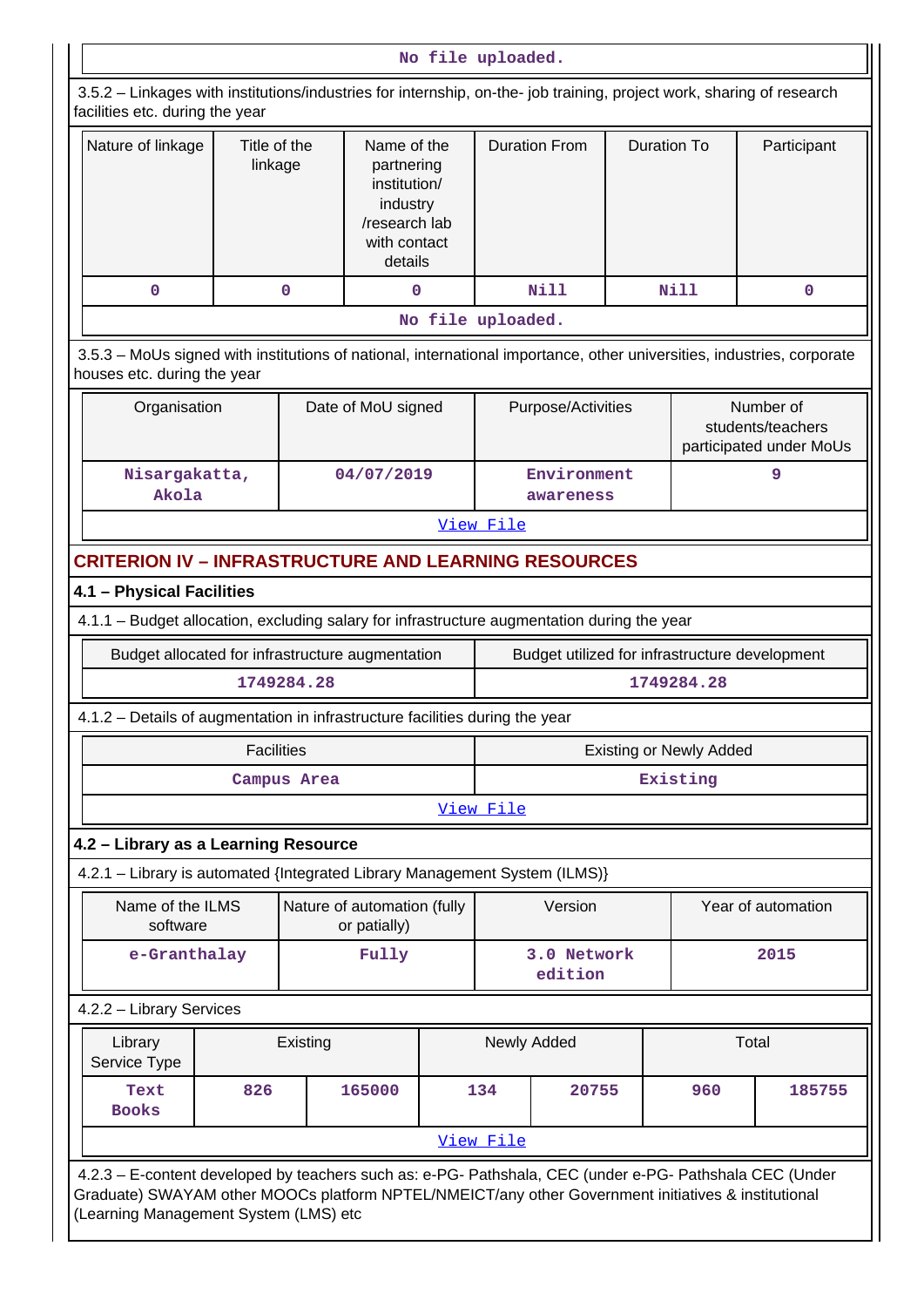|                                                                                                                                                                                                                                                                          | Name of the Teacher                                                                                                                                                                                                                                                                                                                                                                                                                                                                                                                                                                                                                                                                                                                                                                                                                                                                                                                                                                                                                                                                           |                 | Name of the Module                                               |                            | Platform on which module<br>is developed | Date of launching e-<br>content           |                    |                                                                |               |
|--------------------------------------------------------------------------------------------------------------------------------------------------------------------------------------------------------------------------------------------------------------------------|-----------------------------------------------------------------------------------------------------------------------------------------------------------------------------------------------------------------------------------------------------------------------------------------------------------------------------------------------------------------------------------------------------------------------------------------------------------------------------------------------------------------------------------------------------------------------------------------------------------------------------------------------------------------------------------------------------------------------------------------------------------------------------------------------------------------------------------------------------------------------------------------------------------------------------------------------------------------------------------------------------------------------------------------------------------------------------------------------|-----------------|------------------------------------------------------------------|----------------------------|------------------------------------------|-------------------------------------------|--------------------|----------------------------------------------------------------|---------------|
|                                                                                                                                                                                                                                                                          |                                                                                                                                                                                                                                                                                                                                                                                                                                                                                                                                                                                                                                                                                                                                                                                                                                                                                                                                                                                                                                                                                               |                 |                                                                  |                            | No Data Entered/Not Applicable !!!       |                                           |                    |                                                                |               |
|                                                                                                                                                                                                                                                                          |                                                                                                                                                                                                                                                                                                                                                                                                                                                                                                                                                                                                                                                                                                                                                                                                                                                                                                                                                                                                                                                                                               |                 |                                                                  |                            | No file uploaded.                        |                                           |                    |                                                                |               |
| 4.3 - IT Infrastructure                                                                                                                                                                                                                                                  |                                                                                                                                                                                                                                                                                                                                                                                                                                                                                                                                                                                                                                                                                                                                                                                                                                                                                                                                                                                                                                                                                               |                 |                                                                  |                            |                                          |                                           |                    |                                                                |               |
| 4.3.1 - Technology Upgradation (overall)                                                                                                                                                                                                                                 |                                                                                                                                                                                                                                                                                                                                                                                                                                                                                                                                                                                                                                                                                                                                                                                                                                                                                                                                                                                                                                                                                               |                 |                                                                  |                            |                                          |                                           |                    |                                                                |               |
| <b>Type</b>                                                                                                                                                                                                                                                              | <b>Total Co</b><br>mputers                                                                                                                                                                                                                                                                                                                                                                                                                                                                                                                                                                                                                                                                                                                                                                                                                                                                                                                                                                                                                                                                    | Computer<br>Lab | Internet                                                         | <b>Browsing</b><br>centers | Computer<br>Centers                      | Office                                    | Departme<br>nts    | Available<br><b>Bandwidt</b><br>h (MBPS/<br>GBPS)              | <b>Others</b> |
| Existin<br>g                                                                                                                                                                                                                                                             | 20                                                                                                                                                                                                                                                                                                                                                                                                                                                                                                                                                                                                                                                                                                                                                                                                                                                                                                                                                                                                                                                                                            | 15              | 1                                                                | $\mathbf 0$                | $\mathbf 0$                              | 1                                         | 3                  | $\overline{2}$                                                 | $\mathbf 0$   |
| Added                                                                                                                                                                                                                                                                    | $\mathbf 0$                                                                                                                                                                                                                                                                                                                                                                                                                                                                                                                                                                                                                                                                                                                                                                                                                                                                                                                                                                                                                                                                                   | $\mathbf 0$     | $\mathbf 0$                                                      | $\mathbf 0$                | $\mathbf 0$                              | $\mathbf 0$                               | $\mathbf 0$        | $\mathbf 0$                                                    | 0             |
| Total                                                                                                                                                                                                                                                                    | 20                                                                                                                                                                                                                                                                                                                                                                                                                                                                                                                                                                                                                                                                                                                                                                                                                                                                                                                                                                                                                                                                                            | 15              | 1                                                                | 0                          | $\mathbf 0$                              | 1                                         | 3                  | 2                                                              | 0             |
| 4.3.2 - Bandwidth available of internet connection in the Institution (Leased line)                                                                                                                                                                                      |                                                                                                                                                                                                                                                                                                                                                                                                                                                                                                                                                                                                                                                                                                                                                                                                                                                                                                                                                                                                                                                                                               |                 |                                                                  |                            |                                          |                                           |                    |                                                                |               |
|                                                                                                                                                                                                                                                                          |                                                                                                                                                                                                                                                                                                                                                                                                                                                                                                                                                                                                                                                                                                                                                                                                                                                                                                                                                                                                                                                                                               |                 |                                                                  |                            | 2 MBPS/ GBPS                             |                                           |                    |                                                                |               |
| 4.3.3 - Facility for e-content                                                                                                                                                                                                                                           |                                                                                                                                                                                                                                                                                                                                                                                                                                                                                                                                                                                                                                                                                                                                                                                                                                                                                                                                                                                                                                                                                               |                 |                                                                  |                            |                                          |                                           |                    |                                                                |               |
|                                                                                                                                                                                                                                                                          |                                                                                                                                                                                                                                                                                                                                                                                                                                                                                                                                                                                                                                                                                                                                                                                                                                                                                                                                                                                                                                                                                               |                 | Name of the e-content development facility                       |                            |                                          |                                           | recording facility | Provide the link of the videos and media centre and            |               |
|                                                                                                                                                                                                                                                                          |                                                                                                                                                                                                                                                                                                                                                                                                                                                                                                                                                                                                                                                                                                                                                                                                                                                                                                                                                                                                                                                                                               | 0               |                                                                  |                            |                                          |                                           | Nill               |                                                                |               |
| 4.4 - Maintenance of Campus Infrastructure                                                                                                                                                                                                                               |                                                                                                                                                                                                                                                                                                                                                                                                                                                                                                                                                                                                                                                                                                                                                                                                                                                                                                                                                                                                                                                                                               |                 |                                                                  |                            |                                          |                                           |                    |                                                                |               |
| 4.4.1 - Expenditure incurred on maintenance of physical facilities and academic support facilities, excluding salary<br>component, during the year                                                                                                                       |                                                                                                                                                                                                                                                                                                                                                                                                                                                                                                                                                                                                                                                                                                                                                                                                                                                                                                                                                                                                                                                                                               |                 |                                                                  |                            |                                          |                                           |                    |                                                                |               |
|                                                                                                                                                                                                                                                                          | Assigned Budget on<br>academic facilities                                                                                                                                                                                                                                                                                                                                                                                                                                                                                                                                                                                                                                                                                                                                                                                                                                                                                                                                                                                                                                                     |                 | Expenditure incurred on<br>maintenance of academic<br>facilities |                            |                                          | Assigned budget on<br>physical facilities |                    | Expenditure incurredon<br>maintenance of physical<br>facilites |               |
|                                                                                                                                                                                                                                                                          | 1749284.28                                                                                                                                                                                                                                                                                                                                                                                                                                                                                                                                                                                                                                                                                                                                                                                                                                                                                                                                                                                                                                                                                    |                 | 1749284.28                                                       |                            |                                          | Nill                                      |                    | Nill                                                           |               |
| 4.4.2 – Procedures and policies for maintaining and utilizing physical, academic and support facilities - laboratory,<br>library, sports complex, computers, classrooms etc. (maximum 500 words) (information to be available in<br>institutional Website, provide link) |                                                                                                                                                                                                                                                                                                                                                                                                                                                                                                                                                                                                                                                                                                                                                                                                                                                                                                                                                                                                                                                                                               |                 |                                                                  |                            |                                          |                                           |                    |                                                                |               |
| The institution prepear the budget every year for maintenance and up keep of                                                                                                                                                                                             | the facilities. Faculty members request for the maintenance need of the<br>department to the principal. The proposel get sanction by the principal. The<br>college has a maintenance committee which look after the maintenance<br>requirement and makes recomendation. The principal is the chairman of this<br>committee for the maintenance and up keep of the infratructure, facilities and<br>equipment of the college, budgetary provision are made in the local managment<br>committees. The college has appointed sweeper for the cleaning and maintenance<br>of college primises and toilets. Other maintenance is done by non teaching<br>staffs (Peons). Laboratory equipment are calibrated regularly by local service<br>provider and by teacher. If the instrument becomes unserviceble with in its<br>service warranty period, naturally it is return to the supplier for calibration<br>service or replacement. For the supply of water college has bore well in the<br>campus and enough overhead tank distribution network throughout the campus.<br>http://mpascpatur.org/ |                 |                                                                  |                            |                                          |                                           |                    |                                                                |               |

**CRITERION V – STUDENT SUPPORT AND PROGRESSION**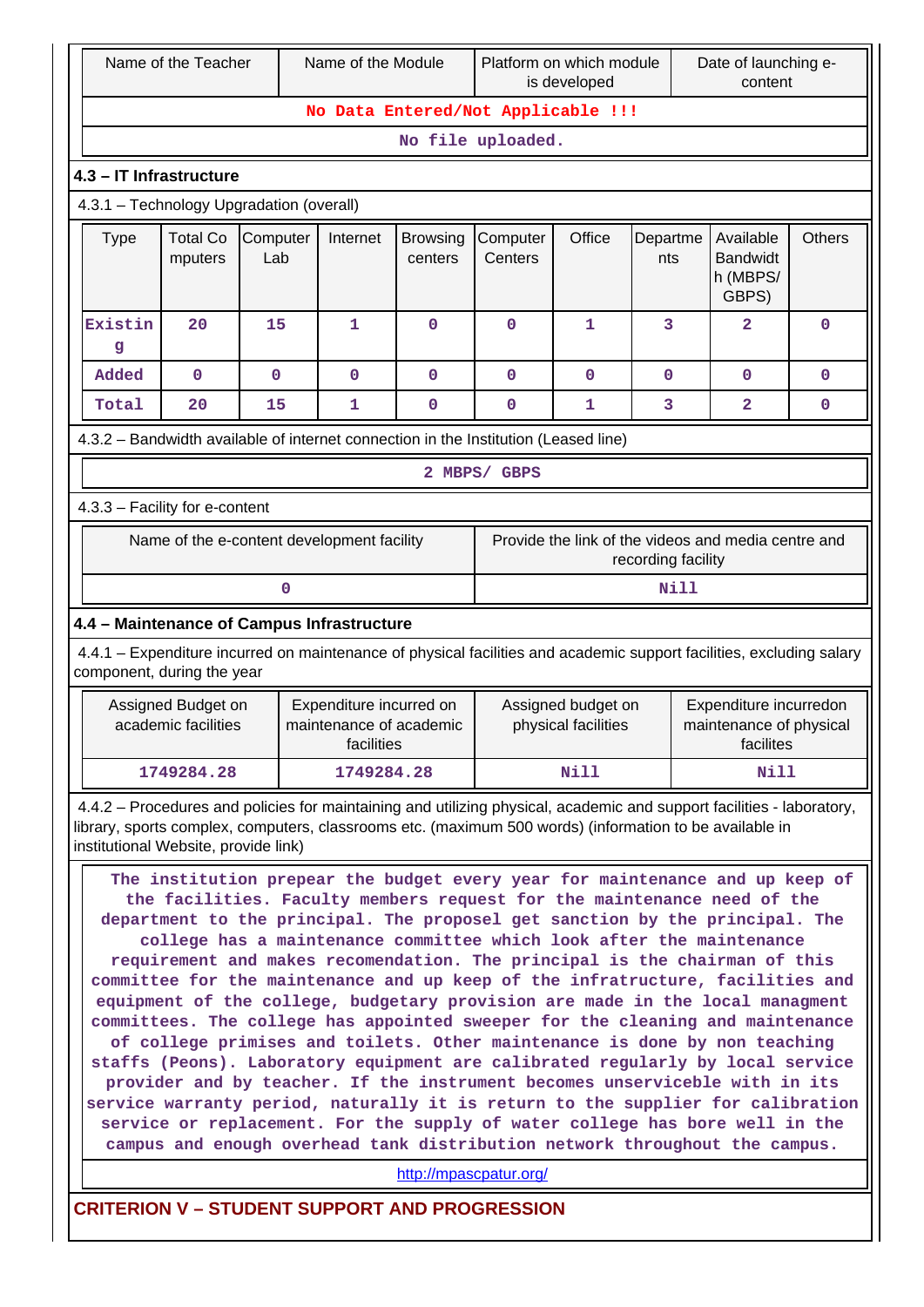| 5.1.1 - Scholarships and Financial Support<br>Name/Title of the scheme<br>Number of students<br>Amount in Rupees<br>Financial Support<br>Rajarshi<br>38<br>30400<br>from institution<br>Chhatrapati Shahu<br>Maharaj Shikshan<br>Shulkh<br>Shishyavrutti<br>Scheme and Post-<br>Matric Tuition Fee<br>and Examination Fee<br>(Freeship)<br>Financial Support<br>from Other Sources<br>a) National<br><b>GOI POST METRIC</b><br>149<br>364912<br><b>SCHOLARSHIP</b><br>b) International<br><b>Nill</b><br><b>Nill</b><br><b>Nill</b><br>View File<br>5.1.2 - Number of capability enhancement and development schemes such as Soft skill development, Remedial<br>coaching, Language lab, Bridge courses, Yoga, Meditation, Personal Counselling and Mentoring etc.,<br>Number of students<br>Name of the capability<br>Date of implemetation<br>Agencies involved<br>enhancement scheme<br>enrolled<br>No Data Entered/Not Applicable !!!<br>No file uploaded.<br>5.1.3 – Students benefited by guidance for competitive examinations and career counselling offered by the<br>institution during the year<br>Name of the<br>Number of<br>Number of<br>Number of<br>Number of<br>Year<br>scheme<br>benefited<br>benefited<br>students who<br>students for<br>students by<br>have passedin<br>competitive<br>the comp. exam<br>career<br>examination<br>counseling<br>activities<br>No Data Entered/Not Applicable !!!<br>No file uploaded.<br>harassment and ragging cases during the year<br>Total grievances received<br>Avg. number of days for grievance<br>Number of grievances redressed<br>redressal<br>No Data Entered/Not Applicable !!!<br>5.2.1 - Details of campus placement during the year<br>Off campus<br>On campus<br>Nameof<br>Number of<br>Number of<br>Nameof<br>Number of<br>Number of<br>organizations<br>students<br>students<br>stduents placed<br>organizations<br>visited<br>participated<br>visited<br>participated<br>No Data Entered/Not Applicable !!! | 5.1 - Student Support                                                                                          |  |  |  |  |  |  |                  |  |
|--------------------------------------------------------------------------------------------------------------------------------------------------------------------------------------------------------------------------------------------------------------------------------------------------------------------------------------------------------------------------------------------------------------------------------------------------------------------------------------------------------------------------------------------------------------------------------------------------------------------------------------------------------------------------------------------------------------------------------------------------------------------------------------------------------------------------------------------------------------------------------------------------------------------------------------------------------------------------------------------------------------------------------------------------------------------------------------------------------------------------------------------------------------------------------------------------------------------------------------------------------------------------------------------------------------------------------------------------------------------------------------------------------------------------------------------------------------------------------------------------------------------------------------------------------------------------------------------------------------------------------------------------------------------------------------------------------------------------------------------------------------------------------------------------------------------------------------------------------------------------------------------------------------------------------------------------------------------------------------|----------------------------------------------------------------------------------------------------------------|--|--|--|--|--|--|------------------|--|
|                                                                                                                                                                                                                                                                                                                                                                                                                                                                                                                                                                                                                                                                                                                                                                                                                                                                                                                                                                                                                                                                                                                                                                                                                                                                                                                                                                                                                                                                                                                                                                                                                                                                                                                                                                                                                                                                                                                                                                                      |                                                                                                                |  |  |  |  |  |  |                  |  |
|                                                                                                                                                                                                                                                                                                                                                                                                                                                                                                                                                                                                                                                                                                                                                                                                                                                                                                                                                                                                                                                                                                                                                                                                                                                                                                                                                                                                                                                                                                                                                                                                                                                                                                                                                                                                                                                                                                                                                                                      |                                                                                                                |  |  |  |  |  |  |                  |  |
|                                                                                                                                                                                                                                                                                                                                                                                                                                                                                                                                                                                                                                                                                                                                                                                                                                                                                                                                                                                                                                                                                                                                                                                                                                                                                                                                                                                                                                                                                                                                                                                                                                                                                                                                                                                                                                                                                                                                                                                      |                                                                                                                |  |  |  |  |  |  |                  |  |
|                                                                                                                                                                                                                                                                                                                                                                                                                                                                                                                                                                                                                                                                                                                                                                                                                                                                                                                                                                                                                                                                                                                                                                                                                                                                                                                                                                                                                                                                                                                                                                                                                                                                                                                                                                                                                                                                                                                                                                                      |                                                                                                                |  |  |  |  |  |  |                  |  |
|                                                                                                                                                                                                                                                                                                                                                                                                                                                                                                                                                                                                                                                                                                                                                                                                                                                                                                                                                                                                                                                                                                                                                                                                                                                                                                                                                                                                                                                                                                                                                                                                                                                                                                                                                                                                                                                                                                                                                                                      |                                                                                                                |  |  |  |  |  |  |                  |  |
|                                                                                                                                                                                                                                                                                                                                                                                                                                                                                                                                                                                                                                                                                                                                                                                                                                                                                                                                                                                                                                                                                                                                                                                                                                                                                                                                                                                                                                                                                                                                                                                                                                                                                                                                                                                                                                                                                                                                                                                      |                                                                                                                |  |  |  |  |  |  |                  |  |
|                                                                                                                                                                                                                                                                                                                                                                                                                                                                                                                                                                                                                                                                                                                                                                                                                                                                                                                                                                                                                                                                                                                                                                                                                                                                                                                                                                                                                                                                                                                                                                                                                                                                                                                                                                                                                                                                                                                                                                                      |                                                                                                                |  |  |  |  |  |  |                  |  |
|                                                                                                                                                                                                                                                                                                                                                                                                                                                                                                                                                                                                                                                                                                                                                                                                                                                                                                                                                                                                                                                                                                                                                                                                                                                                                                                                                                                                                                                                                                                                                                                                                                                                                                                                                                                                                                                                                                                                                                                      |                                                                                                                |  |  |  |  |  |  |                  |  |
|                                                                                                                                                                                                                                                                                                                                                                                                                                                                                                                                                                                                                                                                                                                                                                                                                                                                                                                                                                                                                                                                                                                                                                                                                                                                                                                                                                                                                                                                                                                                                                                                                                                                                                                                                                                                                                                                                                                                                                                      |                                                                                                                |  |  |  |  |  |  |                  |  |
|                                                                                                                                                                                                                                                                                                                                                                                                                                                                                                                                                                                                                                                                                                                                                                                                                                                                                                                                                                                                                                                                                                                                                                                                                                                                                                                                                                                                                                                                                                                                                                                                                                                                                                                                                                                                                                                                                                                                                                                      |                                                                                                                |  |  |  |  |  |  |                  |  |
|                                                                                                                                                                                                                                                                                                                                                                                                                                                                                                                                                                                                                                                                                                                                                                                                                                                                                                                                                                                                                                                                                                                                                                                                                                                                                                                                                                                                                                                                                                                                                                                                                                                                                                                                                                                                                                                                                                                                                                                      |                                                                                                                |  |  |  |  |  |  |                  |  |
|                                                                                                                                                                                                                                                                                                                                                                                                                                                                                                                                                                                                                                                                                                                                                                                                                                                                                                                                                                                                                                                                                                                                                                                                                                                                                                                                                                                                                                                                                                                                                                                                                                                                                                                                                                                                                                                                                                                                                                                      |                                                                                                                |  |  |  |  |  |  |                  |  |
|                                                                                                                                                                                                                                                                                                                                                                                                                                                                                                                                                                                                                                                                                                                                                                                                                                                                                                                                                                                                                                                                                                                                                                                                                                                                                                                                                                                                                                                                                                                                                                                                                                                                                                                                                                                                                                                                                                                                                                                      |                                                                                                                |  |  |  |  |  |  | studentsp placed |  |
|                                                                                                                                                                                                                                                                                                                                                                                                                                                                                                                                                                                                                                                                                                                                                                                                                                                                                                                                                                                                                                                                                                                                                                                                                                                                                                                                                                                                                                                                                                                                                                                                                                                                                                                                                                                                                                                                                                                                                                                      |                                                                                                                |  |  |  |  |  |  |                  |  |
|                                                                                                                                                                                                                                                                                                                                                                                                                                                                                                                                                                                                                                                                                                                                                                                                                                                                                                                                                                                                                                                                                                                                                                                                                                                                                                                                                                                                                                                                                                                                                                                                                                                                                                                                                                                                                                                                                                                                                                                      |                                                                                                                |  |  |  |  |  |  |                  |  |
|                                                                                                                                                                                                                                                                                                                                                                                                                                                                                                                                                                                                                                                                                                                                                                                                                                                                                                                                                                                                                                                                                                                                                                                                                                                                                                                                                                                                                                                                                                                                                                                                                                                                                                                                                                                                                                                                                                                                                                                      | 5.1.4 – Institutional mechanism for transparency, timely redressal of student grievances, Prevention of sexual |  |  |  |  |  |  |                  |  |
|                                                                                                                                                                                                                                                                                                                                                                                                                                                                                                                                                                                                                                                                                                                                                                                                                                                                                                                                                                                                                                                                                                                                                                                                                                                                                                                                                                                                                                                                                                                                                                                                                                                                                                                                                                                                                                                                                                                                                                                      |                                                                                                                |  |  |  |  |  |  |                  |  |
|                                                                                                                                                                                                                                                                                                                                                                                                                                                                                                                                                                                                                                                                                                                                                                                                                                                                                                                                                                                                                                                                                                                                                                                                                                                                                                                                                                                                                                                                                                                                                                                                                                                                                                                                                                                                                                                                                                                                                                                      |                                                                                                                |  |  |  |  |  |  |                  |  |
|                                                                                                                                                                                                                                                                                                                                                                                                                                                                                                                                                                                                                                                                                                                                                                                                                                                                                                                                                                                                                                                                                                                                                                                                                                                                                                                                                                                                                                                                                                                                                                                                                                                                                                                                                                                                                                                                                                                                                                                      | 5.2 - Student Progression                                                                                      |  |  |  |  |  |  |                  |  |
|                                                                                                                                                                                                                                                                                                                                                                                                                                                                                                                                                                                                                                                                                                                                                                                                                                                                                                                                                                                                                                                                                                                                                                                                                                                                                                                                                                                                                                                                                                                                                                                                                                                                                                                                                                                                                                                                                                                                                                                      |                                                                                                                |  |  |  |  |  |  |                  |  |
|                                                                                                                                                                                                                                                                                                                                                                                                                                                                                                                                                                                                                                                                                                                                                                                                                                                                                                                                                                                                                                                                                                                                                                                                                                                                                                                                                                                                                                                                                                                                                                                                                                                                                                                                                                                                                                                                                                                                                                                      |                                                                                                                |  |  |  |  |  |  |                  |  |
|                                                                                                                                                                                                                                                                                                                                                                                                                                                                                                                                                                                                                                                                                                                                                                                                                                                                                                                                                                                                                                                                                                                                                                                                                                                                                                                                                                                                                                                                                                                                                                                                                                                                                                                                                                                                                                                                                                                                                                                      |                                                                                                                |  |  |  |  |  |  | stduents placed  |  |
|                                                                                                                                                                                                                                                                                                                                                                                                                                                                                                                                                                                                                                                                                                                                                                                                                                                                                                                                                                                                                                                                                                                                                                                                                                                                                                                                                                                                                                                                                                                                                                                                                                                                                                                                                                                                                                                                                                                                                                                      |                                                                                                                |  |  |  |  |  |  |                  |  |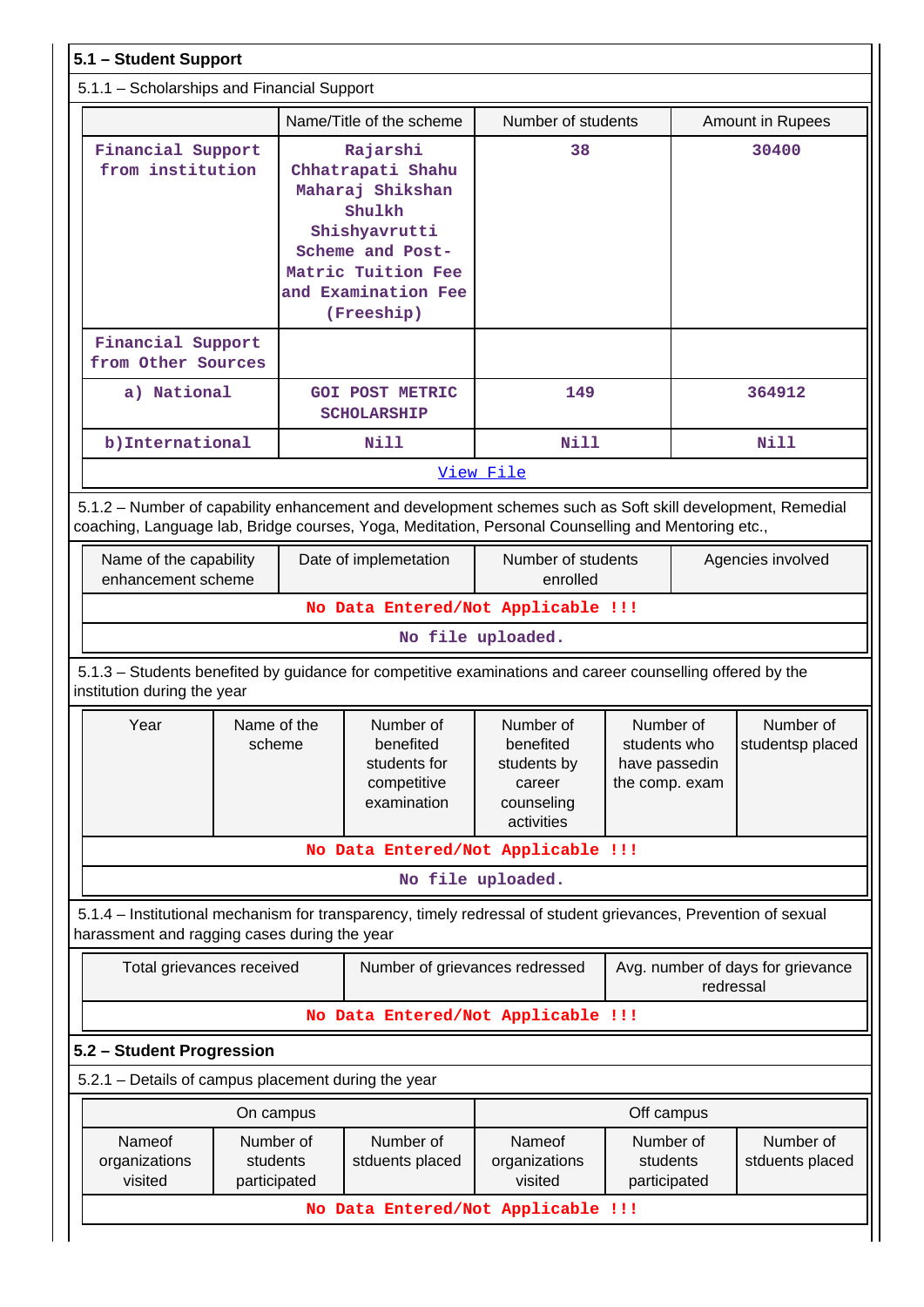|                                                                                                          |                                                                                                                     |                                    |            | No file uploaded.            |                                     |  |                                         |                                                                                                                    |
|----------------------------------------------------------------------------------------------------------|---------------------------------------------------------------------------------------------------------------------|------------------------------------|------------|------------------------------|-------------------------------------|--|-----------------------------------------|--------------------------------------------------------------------------------------------------------------------|
|                                                                                                          | 5.2.2 - Student progression to higher education in percentage during the year                                       |                                    |            |                              |                                     |  |                                         |                                                                                                                    |
| Year                                                                                                     | Number of<br>students<br>enrolling into<br>higher education                                                         | Programme<br>graduated from        |            | Depratment<br>graduated from |                                     |  | Name of<br>institution joined           | Name of<br>programme<br>admitted to                                                                                |
| 2020                                                                                                     | 4                                                                                                                   |                                    | <b>BSC</b> | $r$ (pcm)                    | MPASC, Patu                         |  | Singhgad<br>Pune                        | <b>MBA</b>                                                                                                         |
| 2020                                                                                                     | <b>Nill</b>                                                                                                         |                                    | <b>BSC</b> | $r$ (cbz)                    | MPASC, Patu                         |  | Balaji Ins<br>titute, Pune              | <b>MBA</b>                                                                                                         |
| 2020                                                                                                     | <b>Nill</b>                                                                                                         |                                    | <b>BSC</b> | $r$ (cspm)                   | MPASC, Patu                         |  | Singhgad<br>Pune                        | <b>MBA</b>                                                                                                         |
| 2020                                                                                                     | <b>Nill</b>                                                                                                         |                                    | <b>BSC</b> | $r$ (cspm)                   | MPASC, Patu                         |  | P.D.<br>Patil, Akola                    | MSW                                                                                                                |
|                                                                                                          |                                                                                                                     |                                    |            | View File                    |                                     |  |                                         |                                                                                                                    |
| (eg:NET/SET/SLET/GATE/GMAT/CAT/GRE/TOFEL/Civil Services/State Government Services)                       | 5.2.3 - Students qualifying in state/ national/ international level examinations during the year                    |                                    |            |                              |                                     |  |                                         |                                                                                                                    |
|                                                                                                          | Items                                                                                                               |                                    |            |                              |                                     |  | Number of students selected/ qualifying |                                                                                                                    |
|                                                                                                          | <b>NET</b>                                                                                                          |                                    |            |                              |                                     |  | Nill                                    |                                                                                                                    |
| No file uploaded.                                                                                        |                                                                                                                     |                                    |            |                              |                                     |  |                                         |                                                                                                                    |
| 5.2.4 – Sports and cultural activities / competitions organised at the institution level during the year |                                                                                                                     |                                    |            |                              |                                     |  |                                         |                                                                                                                    |
|                                                                                                          | Activity<br>Level<br>Number of Participants                                                                         |                                    |            |                              |                                     |  |                                         |                                                                                                                    |
|                                                                                                          | No Data Entered/Not Applicable !!!                                                                                  |                                    |            |                              |                                     |  |                                         |                                                                                                                    |
|                                                                                                          |                                                                                                                     |                                    |            | View File                    |                                     |  |                                         |                                                                                                                    |
| 5.3 - Student Participation and Activities                                                               |                                                                                                                     |                                    |            |                              |                                     |  |                                         |                                                                                                                    |
| level (award for a team event should be counted as one)                                                  | 5.3.1 – Number of awards/medals for outstanding performance in sports/cultural activities at national/international |                                    |            |                              |                                     |  |                                         |                                                                                                                    |
| Year                                                                                                     | Name of the<br>award/medal                                                                                          | National/<br>Internaional          | awards for | Number of<br>Sports          | Number of<br>awards for<br>Cultural |  | Student ID<br>number                    | Name of the<br>student                                                                                             |
|                                                                                                          |                                                                                                                     | No Data Entered/Not Applicable !!! |            |                              |                                     |  |                                         |                                                                                                                    |
| No file uploaded.                                                                                        |                                                                                                                     |                                    |            |                              |                                     |  |                                         |                                                                                                                    |
| the institution (maximum 500 words)                                                                      |                                                                                                                     |                                    |            |                              |                                     |  |                                         | 5.3.2 - Activity of Student Council & representation of students on academic & administrative bodies/committees of |
|                                                                                                          |                                                                                                                     | No Data Entered/Not Applicable !!! |            |                              |                                     |  |                                         |                                                                                                                    |
| 5.4 - Alumni Engagement                                                                                  |                                                                                                                     |                                    |            |                              |                                     |  |                                         |                                                                                                                    |
|                                                                                                          | 5.4.1 - Whether the institution has registered Alumni Association?                                                  |                                    |            |                              |                                     |  |                                         |                                                                                                                    |
|                                                                                                          |                                                                                                                     |                                    |            |                              |                                     |  |                                         |                                                                                                                    |
|                                                                                                          |                                                                                                                     |                                    |            |                              |                                     |  |                                         |                                                                                                                    |
|                                                                                                          |                                                                                                                     | No Data Entered/Not Applicable !!! |            |                              |                                     |  |                                         |                                                                                                                    |
| 5.4.2 - No. of enrolled Alumni:                                                                          |                                                                                                                     |                                    |            |                              |                                     |  |                                         |                                                                                                                    |
|                                                                                                          |                                                                                                                     | No Data Entered/Not Applicable !!! |            |                              |                                     |  |                                         |                                                                                                                    |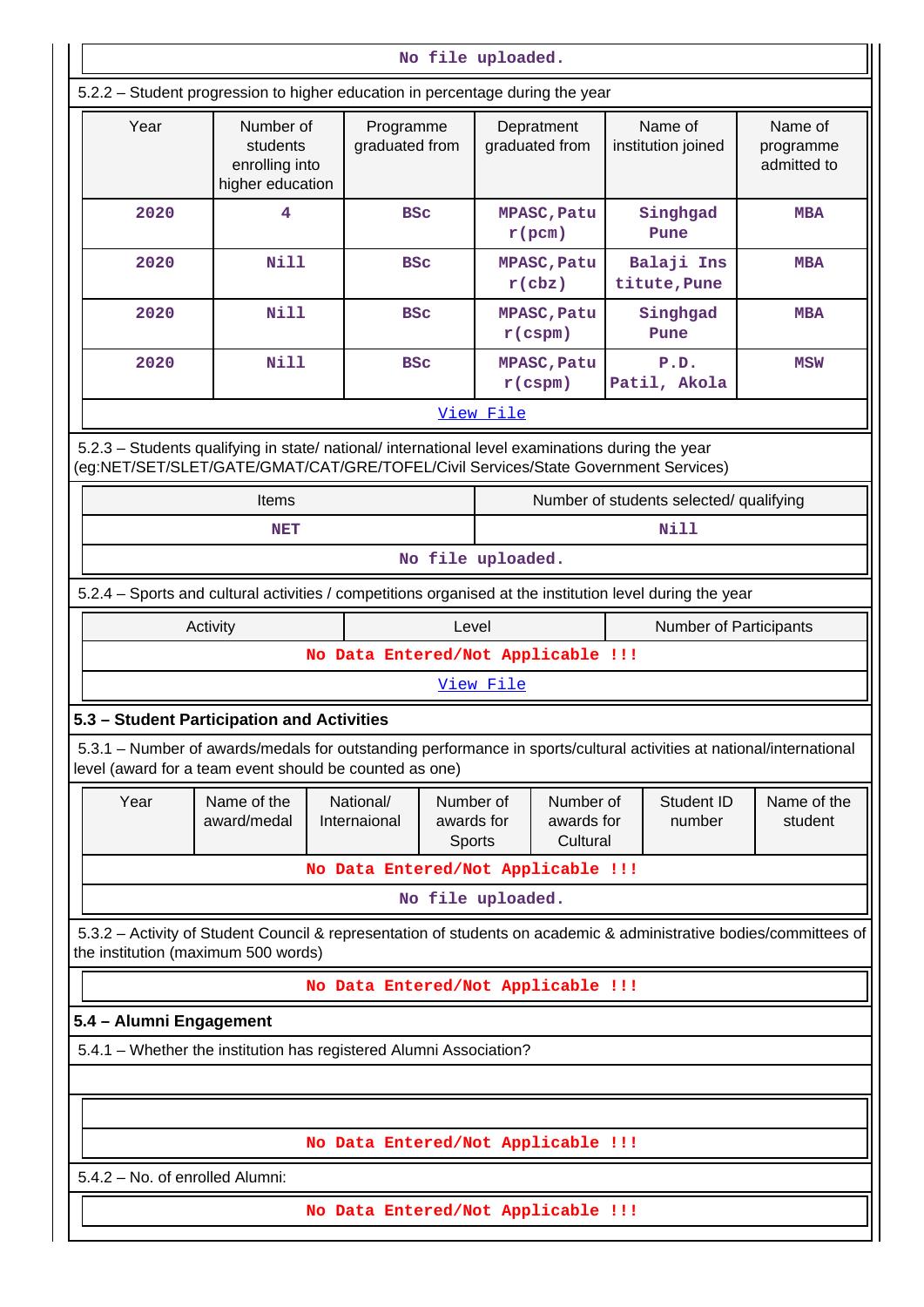5.4.3 – Alumni contribution during the year (in Rupees) :

**No Data Entered/Not Applicable !!!**

5.4.4 – Meetings/activities organized by Alumni Association :

**No Data Entered/Not Applicable !!!**

### **CRITERION VI – GOVERNANCE, LEADERSHIP AND MANAGEMENT**

#### **6.1 – Institutional Vision and Leadership**

 6.1.1 – Mention two practices of decentralization and participative management during the last year (maximum 500 words)

 **1. Formation of Academic and Administrative Committees: The Principal is the head of the Institution. In the beginning of every academic year, a meeting is held by IQAC under the Chairmanship of the Principal for constituting different committees for smoothly and efficiently functioning of the Institution. Action plans and policies are discussed in the local management committee which is highest decision body. The action plans and policies matters sanctioned by local management committee are implemented by principal. For thatPrincipal constitutes different committees which include teaching and non-teaching staff, representatives ofstudents and stakeholders. 18 different committees have been formed for the decentralization of the work in, the institute. The major authority is given to the head of the committee for completion of the work. Similarly, there are different departments and subjects in the College. The head is the prime authority in the department as well. All the rights are preserved with the head of the department. Hence, there is scope for enrichment of the departments due to liberty in respect of powers. All the faculty members have given the freedom relating to order or to purchase any study material or required instruments for the academic development. In the case of the administrative work, the Junior Clerk is the prime authority. Under the Junior Clerk, all the non-teaching staff works. All the new circulars from the University and the Government are communicated and discussed with the office staff. Therefore, there is a good work culture between the teaching and the nonteaching staff. 2. Monitoring of CAS by IQAC: Besides, under the Career Advancement Scheme, there is decentralized system in our college. Initially, the eligible teacher has to make an application towards IQAC Coordinator for availing the Career Advancement Scheme. The IQAC will verify the eligibility of the concerned teacher. Once the IQAC is satisfied with the eligibility criteria for promotion then the IQAC suggests to the concerned teacher for the preparation of his / her proposal for availing CAS. The CAS Committee from the University will be called for the screening / selection of the teacher under CAS. All the documentary evidences will be verified and evaluated by the CAS Committee. Finally, the proposal is forwarded to the University for the sanction and all the CAS benefits are given to the concerned teacher. Under this system, the Institution bestows all the rights to the IQAC.**

6.1.2 – Does the institution have a Management Information System (MIS)?

**Yes**

### **6.2 – Strategy Development and Deployment**

6.2.1 – Quality improvement strategies adopted by the institution for each of the following (with in 100 words each):

| <b>Strategy Type</b>   | Details                                                                                                                                                   |
|------------------------|-----------------------------------------------------------------------------------------------------------------------------------------------------------|
| Curriculum Development | ? Curriculum Development Being<br>affiliated to Sant Gadge Baba Amravati<br>University, the college has a very<br>marginal role in developing curriculum. |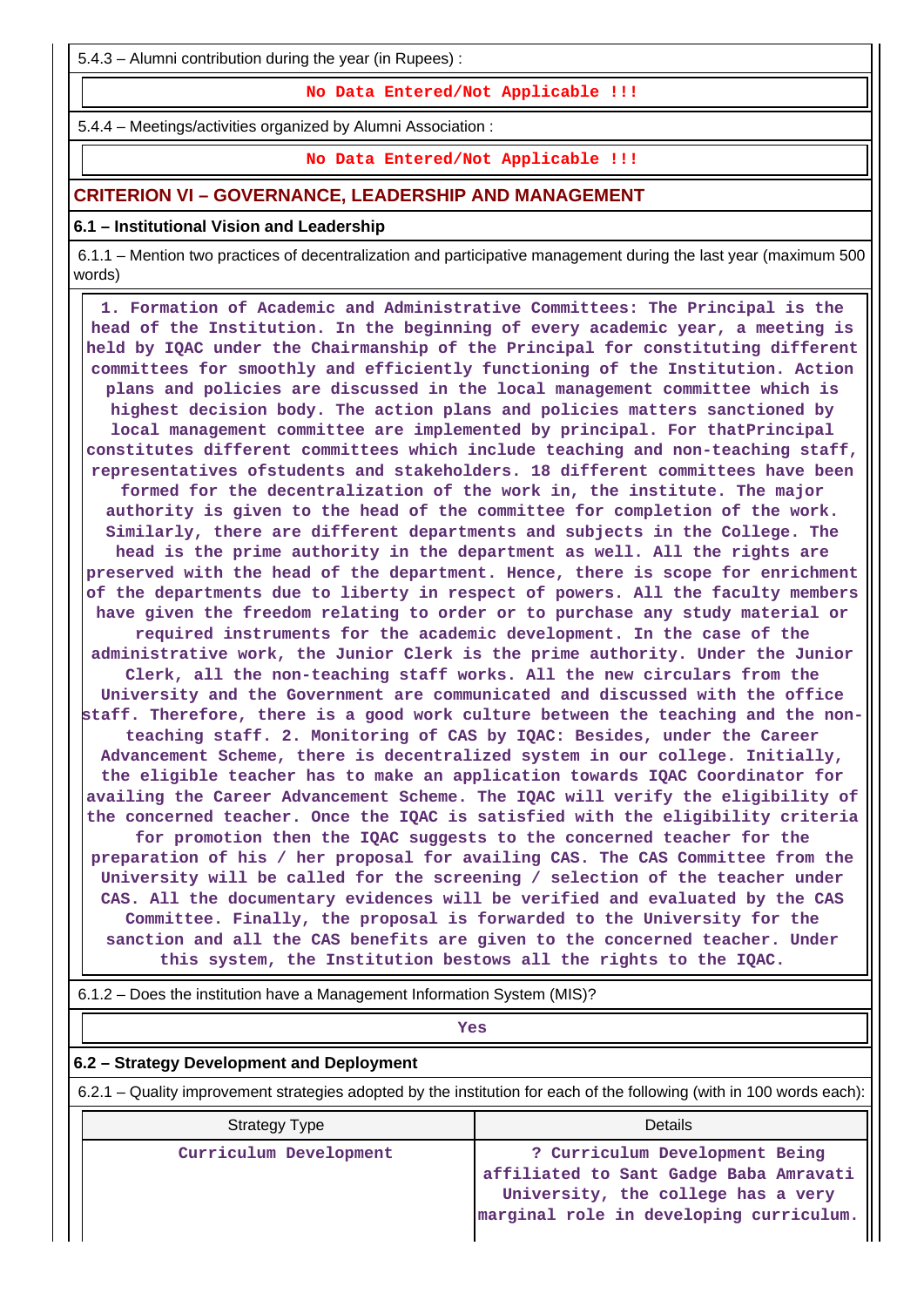|                            | The college follows the directives of<br>the various academic bodies such as BOS<br>of the university. However some of the<br>faculty members can contribute in the<br>curricular developments of the<br>university as members of the Curriculum<br>Development Committee of the<br>university. Some of the faculty members<br>can only participate in Syllabus<br>Revision Workshop organised by the<br>university                                                                                                                                                                                                                                                                                                                                                                                     |
|----------------------------|---------------------------------------------------------------------------------------------------------------------------------------------------------------------------------------------------------------------------------------------------------------------------------------------------------------------------------------------------------------------------------------------------------------------------------------------------------------------------------------------------------------------------------------------------------------------------------------------------------------------------------------------------------------------------------------------------------------------------------------------------------------------------------------------------------|
| Teaching and Learning      | • Teaching and evaluation planning •<br>Preparing academic calendar. . Blending<br>of conventional and ICT methods for<br>teaching -learning. . IQAC and<br>Departmental Meetings . Conducting unit<br>tests, group discussions and home<br>assignments etc. . Exposing students<br>for outdoor learning through<br>educational tours, excursions, camps<br>etc. . Focus is given on student<br>centric methods such as participative<br>and experimental learning for ex. group<br>discussion, seminars, debates, viva,<br>etc . Special efforts are taken for<br>slow learners and fast learners. .<br>Books, updated study materials and<br>special guidance are provided to the<br>Advance Learners.                                                                                                |
| Examination and Evaluation | • Being an affiliated college, the<br>institute follows the examination and<br>evaluation patterns as per prescribed<br>by the university. In addition, every<br>department of the college arranges<br>internal tests, group discussion, and<br>surprise tests in order to evaluate<br>their preparation of the examination. .<br>Different departments organise<br>seminars, presentation of the students.<br>The theme of these activities are<br>related with the topic taught by the<br>concerning faculty. . Science faculty<br>followed continuous internal assessment<br>system prescribed by the university. .<br>Regular unit tests are conducted. .<br>More efforts are taken on Classroom<br>Seminars and Assignments. . Time Table<br>is prepared and incorporated in<br>Academic Calendar. |
| Research and Development   | • Faculties are promoted for active<br>participation in National,<br>International conferences and seminars.<br>. During this academic year faculty of<br>our college published 8 research papers<br>in National and International Journals.<br>6 Research papers were presented in<br>seminars and conferences. 0 chapters                                                                                                                                                                                                                                                                                                                                                                                                                                                                             |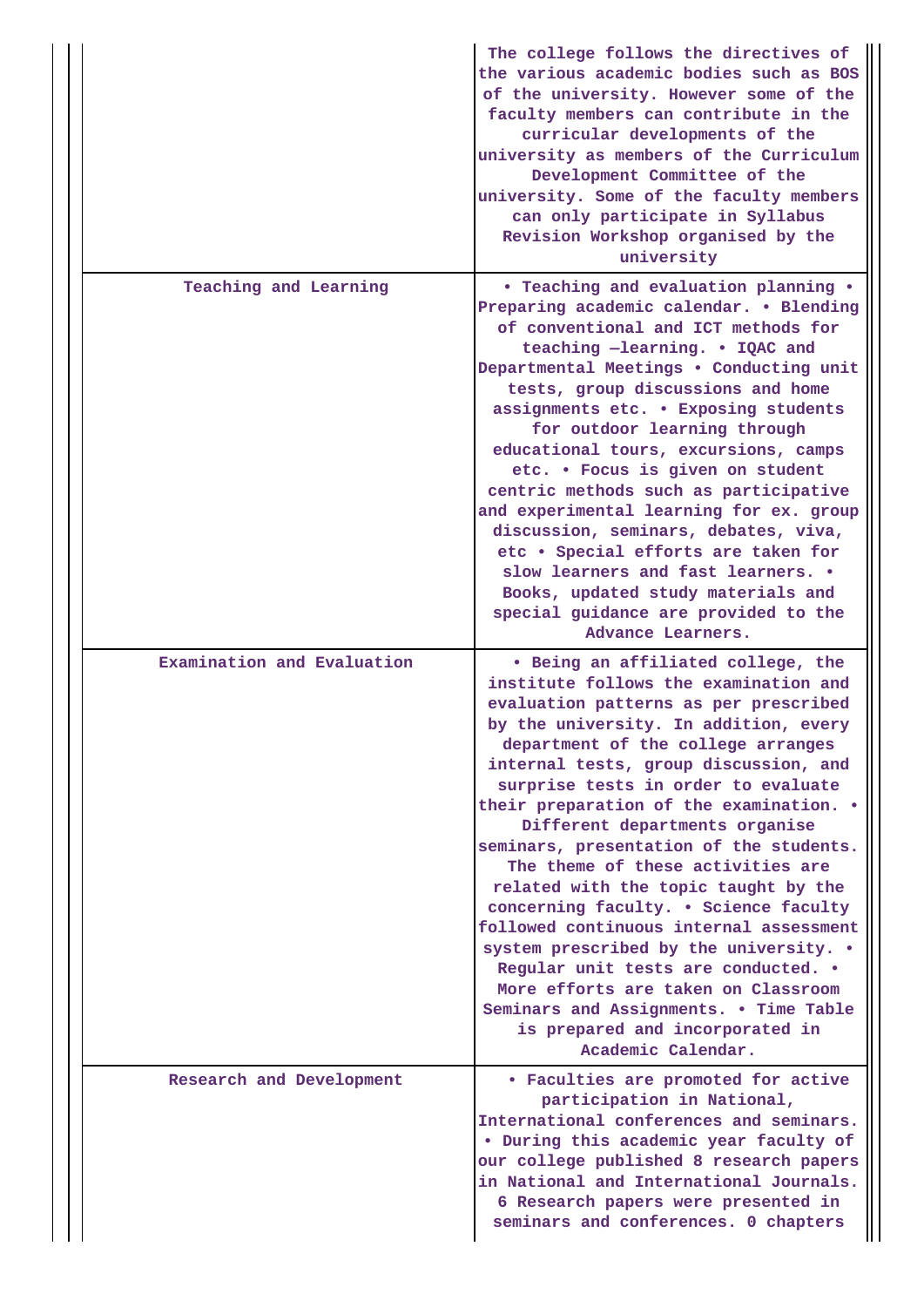|  |                                      | were published in edited books by the<br>college faculty members. . The<br>institute encourages faculty to<br>participate in the research activities.<br>. The institute encouraged faculty to<br>publish research papers in the national<br>and international journals. . The<br>institute encouraged the faculty to<br>register for Ph.D. and to pursue the<br>same.                                                                                                                                                                                                                                                                                                                                   |
|--|--------------------------------------|----------------------------------------------------------------------------------------------------------------------------------------------------------------------------------------------------------------------------------------------------------------------------------------------------------------------------------------------------------------------------------------------------------------------------------------------------------------------------------------------------------------------------------------------------------------------------------------------------------------------------------------------------------------------------------------------------------|
|  | Library, ICT and Physical            | • The college library is having                                                                                                                                                                                                                                                                                                                                                                                                                                                                                                                                                                                                                                                                          |
|  | Infrastructure / Instrumentation     | 826Text Books, OReference Books, 0<br>Referred Journals, 0 e-Journals, 0e-<br>books and 0 CDs in its collection and<br>it is enriched every year by adding<br>number of books in it. . The college<br>library is fully automated with Library<br>Management Software(e- Granthalay) .<br>Online Public Access Catalogue (OPAC)<br>is available for library users. . The<br>library committee, as per the<br>requirement and the yearly budget,<br>procures the books. . The building<br>comprises of administrative office,<br>Principal's cabin, classrooms of B.A.<br>andB.Sc, Sportsdepartment, library,<br>Science Labs and IQAC Office, etc. .<br>Apart from this, there is a large play<br>ground. |
|  | Human Resource Management            | . Use of Human Resource as per their<br>competency to complete a particular<br>task (Academic and Administrative) .<br>Training of the Human Resource at<br>Centre of higher learning and<br>Excellence . College promotes its<br>faculty for the participation in<br>workshop and training programme in<br>order to retrieve maximum performance.<br>• In the above context various<br>committees were formed at institute<br>level for the smooth functioning of<br>teaching, learning, examination,<br>admission and co-curricular activities.                                                                                                                                                        |
|  | Industry Interaction / Collaboration | . Apart from curriculum various<br>departments arranged industrial tour. .<br>The students of Life Sciences visited<br>to Biodiversity areas with the<br>concerning faculty. . Science faculty<br>signed an MOU with Sane Guruji Kala,<br>Sanskruti ani Krida Bahuuddeshiy<br>Mandal, Patur, Tal- Patur, Dist. Akola.                                                                                                                                                                                                                                                                                                                                                                                    |
|  | Admission of Students                | · Admission process is conducted<br>through a transparent mechanism and as<br>per the norms, rules and regulations<br>laid down by University. . Admission<br>process is coordinated by Admission                                                                                                                                                                                                                                                                                                                                                                                                                                                                                                        |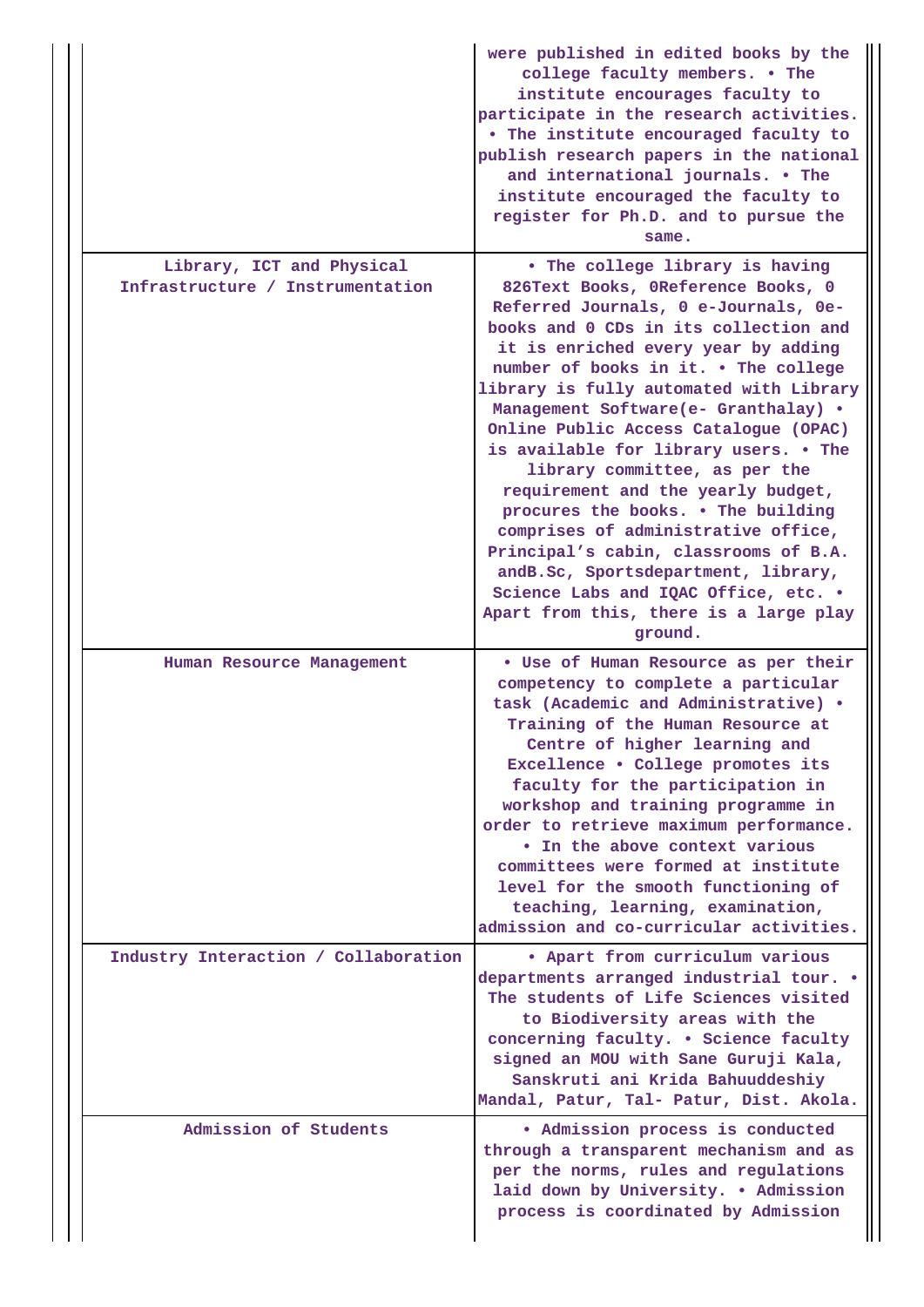**Committee of the college • Students are admitted on first come first serve basis taking into consideration the reservations meant for each category.**

| 6.2.2 – Implementation of e-governance in areas of operations: |                                                                                                                                                                                                                                                                                                                                                                                                             |  |  |  |  |  |  |  |
|----------------------------------------------------------------|-------------------------------------------------------------------------------------------------------------------------------------------------------------------------------------------------------------------------------------------------------------------------------------------------------------------------------------------------------------------------------------------------------------|--|--|--|--|--|--|--|
| E-governace area                                               | <b>Details</b>                                                                                                                                                                                                                                                                                                                                                                                              |  |  |  |  |  |  |  |
| Planning and Development                                       | The IQAC meets and formulates the<br>plan of action to be taken for the<br>enhancement of quality of the<br>institution for an academic session.<br>Departmental profiles and information<br>sheets are collected and analysed on<br>software.                                                                                                                                                              |  |  |  |  |  |  |  |
| Administration                                                 | • Every notice related to students is<br>displayed on the notice board of the<br>College to make them informed. . The<br>important information is served among<br>the students through electronic media<br>which is possible by maintaining the<br>student database. . Instructions,<br>notices to the departments and teachers<br>are circulated through written notices<br>and electronic media platform. |  |  |  |  |  |  |  |
| Finance and Accounts                                           | All financial transactions are<br>recorded on note sheets and book. All<br>payments to the students by way of<br>benefits to them are made by receipts.<br>For all financial transactions,<br>softcopies as well as hardcopies are<br>available and preserved.                                                                                                                                              |  |  |  |  |  |  |  |
| Student Admission and Support                                  | All information related to admission<br>of students in different departments is<br>provided through College Website.<br>Registration, submission of application<br>for admission by students, preparation<br>of merit list and submission of<br>requisite fees for admission by the<br>enlisted students are totally arranged<br>through Software.                                                          |  |  |  |  |  |  |  |
| Examination                                                    | Being an affiliated college, the<br>institute follows the examination and<br>evaluation patterns as per prescribed<br>by the university. In addition, every<br>department of the college arranges<br>internal tests, viva voce and surprise<br>tests in order to evaluate their<br>preparation of the examination.                                                                                          |  |  |  |  |  |  |  |

### **6.3 – Faculty Empowerment Strategies**

 6.3.1 – Teachers provided with financial support to attend conferences / workshops and towards membership fee of professional bodies during the year

| Year | Name of Teacher | Name of conference/ | Name of the                               | Amount of support |
|------|-----------------|---------------------|-------------------------------------------|-------------------|
|      |                 |                     | workshop attended   professional body for |                   |
|      |                 | for which financial | which membership                          |                   |
|      |                 |                     |                                           |                   |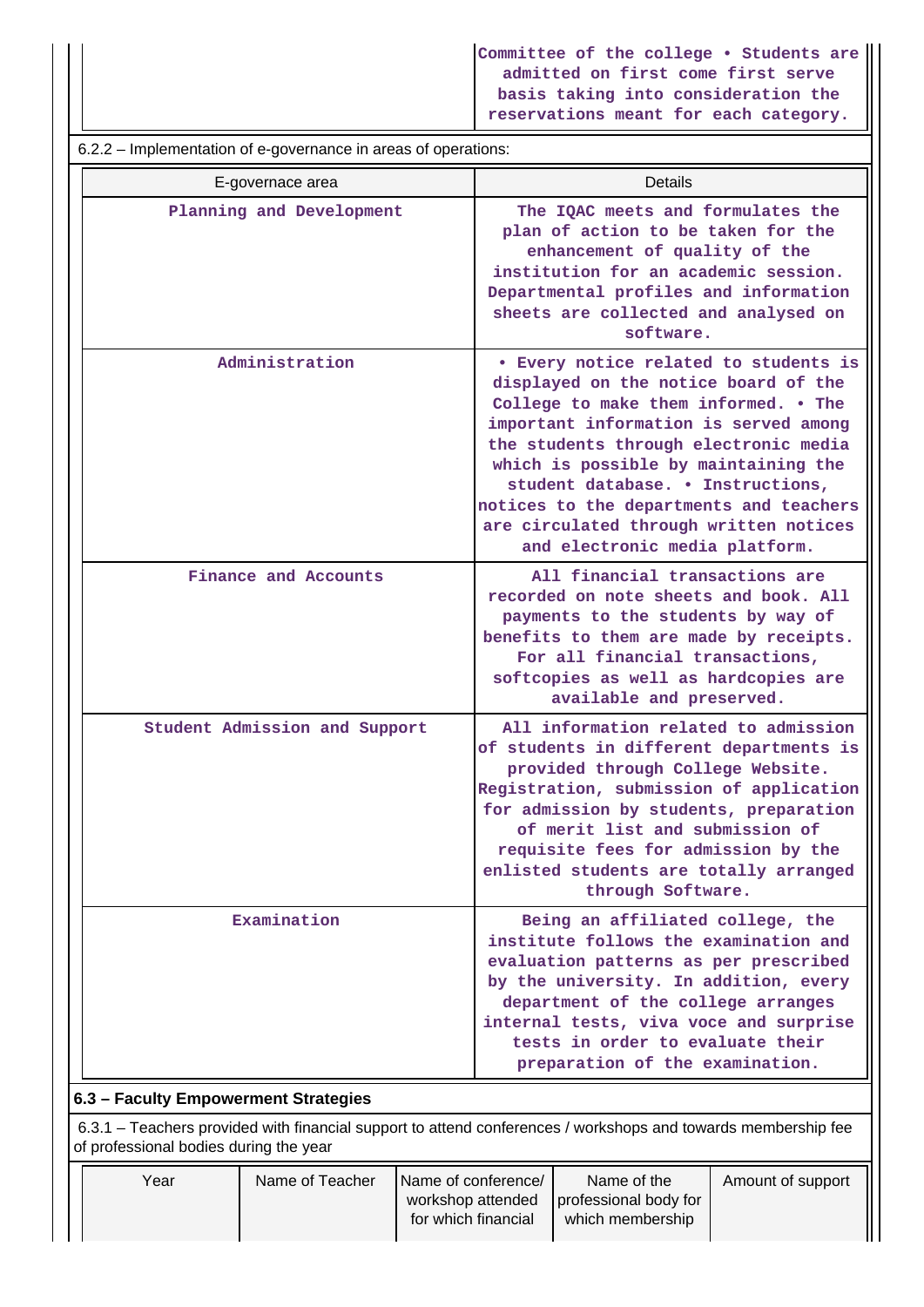| support provided                                                                                                                                                                                                                                                                                                                                                                                                                                                                                                                                                                                                                                |                                                                                                                                    |          |                                                                                                                |                  |                                    |                  | fee is provided |            |                                                  |                                                      |                  |
|-------------------------------------------------------------------------------------------------------------------------------------------------------------------------------------------------------------------------------------------------------------------------------------------------------------------------------------------------------------------------------------------------------------------------------------------------------------------------------------------------------------------------------------------------------------------------------------------------------------------------------------------------|------------------------------------------------------------------------------------------------------------------------------------|----------|----------------------------------------------------------------------------------------------------------------|------------------|------------------------------------|------------------|-----------------|------------|--------------------------------------------------|------------------------------------------------------|------------------|
| No Data Entered/Not Applicable !!!                                                                                                                                                                                                                                                                                                                                                                                                                                                                                                                                                                                                              |                                                                                                                                    |          |                                                                                                                |                  |                                    |                  |                 |            |                                                  |                                                      |                  |
| No file uploaded.                                                                                                                                                                                                                                                                                                                                                                                                                                                                                                                                                                                                                               |                                                                                                                                    |          |                                                                                                                |                  |                                    |                  |                 |            |                                                  |                                                      |                  |
| 6.3.2 - Number of professional development / administrative training programmes organized by the College for<br>teaching and non teaching staff during the year                                                                                                                                                                                                                                                                                                                                                                                                                                                                                 |                                                                                                                                    |          |                                                                                                                |                  |                                    |                  |                 |            |                                                  |                                                      |                  |
| Year<br>Title of the<br>professional<br>development<br>programme<br>organised for<br>teaching staff                                                                                                                                                                                                                                                                                                                                                                                                                                                                                                                                             |                                                                                                                                    |          | Title of the<br>From date<br>administrative<br>training<br>programme<br>organised for<br>non-teaching<br>staff |                  |                                    |                  | To Date         |            | Number of<br>participants<br>(Teaching<br>staff) | Number of<br>participants<br>(non-teaching<br>staff) |                  |
|                                                                                                                                                                                                                                                                                                                                                                                                                                                                                                                                                                                                                                                 |                                                                                                                                    |          |                                                                                                                |                  | No Data Entered/Not Applicable !!! |                  |                 |            |                                                  |                                                      |                  |
|                                                                                                                                                                                                                                                                                                                                                                                                                                                                                                                                                                                                                                                 |                                                                                                                                    |          |                                                                                                                |                  | No file uploaded.                  |                  |                 |            |                                                  |                                                      |                  |
| 6.3.3 - No. of teachers attending professional development programmes, viz., Orientation Programme, Refresher<br>Course, Short Term Course, Faculty Development Programmes during the year                                                                                                                                                                                                                                                                                                                                                                                                                                                      |                                                                                                                                    |          |                                                                                                                |                  |                                    |                  |                 |            |                                                  |                                                      |                  |
|                                                                                                                                                                                                                                                                                                                                                                                                                                                                                                                                                                                                                                                 | Title of the<br>Number of teachers<br>From Date<br>To date<br>Duration<br>professional<br>who attended<br>development<br>programme |          |                                                                                                                |                  |                                    |                  |                 |            |                                                  |                                                      |                  |
| <b>FDP</b>                                                                                                                                                                                                                                                                                                                                                                                                                                                                                                                                                                                                                                      | 1                                                                                                                                  |          |                                                                                                                | 02/06/2020       |                                    |                  | 07/06/2020      |            | 6                                                |                                                      |                  |
| <b>FDP</b>                                                                                                                                                                                                                                                                                                                                                                                                                                                                                                                                                                                                                                      |                                                                                                                                    |          | 1                                                                                                              |                  |                                    | 20/04/2020       |                 | 06/05/2020 |                                                  | 15                                                   |                  |
| <b>FDP</b>                                                                                                                                                                                                                                                                                                                                                                                                                                                                                                                                                                                                                                      | 1                                                                                                                                  |          |                                                                                                                | 11/05/2020       |                                    |                  | 16/05/2020      |            | 6                                                |                                                      |                  |
|                                                                                                                                                                                                                                                                                                                                                                                                                                                                                                                                                                                                                                                 |                                                                                                                                    |          |                                                                                                                |                  |                                    | <u>View File</u> |                 |            |                                                  |                                                      |                  |
| 6.3.4 - Faculty and Staff recruitment (no. for permanent recruitment):                                                                                                                                                                                                                                                                                                                                                                                                                                                                                                                                                                          |                                                                                                                                    |          |                                                                                                                |                  |                                    |                  |                 |            |                                                  |                                                      |                  |
|                                                                                                                                                                                                                                                                                                                                                                                                                                                                                                                                                                                                                                                 |                                                                                                                                    | Teaching |                                                                                                                |                  |                                    |                  |                 |            | Non-teaching                                     |                                                      |                  |
| Permanent                                                                                                                                                                                                                                                                                                                                                                                                                                                                                                                                                                                                                                       |                                                                                                                                    |          |                                                                                                                | <b>Full Time</b> |                                    |                  | Permanent       |            |                                                  |                                                      | <b>Full Time</b> |
| 8                                                                                                                                                                                                                                                                                                                                                                                                                                                                                                                                                                                                                                               |                                                                                                                                    |          |                                                                                                                | 8                |                                    | 8                |                 |            | 8                                                |                                                      |                  |
| $6.3.5$ – Welfare schemes for                                                                                                                                                                                                                                                                                                                                                                                                                                                                                                                                                                                                                   |                                                                                                                                    |          |                                                                                                                |                  |                                    |                  |                 |            |                                                  |                                                      |                  |
|                                                                                                                                                                                                                                                                                                                                                                                                                                                                                                                                                                                                                                                 | Teaching                                                                                                                           |          |                                                                                                                |                  | Non-teaching                       |                  |                 |            |                                                  | <b>Students</b>                                      |                  |
|                                                                                                                                                                                                                                                                                                                                                                                                                                                                                                                                                                                                                                                 | <b>Nill</b><br>Nill<br>GOI scholarship,<br>Rajarshi Shahu Maharaj<br>Scholarship scheme                                            |          |                                                                                                                |                  |                                    |                  |                 |            |                                                  |                                                      |                  |
| 6.4 - Financial Management and Resource Mobilization                                                                                                                                                                                                                                                                                                                                                                                                                                                                                                                                                                                            |                                                                                                                                    |          |                                                                                                                |                  |                                    |                  |                 |            |                                                  |                                                      |                  |
| 6.4.1 – Institution conducts internal and external financial audits regularly (with in 100 words each)                                                                                                                                                                                                                                                                                                                                                                                                                                                                                                                                          |                                                                                                                                    |          |                                                                                                                |                  |                                    |                  |                 |            |                                                  |                                                      |                  |
| Internal Audit: Mr. PranitAgrawal, Chartered Accountant, Akola and<br>Mrs. SmitaFokmare, Chartered Accountant, Akolahave beenappointed for carrying<br>out Internal Audit. After verifying the books ofaccounts of the Institution,<br>there is no objection pointed out during the lastfive years by the internal<br>auditors. The auditors certify the financialstatements of the Institute and<br>issues auditors' report. External Audit: Variousgovernment departments verify<br>usually the funds received and disbursed by the College. In this respect,<br>following are the External Auditors: Audit by Auditor General, Nagpur, State |                                                                                                                                    |          |                                                                                                                |                  |                                    |                  |                 |            |                                                  |                                                      |                  |

**Government of Finance Department. AssessmentAudit: Government Department of Higher Education, Maharashtra through JointDirector of Higher Education, Amravati Region, Amravati completes regularly theassessment of salary and nonsalary expenditure and fixed the grants of theCollege by verifying the records**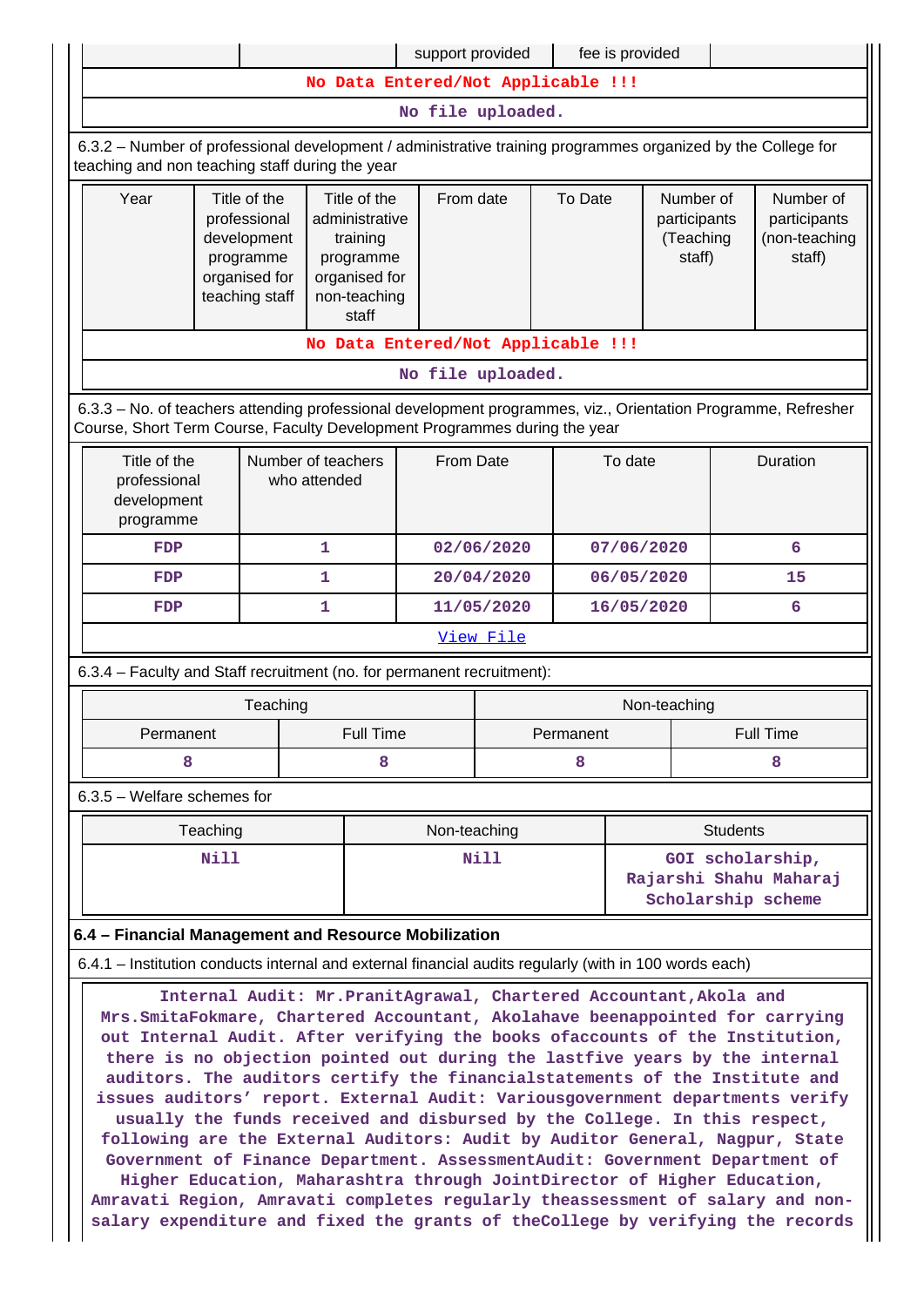| of expenditure incurred.                                                                                                                             |                                        |                                    |                      |                                          |                        |                           |  |  |  |
|------------------------------------------------------------------------------------------------------------------------------------------------------|----------------------------------------|------------------------------------|----------------------|------------------------------------------|------------------------|---------------------------|--|--|--|
| 6.4.2 - Funds / Grants received from management, non-government bodies, individuals, philanthropies during the<br>year(not covered in Criterion III) |                                        |                                    |                      |                                          |                        |                           |  |  |  |
| Name of the non government<br>funding agencies /individuals                                                                                          |                                        |                                    |                      | Funds/ Grnats received in Rs.<br>Purpose |                        |                           |  |  |  |
|                                                                                                                                                      | No Data Entered/Not Applicable !!!     |                                    |                      |                                          |                        |                           |  |  |  |
|                                                                                                                                                      |                                        |                                    | No file uploaded.    |                                          |                        |                           |  |  |  |
| 6.4.3 - Total corpus fund generated                                                                                                                  |                                        |                                    |                      |                                          |                        |                           |  |  |  |
|                                                                                                                                                      |                                        | No Data Entered/Not Applicable !!! |                      |                                          |                        |                           |  |  |  |
| 6.5 - Internal Quality Assurance System                                                                                                              |                                        |                                    |                      |                                          |                        |                           |  |  |  |
| 6.5.1 - Whether Academic and Administrative Audit (AAA) has been done?                                                                               |                                        |                                    |                      |                                          |                        |                           |  |  |  |
| <b>Audit Type</b>                                                                                                                                    |                                        | External                           |                      |                                          | Internal               |                           |  |  |  |
|                                                                                                                                                      | Yes/No                                 |                                    | Agency               |                                          | Yes/No                 | Authority                 |  |  |  |
| Academic                                                                                                                                             | No                                     |                                    | Nill                 |                                          | Nill                   | <b>Nill</b>               |  |  |  |
| Administrative                                                                                                                                       | <b>No</b>                              |                                    | <b>Nill</b>          |                                          | Nill                   | Nill                      |  |  |  |
| 6.5.2 – Activities and support from the Parent – Teacher Association (at least three)                                                                |                                        |                                    |                      |                                          |                        |                           |  |  |  |
|                                                                                                                                                      |                                        |                                    | nil                  |                                          |                        |                           |  |  |  |
| 6.5.3 - Development programmes for support staff (at least three)                                                                                    |                                        |                                    |                      |                                          |                        |                           |  |  |  |
|                                                                                                                                                      |                                        |                                    | nil                  |                                          |                        |                           |  |  |  |
| 6.5.4 - Post Accreditation initiative(s) (mention at least three)                                                                                    |                                        |                                    |                      |                                          |                        |                           |  |  |  |
|                                                                                                                                                      |                                        |                                    | nil                  |                                          |                        |                           |  |  |  |
| 6.5.5 - Internal Quality Assurance System Details                                                                                                    |                                        |                                    |                      |                                          |                        |                           |  |  |  |
|                                                                                                                                                      | a) Submission of Data for AISHE portal |                                    |                      |                                          | Yes                    |                           |  |  |  |
|                                                                                                                                                      | b) Participation in NIRF               |                                    |                      |                                          | Yes                    |                           |  |  |  |
|                                                                                                                                                      | c)ISO certification                    |                                    |                      |                                          | No                     |                           |  |  |  |
|                                                                                                                                                      | d)NBA or any other quality audit       |                                    |                      | No                                       |                        |                           |  |  |  |
| 6.5.6 - Number of Quality Initiatives undertaken during the year                                                                                     |                                        |                                    |                      |                                          |                        |                           |  |  |  |
| Year                                                                                                                                                 | Name of quality<br>initiative by IQAC  | Date of<br>conducting IQAC         | <b>Duration From</b> |                                          | <b>Duration To</b>     | Number of<br>participants |  |  |  |
|                                                                                                                                                      |                                        | No Data Entered/Not Applicable !!! |                      |                                          |                        |                           |  |  |  |
|                                                                                                                                                      |                                        |                                    | No file uploaded.    |                                          |                        |                           |  |  |  |
| <b>CRITERION VII - INSTITUTIONAL VALUES AND BEST PRACTICES</b>                                                                                       |                                        |                                    |                      |                                          |                        |                           |  |  |  |
| 7.1 - Institutional Values and Social Responsibilities                                                                                               |                                        |                                    |                      |                                          |                        |                           |  |  |  |
| 7.1.1 – Gender Equity (Number of gender equity promotion programmes organized by the institution during the<br>year)                                 |                                        |                                    |                      |                                          |                        |                           |  |  |  |
| Title of the<br>programme                                                                                                                            | Period from                            |                                    | Period To            |                                          | Number of Participants |                           |  |  |  |
| Female<br>Male                                                                                                                                       |                                        |                                    |                      |                                          |                        |                           |  |  |  |
| No Data Entered/Not Applicable !!!                                                                                                                   |                                        |                                    |                      |                                          |                        |                           |  |  |  |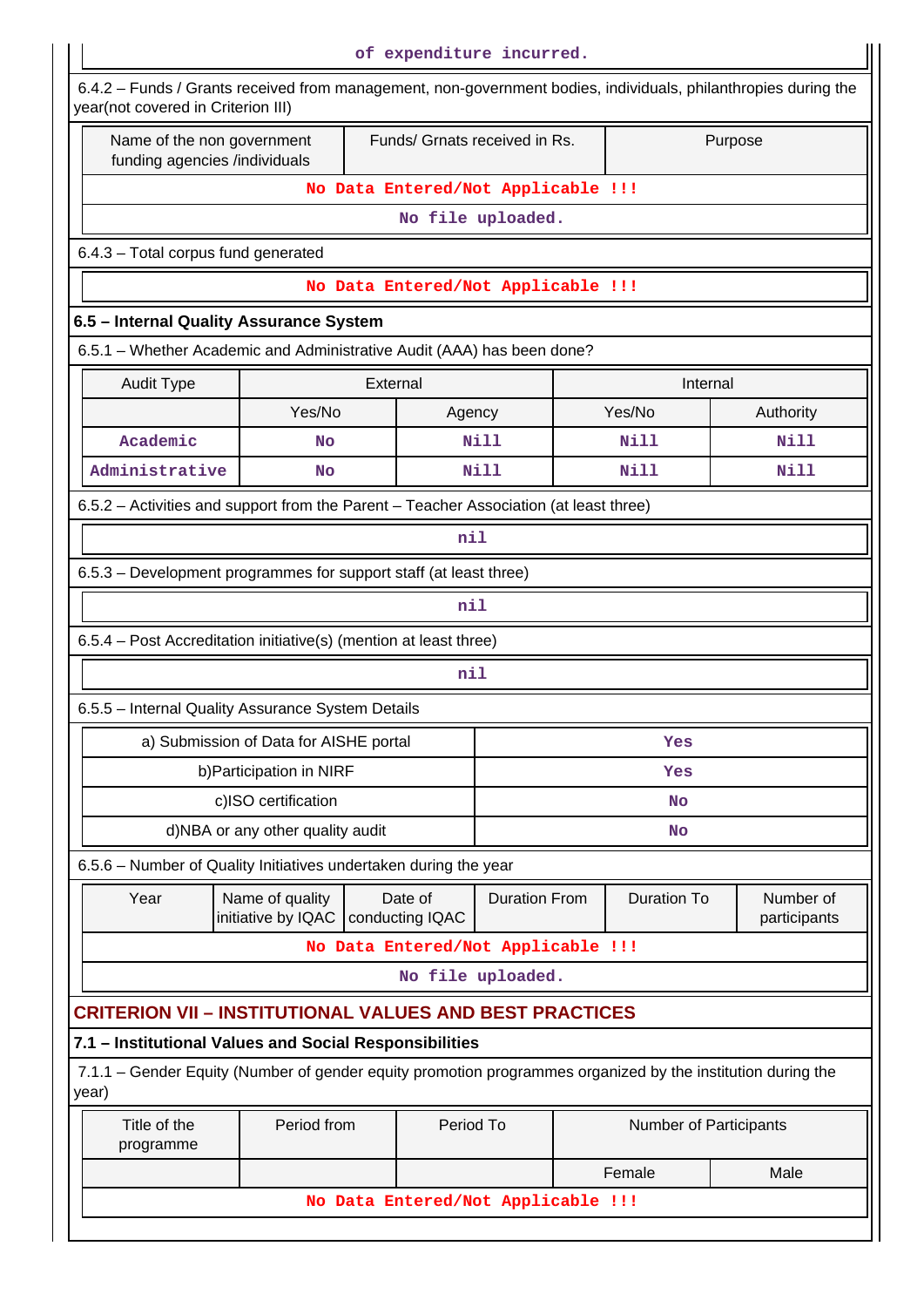| 7.1.2 - Environmental Consciousness and Sustainability/Alternate Energy initiatives such as:                                                                                                                                                                                                                                                                                                                                                                                                                                                                                                                                                                                                                                                             |                                                                                                   |                                    |                   |                       |                            |                                                     |  |  |  |
|----------------------------------------------------------------------------------------------------------------------------------------------------------------------------------------------------------------------------------------------------------------------------------------------------------------------------------------------------------------------------------------------------------------------------------------------------------------------------------------------------------------------------------------------------------------------------------------------------------------------------------------------------------------------------------------------------------------------------------------------------------|---------------------------------------------------------------------------------------------------|------------------------------------|-------------------|-----------------------|----------------------------|-----------------------------------------------------|--|--|--|
| Percentage of power requirement of the University met by the renewable energy sources                                                                                                                                                                                                                                                                                                                                                                                                                                                                                                                                                                                                                                                                    |                                                                                                   |                                    |                   |                       |                            |                                                     |  |  |  |
|                                                                                                                                                                                                                                                                                                                                                                                                                                                                                                                                                                                                                                                                                                                                                          |                                                                                                   | No Data Entered/Not Applicable !!! |                   |                       |                            |                                                     |  |  |  |
| 7.1.3 - Differently abled (Divyangjan) friendliness                                                                                                                                                                                                                                                                                                                                                                                                                                                                                                                                                                                                                                                                                                      |                                                                                                   |                                    |                   |                       |                            |                                                     |  |  |  |
| Item facilities                                                                                                                                                                                                                                                                                                                                                                                                                                                                                                                                                                                                                                                                                                                                          |                                                                                                   | Yes/No                             |                   |                       | Number of beneficiaries    |                                                     |  |  |  |
|                                                                                                                                                                                                                                                                                                                                                                                                                                                                                                                                                                                                                                                                                                                                                          |                                                                                                   | No Data Entered/Not Applicable !!! |                   |                       |                            |                                                     |  |  |  |
| 7.1.4 - Inclusion and Situatedness                                                                                                                                                                                                                                                                                                                                                                                                                                                                                                                                                                                                                                                                                                                       |                                                                                                   |                                    |                   |                       |                            |                                                     |  |  |  |
| Year<br>Number of<br>initiatives to<br>address<br>locational<br>advantages<br>and disadva<br>ntages                                                                                                                                                                                                                                                                                                                                                                                                                                                                                                                                                                                                                                                      | Number of<br>initiatives<br>taken to<br>engage with<br>and<br>contribute to<br>local<br>community | Date                               | Duration          | Name of<br>initiative | <b>Issues</b><br>addressed | Number of<br>participating<br>students<br>and staff |  |  |  |
|                                                                                                                                                                                                                                                                                                                                                                                                                                                                                                                                                                                                                                                                                                                                                          |                                                                                                   | No Data Entered/Not Applicable !!! |                   |                       |                            |                                                     |  |  |  |
|                                                                                                                                                                                                                                                                                                                                                                                                                                                                                                                                                                                                                                                                                                                                                          |                                                                                                   |                                    | No file uploaded. |                       |                            |                                                     |  |  |  |
| 7.1.5 - Human Values and Professional Ethics Code of conduct (handbooks) for various stakeholders                                                                                                                                                                                                                                                                                                                                                                                                                                                                                                                                                                                                                                                        |                                                                                                   |                                    |                   |                       |                            |                                                     |  |  |  |
| Title                                                                                                                                                                                                                                                                                                                                                                                                                                                                                                                                                                                                                                                                                                                                                    |                                                                                                   | Date of publication                |                   |                       | Follow up(max 100 words)   |                                                     |  |  |  |
| Campus Code Of Conduct<br>01/07/2019<br>Whoever adopts teaching<br>as a profession assumes<br>the obligation to conduct<br>himself/ herself in<br>accordance with the ideal<br>of the profession. A<br>teacher is constantly<br>under the scrutiny of his<br>students and the society<br>at large. Therefore,<br>every teacher should see<br>that there is no<br>incompatibility<br>betweenhis precepts and<br>practice. The national<br>ideals of education which<br>have already been set<br>forth and which he/she<br>should seek to inculcate<br>among students must be<br>his/her own ideals. The<br>profession further<br>requires that the teacher<br>should be calm, patient<br>and communicative by<br>temperament and amiablein<br>disposition |                                                                                                   |                                    |                   |                       |                            |                                                     |  |  |  |
| 7.1.6 – Activities conducted for promotion of universal Values and Ethics<br><b>Duration From</b><br><b>Duration To</b>                                                                                                                                                                                                                                                                                                                                                                                                                                                                                                                                                                                                                                  |                                                                                                   |                                    |                   |                       |                            |                                                     |  |  |  |
| Activity<br>Number of participants<br>No Data Entered/Not Applicable !!!                                                                                                                                                                                                                                                                                                                                                                                                                                                                                                                                                                                                                                                                                 |                                                                                                   |                                    |                   |                       |                            |                                                     |  |  |  |
|                                                                                                                                                                                                                                                                                                                                                                                                                                                                                                                                                                                                                                                                                                                                                          |                                                                                                   |                                    |                   |                       |                            |                                                     |  |  |  |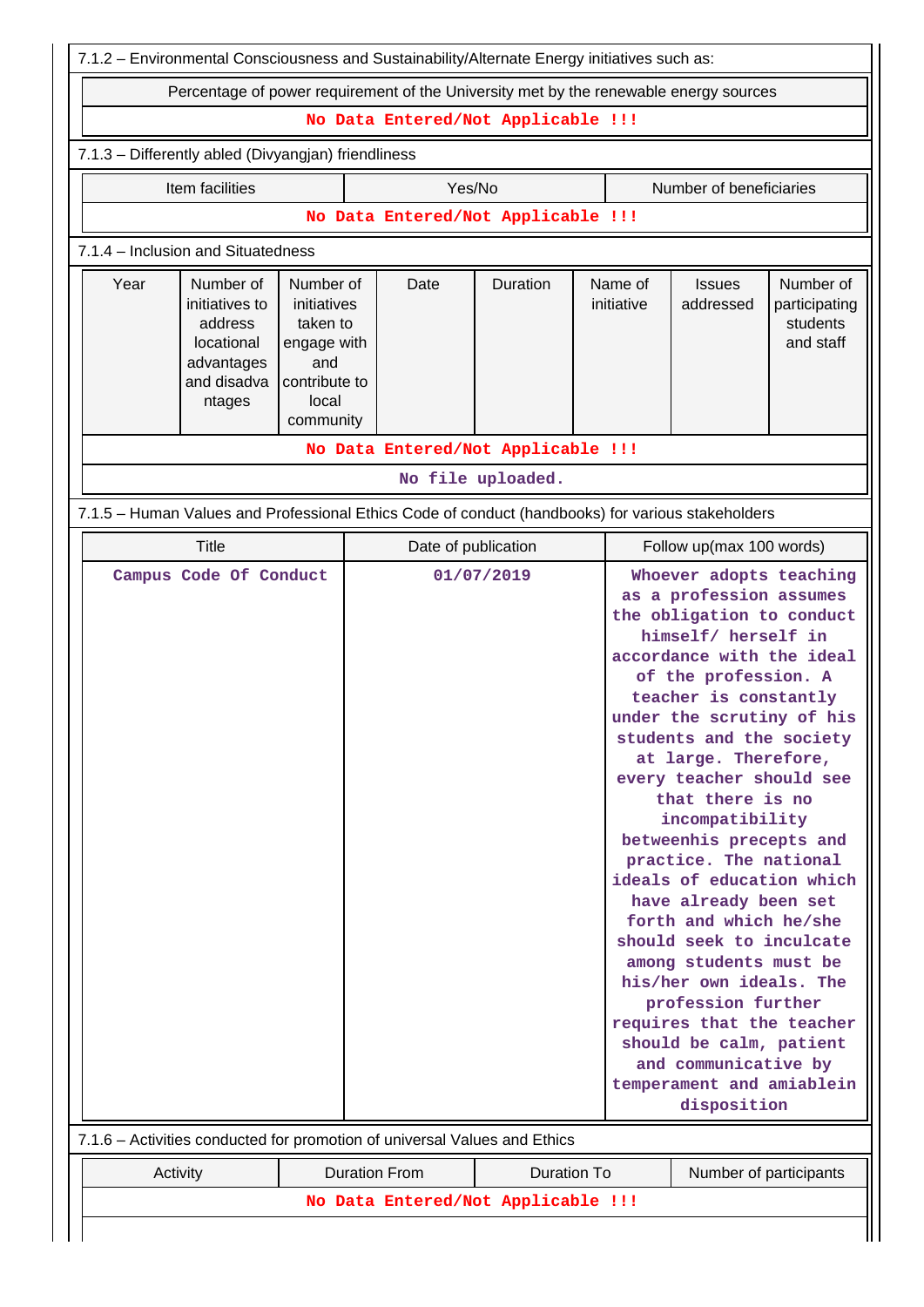**No file uploaded.**

7.1.7 – Initiatives taken by the institution to make the campus eco-friendly (at least five)

 **a) Public Transport: • The college is located near to the village, and also from nearby places so we encourage our faculty members and students to use the public transport for safety, security and fuel conservation.**

**b) Plastic free campus: • Use of plastic bags and cups are discouraged in the campus. Even in the canteen usage of Steel plates/ leaf plates and steel cups or paper cups are mandatory.**

**Green landscaping with trees and plants: • Tree plantation in the campus is the regular activity carried out yearly by the department of the botany and environment studies.**

#### **7.2 – Best Practices**

7.2.1 – Describe at least two institutional best practices

 **1) Title of the Practice: Celebration of a Week StreeJanmacheSwagat (Welcome to the Birth of Woman) 2) Goal Objectives: i) To make conscious and concerted efforts to prevent female foeticide. ii) To prepare the mindsets of the people of community to respect gender equality. iii) To make aware the people about the importance of female education. Iv) To set a new perspective regarding prejudiced view about woman. 3) The Context: Female foeticide is a heart shaking evil practice in the society. It is committed not only by illiterate and poor people but also well-educated and well to do people of the society. In order to cease this from the society, the college has made a small attempt to celebrate a week StreeJanmacheSwagat (Welcoming the arrival of Girl child) during the period of Navratri. 4) The practice: Gender discrimination, female foeticide, many blind and superstitious issues about the female are the shocking issues of our society. Thus the college decided to celebrate StreeJanmacheSwagat week in order to prevent the female foeticide. 5) Evidence of success: The college performed the programme as a best practice for the very first year. The college has success fully implemented the programme. Programme though it is based on female betterment. 6) Problems Encountered and Resources Required: The evil response from the society is the main problem encountered while implementing the practice. 7) Notes: Female foeticide is a hazardous evil in our community. It is heart shaking because it is committed not only by the illiterate and poor people but also educated and well to do people of the society. The Govt. has put in place legislation to protect women against domestic violence and from sexual harassment. Best Practice – II 1) Title of the practice: Tutor-Ward System 2) Goals and Objectives: i) To checkout point to point performance of the students. ii) To adhere a personal contact with students. iii) To secure a detailed information about the students. iv) To look after the problems coming in the way of seeking higher education. 3) The Context: Holistic development of the students is brought about by imparting need-based knowledge, inculcating values and developing up-skills in order to produce ideal citizens. 4) The practice: If a student fails in the attendance, a teacher may contact his / her parents and inform his / her parents about his / her less attendance. 5) Evidence of Success: In order to make child-parent relationship among faculty and student, the institute practicised tutor-ward system. Out of total strength, only 10 students are allotted to each faculty, 6) Problems Encountered and Resources Required: Weak percentage of attendance is a main problem encountered. The students come from economically backward classes of the society. 7) Notes: Tutor-ward system is a best practice being run in the institution to overcome the academic, economic, social, and even emotional problems of the students, coming for higher studies.**

Upload details of two best practices successfully implemented by the institution as per NAAC format in your